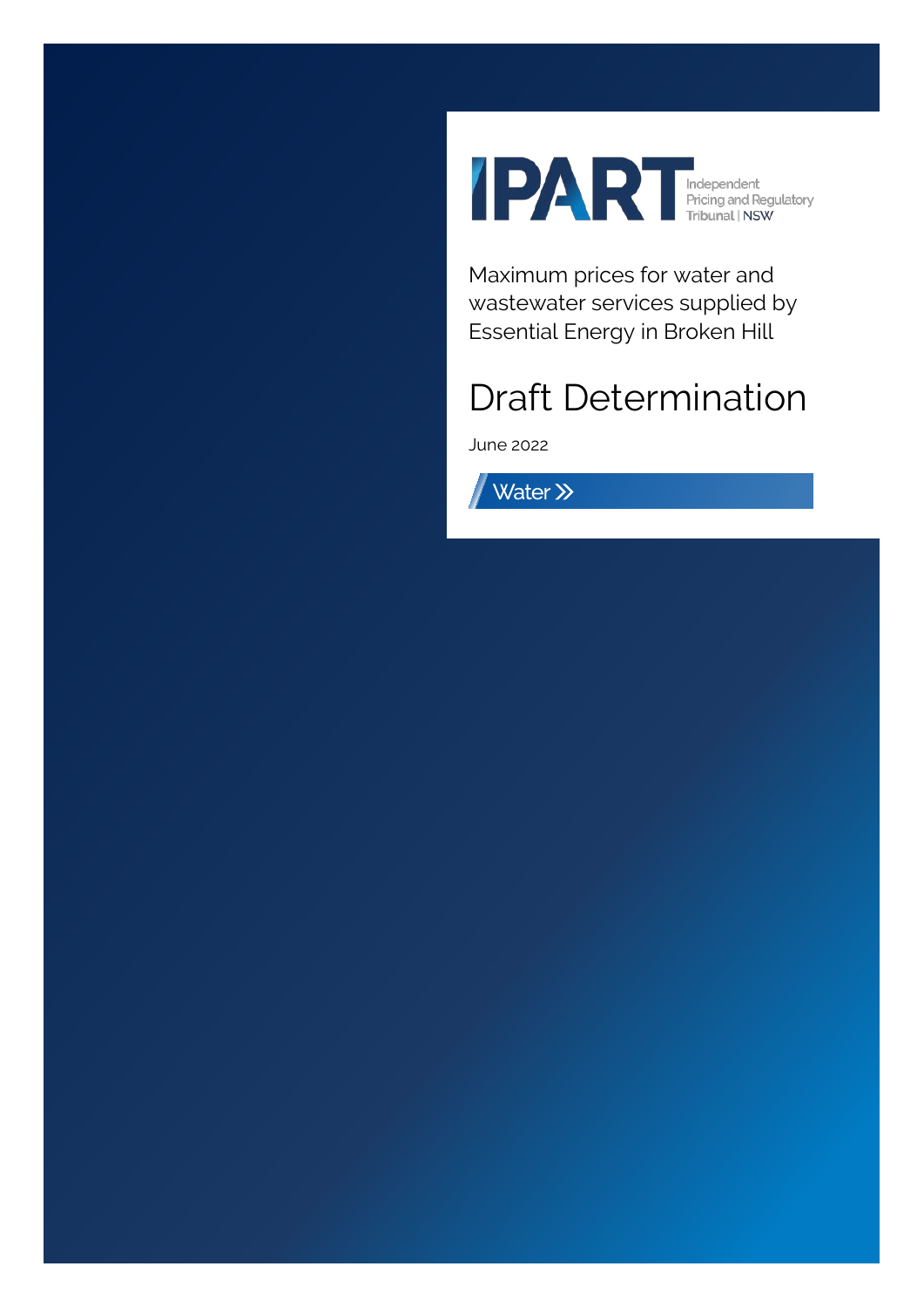#### **Tribunal Members**

The Tribunal members for this review are: Carmel Donnelly, Chair Deborah Cope Sandra Gamble

Enquiries regarding this document should be directed to a staff member:

Matthew Mansell (02) 9113 7770

Further information on IPART can be obtained from **IPART's website**.

### **Acknowledgment of Country**

IPART acknowledges the Traditional Custodians of the lands where we work and live. We pay respect to Elders, past, present and emerging.

We recognise the unique cultural and spiritual relationship and celebrate the contributions of First Nations peoples.

© Independent Pricing and Regulatory Tribunal (2022). With the exception of any:

- a. coat of arms, logo, trade mark or other branding;
- photographs, icons or other images;
- third party intellectual property; and
- d. personal information such as photos of people,

this publication is licensed under the Creative Commons Attribution-NonCommercial-NoDerivs 3.0 Australia Licence.

# $@@@@$

The licence terms are available at th[e Creative Commons](https://creativecommons.org/licenses/by-nc-nd/3.0/au/legalcode) website

IPART requires that it be attributed as creator of the licensed material in the following manner: © Independent Pricing and Regulatory Tribunal (2022).

The use of any material from this publication in a way not permitted by the above licence or otherwise allowed under the Copyright Act 1968 (Cth) may be an infringement of copyright. Where you wish to use the material in a way that is not permitted, you must lodge a request for further authorisation with IPART.

#### **Disclaimer**

This document is published for the purpose of IPART fulfilling its statutory or delegated functions as set out in this document. Use of the information in this document for any other purpose is at the user's own risk, and is not endorsed by IPART.

Nothing in this document should be taken to indicate IPART's or the NSW Government's commitment to a particular course of action.

**ISBN** 978-1-76049-551-0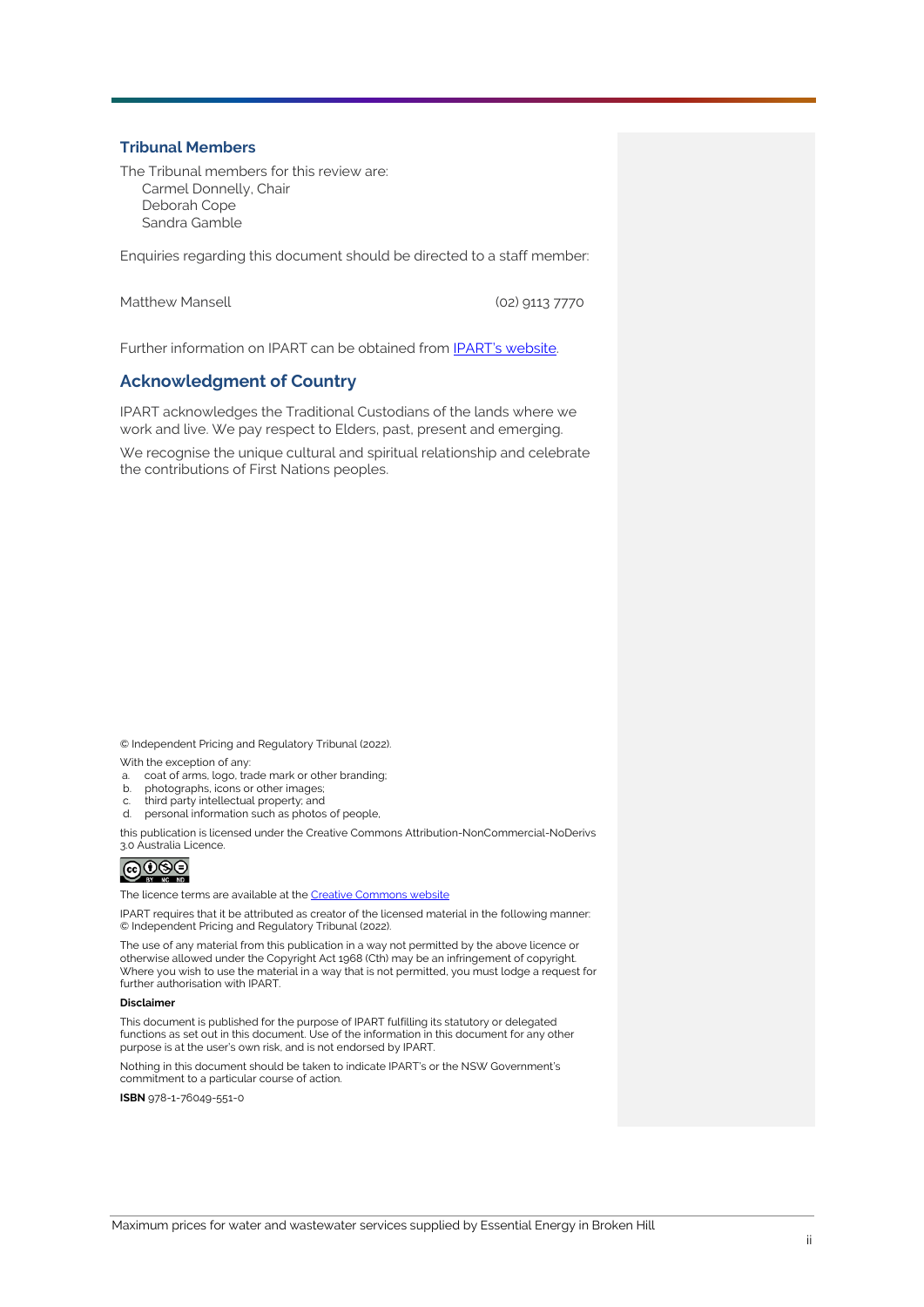# **Contents**

| <b>Part 1 Preliminary</b>                             |                |
|-------------------------------------------------------|----------------|
| Scope of this determination<br>1                      | 1              |
| 2 Commencement and term of this determination         | 1              |
| Replacement of the 2019 Determination<br>3            | 1              |
| Maximum prices<br>4                                   | $\mathbf{1}$   |
| 5 Legislative background                              | $\overline{c}$ |
| <b>Part 2 Water Supply Services</b>                   |                |
| 6 Application of this part                            | 4              |
| 7 Maximum prices for Water Supply Services            | $\overline{4}$ |
| 8 Water service charge                                | $\overline{4}$ |
| 9 Water usage charge                                  | 6              |
| <b>Part 3 Wastewater Services</b>                     |                |
| 10 Application of this part                           | 10             |
| 11 Maximum prices for Wastewater Services             | 10             |
| 12 Wastewater service charge                          | 11             |
| 13 Wastewater usage charge                            | 12             |
| <b>Part 4 Trade Waste Services</b>                    |                |
| 14 Application of this part                           | 15             |
| 15 Maximum prices for Trade Waste Services            | 15             |
| <b>Part 5 Miscellaneous Customer Services</b>         |                |
| 16 Application of this part                           | 23             |
| 17 Maximum prices for Miscellaneous Customer Services | 23             |
| Part 6 Statement of reasons for setting methodologies |                |
| 18 Legislative framework                              | 26             |
| 19 Statement of reasons                               | 26             |
| Part 7 Definitions and interpretation                 |                |
| 20 Interpretation                                     | 27             |
| 21 Definitions                                        | 29             |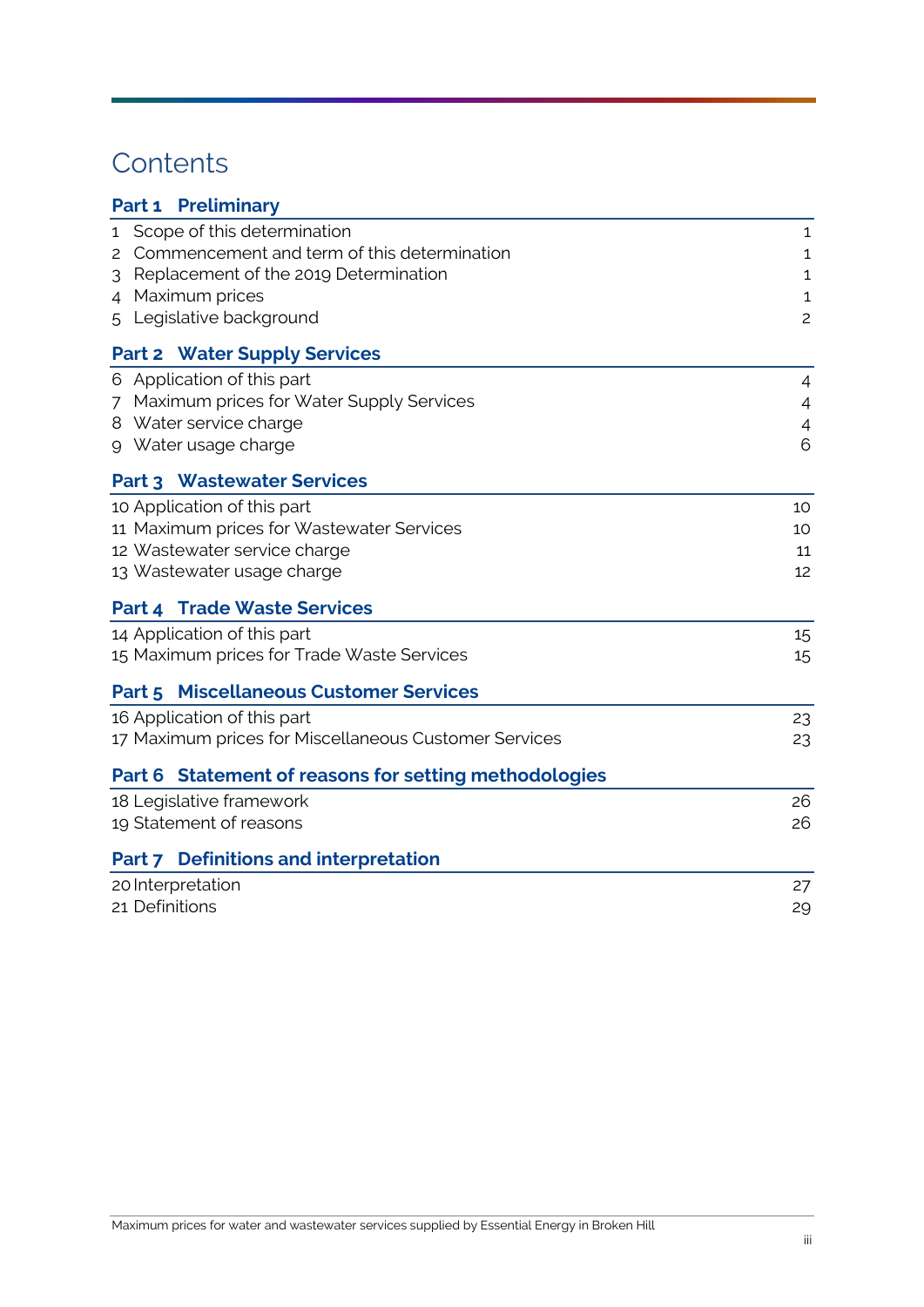# <span id="page-3-5"></span><span id="page-3-0"></span>Part 1 Preliminary

# <span id="page-3-8"></span><span id="page-3-1"></span>1 Scope of this determination

This determination fixes the maximum prices, or sets methodologies for fixing the maximum prices, that [Essential Energy](#page-33-0) may levy for the following services:

- (1) [Water Supply Services;](#page-36-0)
- (2) [Wastewater Services;](#page-36-1)
- (3) [Trade Waste Services;](#page-36-2) and
- (4) [Miscellaneous Customer Services,](#page-34-0)

(together, the **[Monopoly Services](#page-34-1)**).

# <span id="page-3-7"></span><span id="page-3-2"></span>2 Commencement and term of this determination

- (1) This determination commences on the later of:
	- (a) 1 January 2023; and
	- (b) the date that it is published in the NSW Government Gazette,

#### (**[Commencement Date](#page-32-0)**).

- (2) The maximum prices under this determination apply from the [Commencement Date](#page-32-0) to 30 June 2026.
- (3) The maximum prices under this determination prevailing at 30 June 2026 continue to apply beyond 30 June 2026 until this determination is revoked or replaced.

[Note: For the avoidance of doubt, the effect of clause 2 is that this determination will apply in respect of th[e Monopoly Services](#page-34-1) supplied on or after the [Commencement Date,](#page-32-0) and th[e 2019 Determination](#page-31-1) will apply in respect o[f Monopoly Services](#page-34-1) supplied prior to th[e Commencement Date](#page-32-0) and within the term of th[e 2019 Determination.\]](#page-31-1)

# <span id="page-3-3"></span>3 Replacement of the 2019 [Determination](#page-31-1)

This determination replaces the [2019 Determination.](#page-31-1)

# <span id="page-3-4"></span>4 Maximum prices

The parts of this determination listed in [Table 1](#page-3-6) set out the maximum prices that [Essential](#page-33-0)  [Energy](#page-33-0) may levy for supplying the [Monopoly Services.](#page-34-1)

### <span id="page-3-6"></span>Table 1 Maximum prices

| Part   | Monopoly Services to<br>which the part applies | Summary of maximum prices                                                                                                   |
|--------|------------------------------------------------|-----------------------------------------------------------------------------------------------------------------------------|
| Part 2 | Water Supply Services                          | The maximum price that Essential Energy may levy for supplying the Water<br>Supply Services to:                             |
|        |                                                | (a) a Property that is connected to the Water Supply System -<br>comprises a water service charge and a water usage charge; |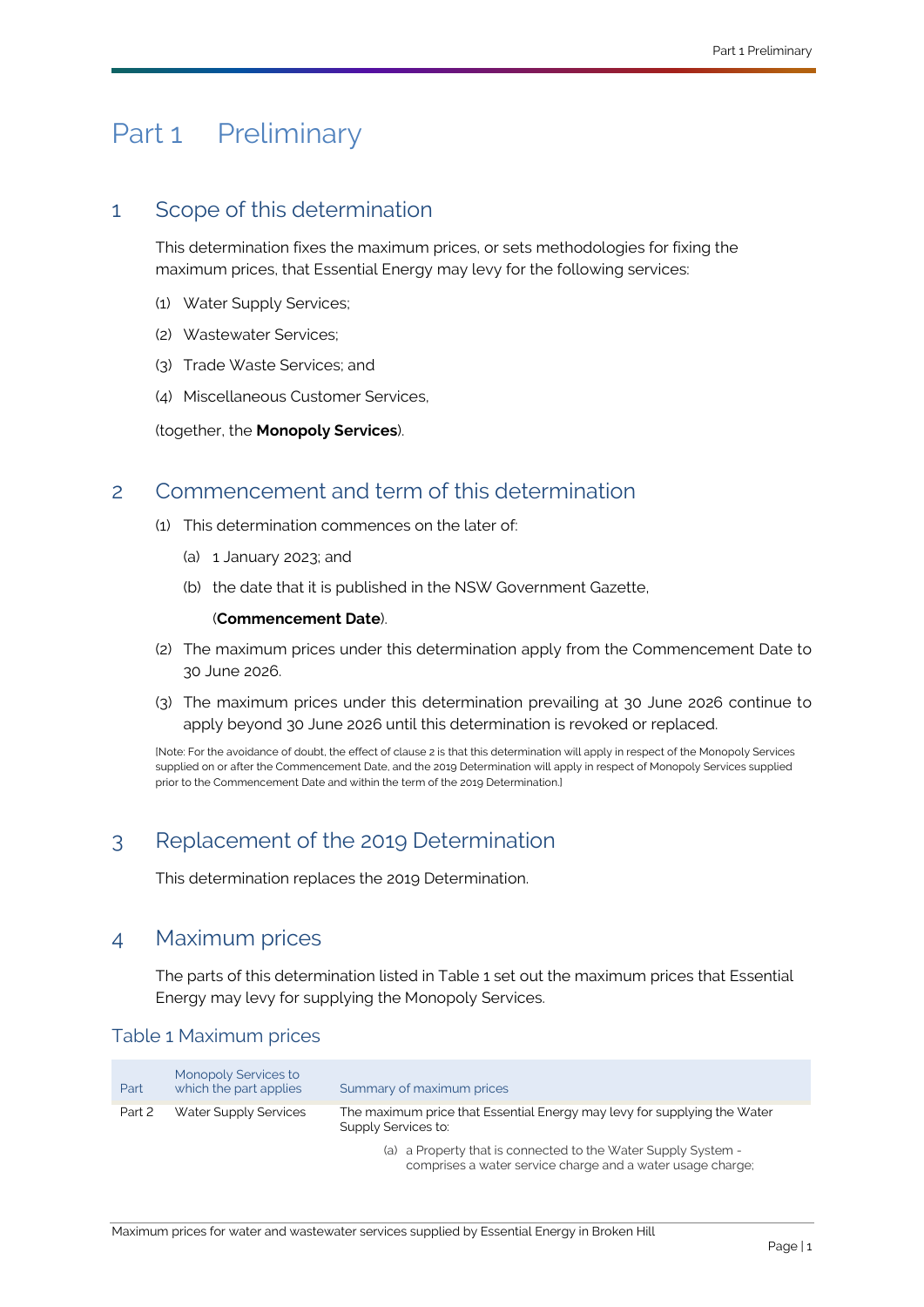| Part   | Monopoly Services to<br>which the part applies | Summary of maximum prices                                                                                                                                                                   |
|--------|------------------------------------------------|---------------------------------------------------------------------------------------------------------------------------------------------------------------------------------------------|
|        |                                                | (b) Exempt Land - comprises a water usage charge; and                                                                                                                                       |
|        |                                                | (c) an Unconnected Property - is zero.                                                                                                                                                      |
| Part 3 | Wastewater Services                            | The maximum price that Essential Energy may levy for supplying Wastewater<br>Services to:                                                                                                   |
|        |                                                | (a) a Property that is connected to the Wastewater System (except<br>those Properties listed in subclause (b)) - comprises a wastewater<br>service charge and a wastewater usage charge;    |
|        |                                                | (b) a Residential Property, Non-Residential Property served by one or<br>more Common Meters in a Mixed Multi-Premises and an Unmetered<br>Property - comprises a wastewater service charge; |
|        |                                                | (c) Exempt Land - comprises a wastewater usage charge; and                                                                                                                                  |
|        |                                                | (d) an Unconnected Property - is zero.                                                                                                                                                      |
| Part 4 | Trade Waste Services                           | Sets out the maximum price that Essential Energy may levy for supplying the<br>following categories of Trade Waste Services:                                                                |
|        |                                                | (a) Category 1 Trade Waste Discharge;                                                                                                                                                       |
|        |                                                | (b) Category 1a Trade Waste Discharge;                                                                                                                                                      |
|        |                                                | (c) Category 2 Trade Waste Discharge; and                                                                                                                                                   |
|        |                                                | (d) Category 3 Trade Waste Discharge.                                                                                                                                                       |
| Part 5 | Miscellaneous Customer<br>Services             | Sets out the maximum price that Essential Energy may levy for supplying the<br>Miscellaneous Customer Services listed in Table 13.                                                          |

# <span id="page-4-0"></span>5 Legislative background

## 5.1 [IPART](#page-33-2) may set maximum prices for government monopoly services supplied by specified government agencies

Section 11(1)(a) of the [IPART Act](#page-33-3) provides [IPART](#page-33-2) with a standing reference for the determination of prices for government monopoly services supplied by a government agency specified in Schedule 1 to the [IPART Act.](#page-33-3) Section 13A of the IPART Act provides that in making a pricing determination for a government monopoly service, IPART may either fix a maximum price or set a methodology for fixing a maximum price.

### 5.2 The [Monopoly Services](#page-34-1) are government monopoly services

- (1) The [Monopoly Services](#page-34-1) are government monopoly services because they fall within the scope of the [Order.](#page-35-4)
- (2) The [Order](#page-35-4) applies to [Essential Energy](#page-33-0) by operation of section 53(1)(b) of the *Interpretation Act 1987* (NSW). In March 2011, Country Energy changed its name to [Essential Energy](#page-33-0) under the *Energy Services Corporations Amendment (Change of Name) Regulation 2011* (NSW).

### 5.3 [Essential Energy](#page-33-0) is specified in Schedule 1 to the [IPART Act](#page-33-3)

[IPART](#page-33-2) has a standing reference to set maximum prices for [Essential Energy](#page-33-0) because Schedule 1 to the [IPART Act](#page-33-3) specifies that [Essential Energy](#page-33-0) is a government agency.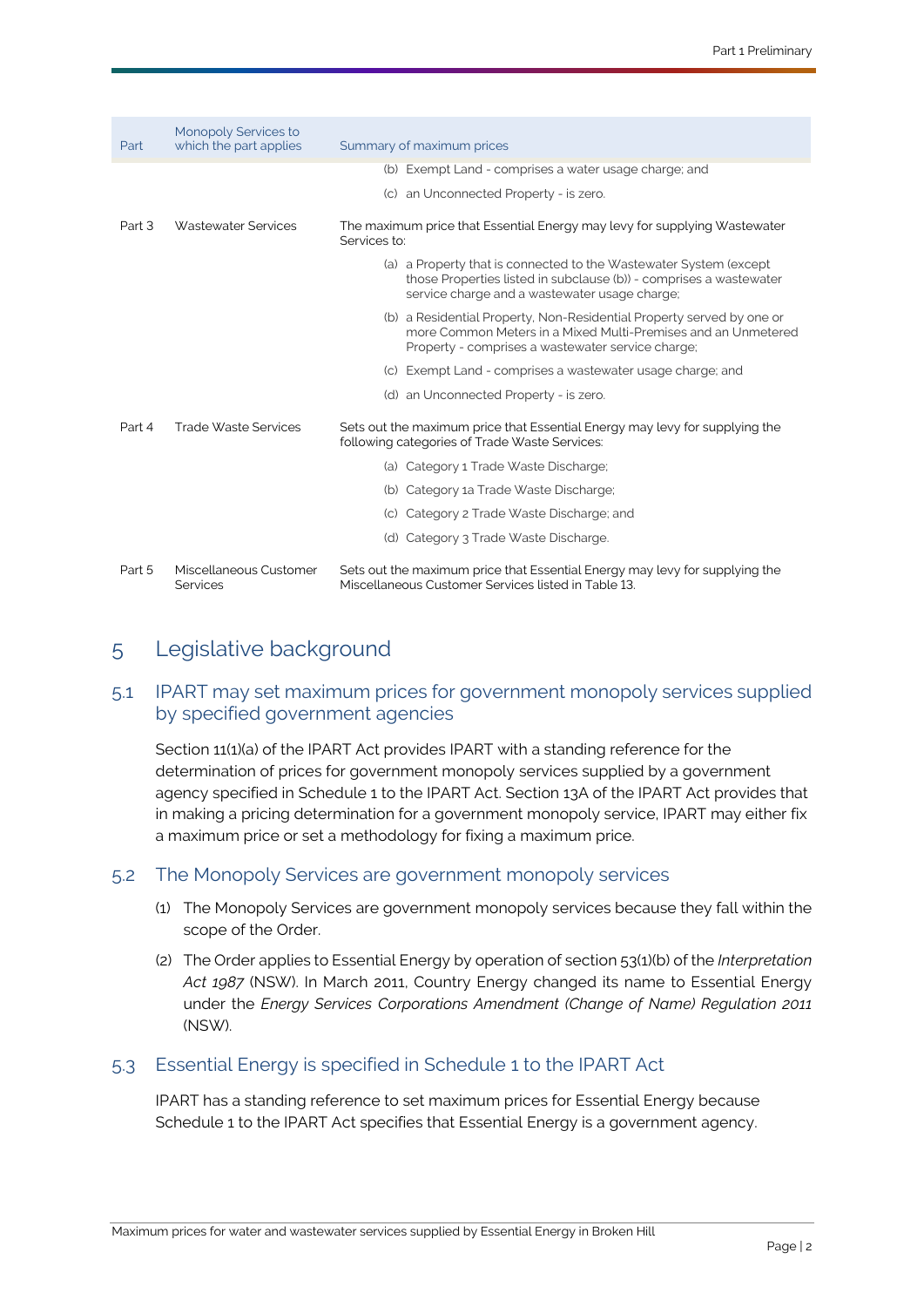# 5.4 [IPART](#page-33-2) has set methodologies to fix maximum prices for certain services

This determination fixes the maximum price for some services and sets a methodology for fixing the maximum price for other services. [IPART's](#page-33-2) reasons for setting a methodology for fixing some maximum prices are set out in [Part 6.](#page-28-3)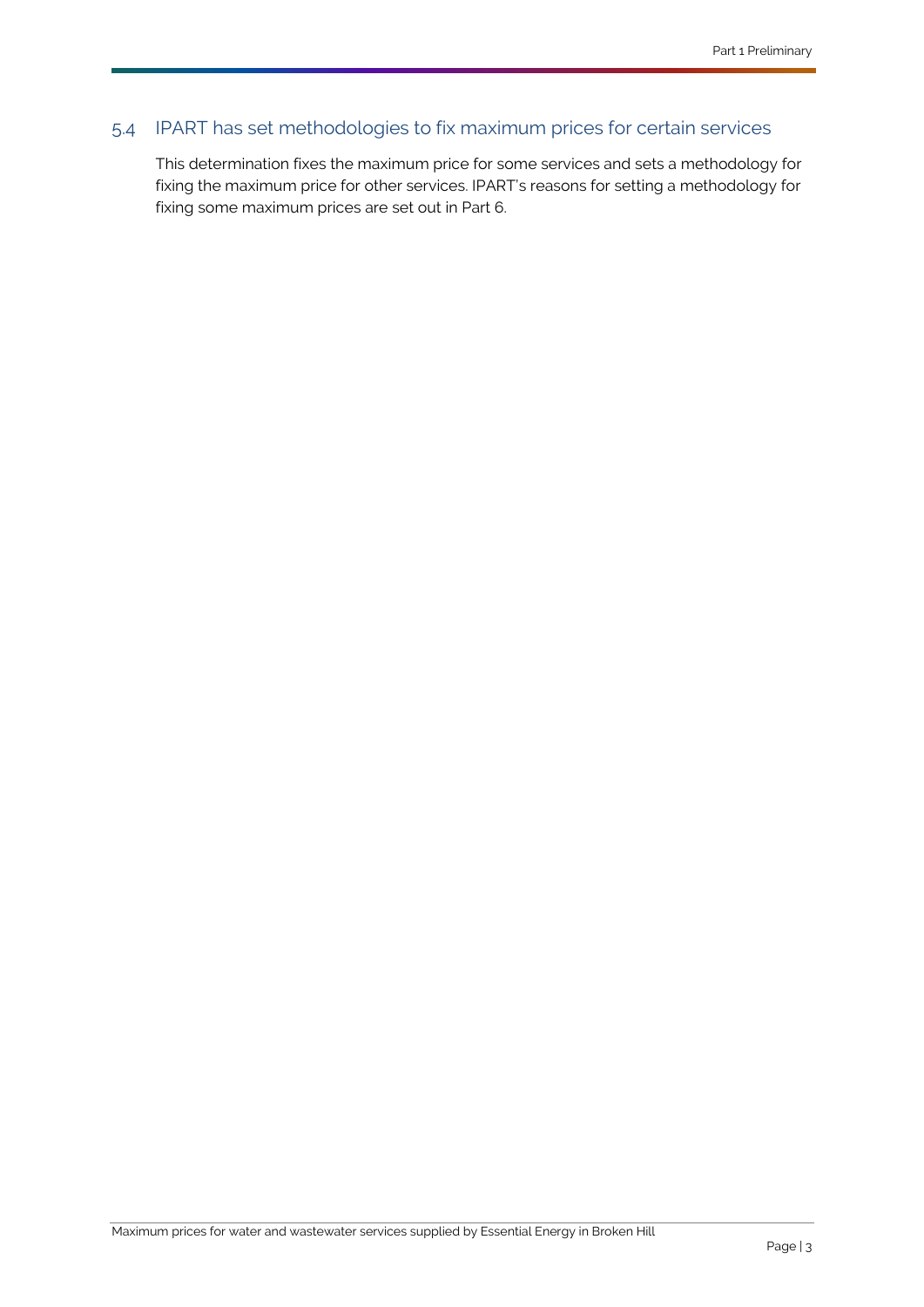# <span id="page-6-4"></span><span id="page-6-0"></span>Part 2 [Water Supply Services](#page-36-0)

# <span id="page-6-1"></span>6 Application of this part

- (1) This part sets out the maximum prices that [Essential Energy](#page-33-0) may levy for supplying [Water Supply Services](#page-36-0) to a [Property.](#page-35-0)
- (2) Except for the charges in clause [7\(2\),](#page-6-5) the charges in this part apply in respect of [Properties](#page-35-1) that are connected to the [Water Supply System.](#page-37-0)

# <span id="page-6-2"></span>7 Maximum prices for [Water Supply Services](#page-36-0)

(1) The maximum price tha[t Essential Energy](#page-33-0) may levy for supplying [Water Supply Services](#page-36-0) to a [Property](#page-35-0) (other than [Properties](#page-35-1) which are dealt with in clause 7(2)) for the applicable [Period,](#page-35-5) is the amount calculated using the formula in Box 1.

Box 1 Maximum prices for supplying [Water Supply Services](#page-36-0) to a [Property](#page-35-0) (other than an [Unconnected Property\)](#page-36-3)

$$
MP_{WSS} = SC_{WSS} + UC_{WSS}
$$

Where:

 $MP_{WSS}$  means the maximum price that [Essential Energy](#page-33-0) may levy for supplying Water [Supply Services](#page-36-0) to a [Property](#page-35-0) (other than an [Unconnected Property\)](#page-36-3) for the applicable [Period;](#page-35-5)

SC<sub>WSS</sub> means the water service charge calculated in accordance with clause [8;](#page-6-6) and

UCwss means the water usage charge calculated in accordance with clause 9.

- <span id="page-6-5"></span>(2) The maximum price tha[t Essential Energy](#page-33-0) may levy for supplying [Water Supply](#page-36-0) Services to:
	- (a) an [Unconnected Property](#page-36-3) is zero; and
	- (b) [Exempt Land](#page-33-1) is the water usage charge for the applicable [Period,](#page-35-5) calculated in accordance with clause [9.](#page-8-1)

# <span id="page-6-6"></span><span id="page-6-3"></span>8 Water service charge

## <span id="page-6-7"></span>8.1 Standard water service charge

Subject to clauses [8.2](#page-7-0) and [8.3,](#page-7-1) the water service charge applicable to [a Property](#page-35-0) (including a [New Mining Customer Property](#page-34-3) but excluding a [Mining Customer Property](#page-34-4) dealt with in clause [8.4\)](#page-8-2) for the applicable [Period](#page-35-5) is the sum of the water service charges in Table 2 for the applicable [Meter](#page-33-4) size and applicable [Period](#page-35-5) for eac[h Meter](#page-33-4) that serves the [Property.](#page-35-0)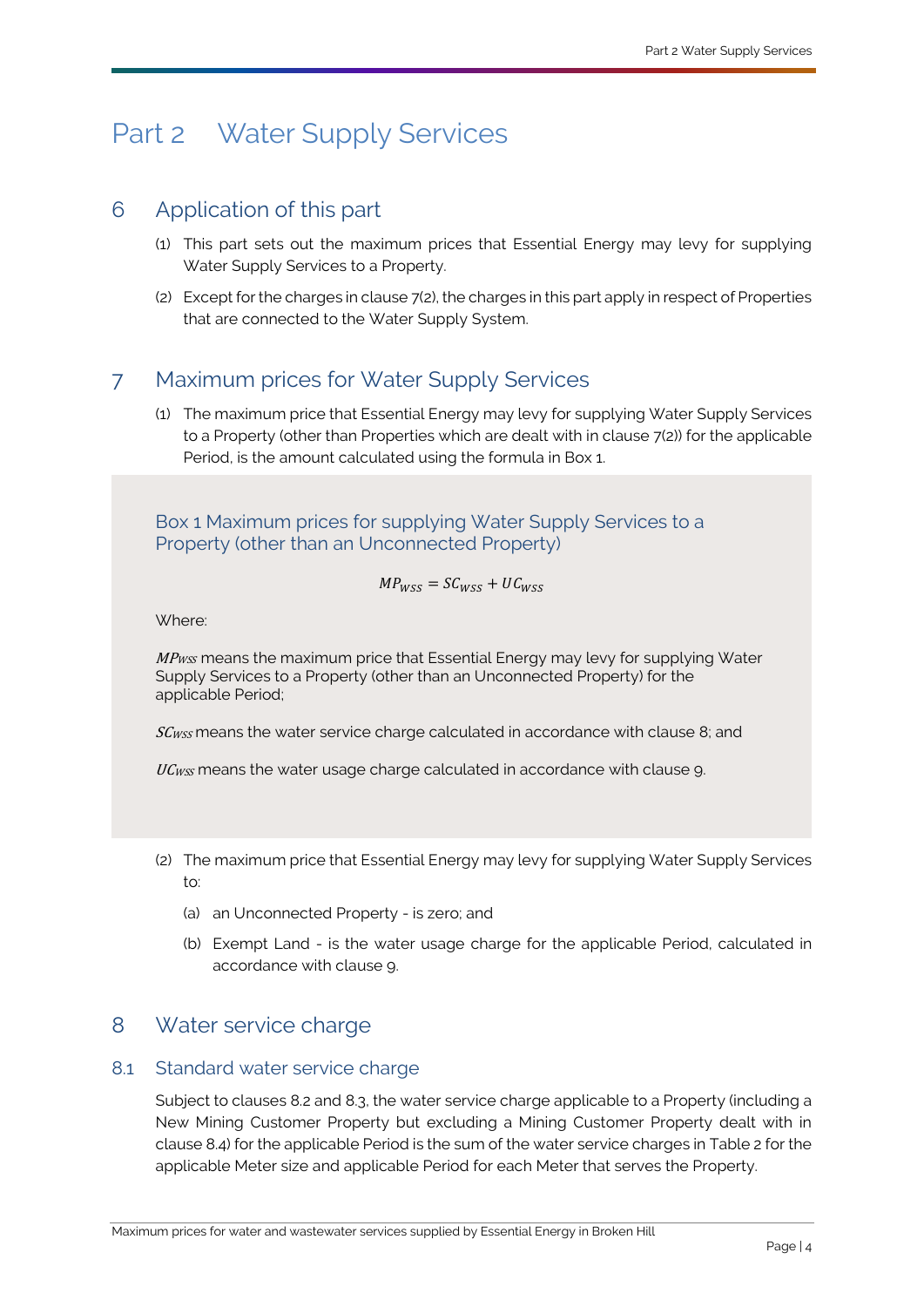[Note: claus[e 8.2](#page-7-0) deems certai[n Properties](#page-35-1) to be served by a single 20m[m Individual Meter,](#page-33-5) clause [8.3](#page-7-1) apportions the water supply service charge betwee[n Properties](#page-35-1) that are served by one or mor[e Common Meters](#page-32-1) and claus[e 8.4](#page-8-3) sets a different water service charge for certai[n Mining Customer Properties.\]](#page-34-5)

#### <span id="page-7-0"></span>8.2 Certain [Properties](#page-35-1) are deemed to have a single 20mm [Individual Meter](#page-33-5)

For the purpose of clause [8.1,](#page-6-7) the following [Properties](#page-35-1) are deemed to be served by a single 20mm [Individual Meter:](#page-33-5)

- (1) each [Residential Property;](#page-35-2)
- (2) each [Non-Residential Property](#page-35-3) that is not an EW Pipeline Property or [Mining Customer](#page-34-4)  [Property,](#page-34-4) is in a [Mixed Multi-Premises](#page-34-2) and is served by one or more [Common Meters](#page-32-1); and
- (3) each [Unmetered Property.](#page-36-5)

[Note: [A Non-Residential Property](#page-35-3) in [a Multi-Premises](#page-34-6) that has a[n Individual Meter](#page-33-5) downstream of [a Common Meter](#page-32-1) is served by tha[t Individual Meter](#page-33-5) and not by th[e Common Meter,](#page-32-1) meaning the standard water service charge in claus[e 8.1](#page-6-7) will apply to such a [Property.](#page-35-0) See clause [20.5.\]](#page-30-0)

### <span id="page-7-1"></span>8.3 Apportionment of water service charges between [Properties](#page-35-1) served by one or more [Common Meters](#page-32-1)

- (1) This clause applies to a [Property](#page-35-0) that is:
	- (a) served by one or more [Common Meters](#page-32-1);
	- (b) not an EW Pipeline Property or [Mining Customer Property;](#page-34-4) and
	- (c) not deemed to be served by a single 20mm [Individual Meter](#page-33-5) under clause [8.2.](#page-7-0)

[Note: [A Non-Residential Property](#page-35-3) in [a Multi-Premises](#page-34-6) that has a[n Individual Meter](#page-33-5) downstream of [a Common Meter](#page-32-1) is served by tha[t Individual Meter](#page-33-5) and not by th[e Common Meter,](#page-32-1) meaning this claus[e 8.3](#page-7-1) will not apply to such [a Property.](#page-35-0) See claus[e 20.5\(2\).\]](#page-30-1)

- <span id="page-7-3"></span>(2) Subject to clause [8.3\(3\),](#page-7-2) the water service charge for each [Common Meter](#page-32-1) that serves a [Property](#page-35-0) to which this clause applies is:
	- (a) the water service charge for the [Common Meter](#page-32-1) calculated in accordance with clause [8.1;](#page-6-7) less
	- (b) the sum of any water service charges applicable to any [Individual Meters](#page-33-5) that are downstream of the [Common Meter.](#page-32-1)
- <span id="page-7-2"></span>(3) Where, but for this claus[e 8.3\(3\),](#page-7-2) the application of clause [8.3\(2\)](#page-7-3) would result in a negative water service charge for the [Common Meter,](#page-32-1) the water service charge applicable to the [Properties](#page-35-1) served by the [Common Meter](#page-32-1) is \$0.
- <span id="page-7-4"></span>(4) Where clause [8.3\(3\)](#page-7-2) does not apply, the water service charge applicable to a [Property](#page-35-0) to which this clause [8.3](#page-7-1) applies is a portion, as reasonably determined by [Essential Energy,](#page-33-0) of the total water service charges for each [Common Meter](#page-32-1) that serves the [Property](#page-35-0) as calculated in accordance with this part.
- <span id="page-7-5"></span>(5) The portion referred to in clause [8.3\(4\)](#page-7-4) must be determined b[y Essential Energy](#page-33-0) such that the sum of the portions for the [Properties](#page-35-1) served by the [Common Meter](#page-32-1) or [Common](#page-32-1)  [Meters](#page-32-1) does not exceed the total water service charges for that [Common Meter](#page-32-1) or those [Common Meters](#page-32-1).

[Note: clause [8.3\(2\)](#page-7-3) must be taken into account when considering the service charges for an[y Common Meters](#page-32-1) for the purposes of clause[s 8.3\(4\)](#page-7-4) an[d 8.3\(5\).\]](#page-7-5)

[Note: See claus[e 20.6\(1\)\(c\),](#page-30-2) including relevant note.]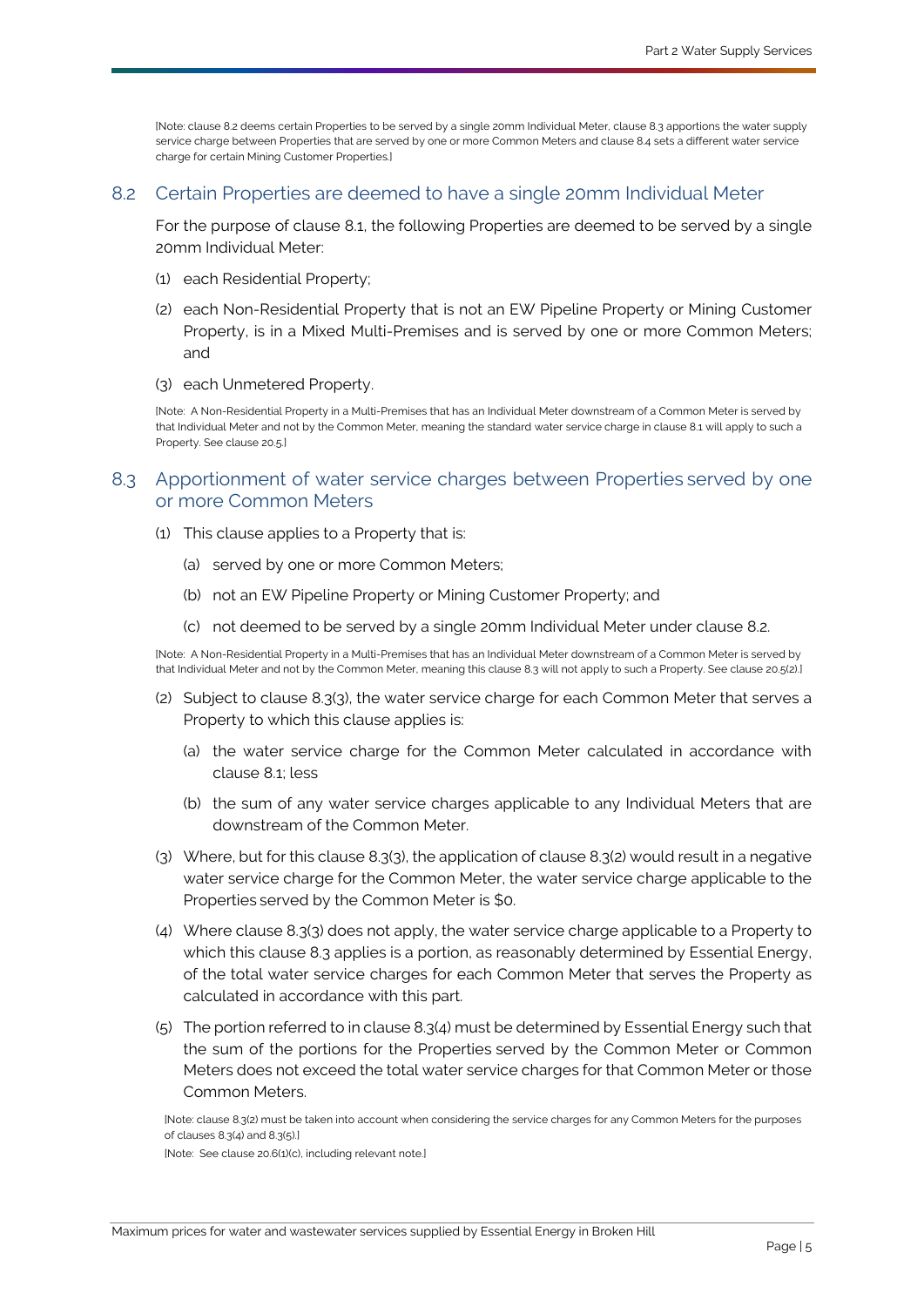## <span id="page-8-3"></span>8.4 Water service charge for certain [Mining Customer Properties](#page-34-5)

<span id="page-8-2"></span>The relevant water service charge in Table 3 for the applicable [Period](#page-35-5) applies to each of the following [Properties](#page-35-1) with one or more [Individual Meters](#page-33-5):

- (1) [Perilya Broken Hill Mining Customer Property;](#page-35-6) and
- (2) [CBH Resources Mining Customer Property,](#page-32-5)

## <span id="page-8-1"></span><span id="page-8-0"></span>9 Water usage charge

#### 9.1 Standard water usage charge

The water usage charge applicable to a [Property](#page-35-0) (except an EW Pipeline Property which is dealt with in clause [9.2\)](#page-8-4) for the applicable [Period,](#page-35-5) is the amount calculated using the formula in Box 2.

## Box 2 Standard water usage charge

 $UC_{WSS} = [C_W \times V_W] + [C_{CW} \times V_{CW}] + [C_{HW} \times V_{HW}]$ 

Where:

 $UC_{WSS}$  means the water usage charge applicable to a [Property](#page-35-0) (other than an EW Pipeline Property) for the applicable [Period;](#page-35-5)

 $\mathcal{C}_{W}$  means the charge per [kL](#page-33-6) of [Treated Water](#page-36-6) in Table 4 for the applicabl[e Period;](#page-35-5)

 $V_W$  means the volume (in [kL\)](#page-33-6) of [Treated Water](#page-36-6) supplied to the [Property](#page-35-0) in the applicable [Period](#page-35-5) calculated in accordance with clause [9.3](#page-9-0) or clause [9.4,](#page-9-1) as the case may be;

 $C_{\mathcal{C}W}$  means the charge per [kL](#page-33-6) of [Chlorinated Water](#page-32-6) in Table 4 for the applicable [Period;](#page-35-5)

 $V_{\text{CW}}$  means the volume (in [kL\)](#page-33-6) of [Chlorinated Water](#page-32-6) supplied to the [Property](#page-35-0) in the applicable [Period](#page-35-5) calculated in accordance with clause [9.3](#page-9-0) or clause [9.4,](#page-9-1) as the case may be;

 $C_{UW}$  means the charge per [kL](#page-33-6) of [Untreated Water](#page-36-7) for [Residential Properties](#page-35-7) and Non-Residential Properties in Table 4 for the applicable [Period;](#page-35-5)

 $V_{UW}$  means the volume (in  $kL$ ) of [Untreated Water](#page-36-7) supplied to the Residential Property or Non-Residential Property, as the case may be, in the applicable [Period](#page-35-5) calculated in accordance with clause [9.3](#page-9-0) or clause [9.4,](#page-9-1) as the case may be.

### <span id="page-8-4"></span>9.2 Water usage charge for EW Pipeline Properties

The water usage charge applicable to an EW Pipeline Property for the applicable [Period,](#page-35-5) is the amount calculated using the formula in Box 3.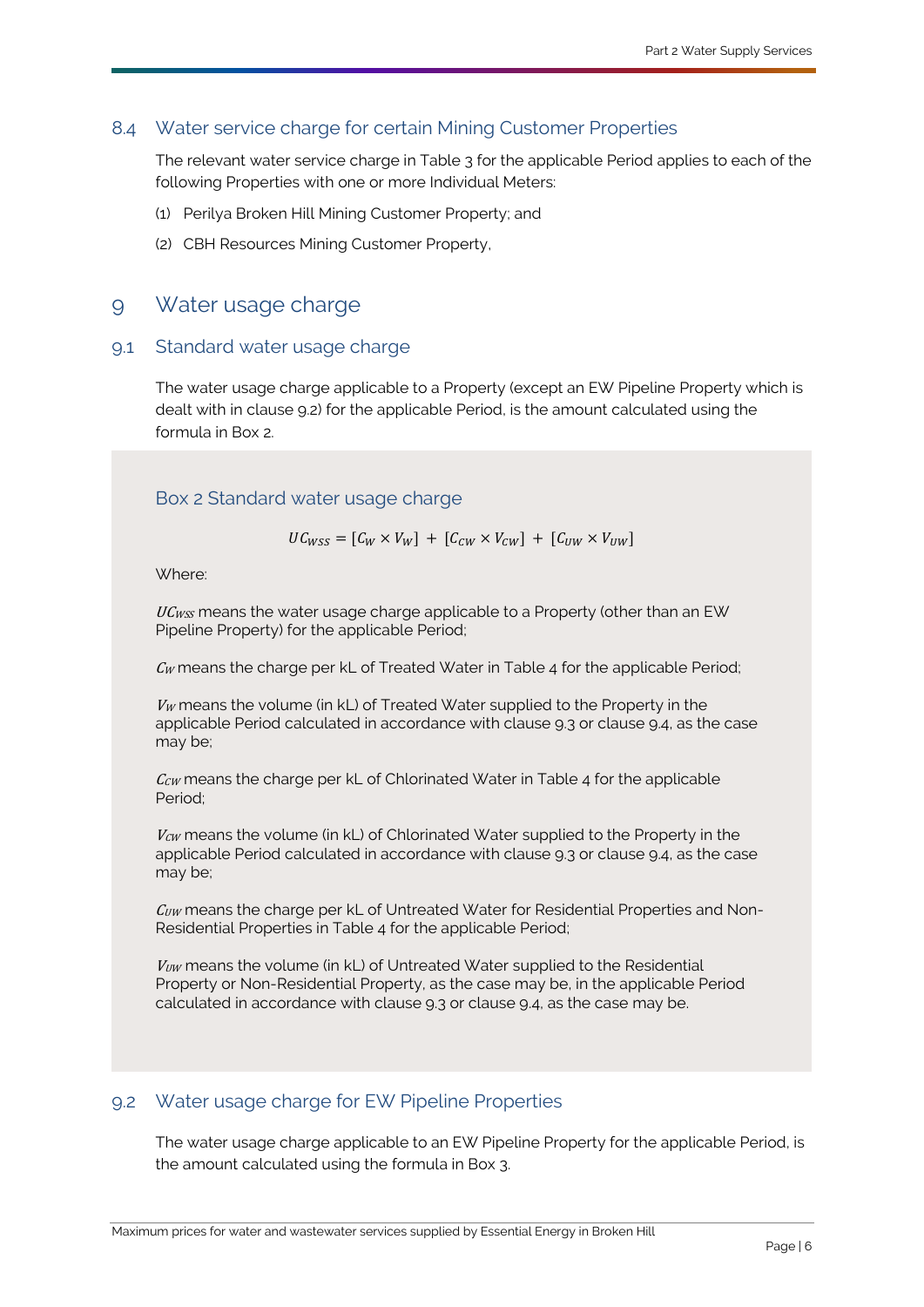## Box 3 Water usage charge for EW Pipeline Properties

 $UC_{WSS1} = C_{IIWOP} \times V_{IIWOP}$ 

Where:

 $\mu_{U_{WS1}}$  means the water usage charge applicable to an EW Pipeline Property for the applicable [Period;](#page-35-5)

 $\mathcal{C}_{\text{UWOP}}$  means the charge per [kL](#page-33-6) of [Untreated Water](#page-36-7) for EW Pipeline Properties in Table 4 for the applicable [Period;](#page-35-5)

 $V_{UWOP}$  means the volume (in [kL\)](#page-33-6) of [Untreated Water](#page-36-7) supplied to the EW Pipeline Property in the applicable [Period](#page-35-5) calculated in accordance with clause [9.3](#page-9-0) or clause [9.4,](#page-9-1) as the case may be.

### <span id="page-9-0"></span>9.3 Measuring volume for [Properties](#page-35-1) served by one or more [Individual Meters](#page-33-5) and Unmetered Properties

(1) The volume of each type of water supplied to a [Property](#page-35-0) served by one or more [Individual Meters](#page-33-5) is the volume (in [kL\)](#page-33-6) measured by that [Meter](#page-33-4) or [Meters](#page-33-4).

[Note: If [a Meter Reading Period](#page-34-7) traverses tw[o Periods](#page-35-5), then the water usage charge is to be pro-rated in accordance with claus[e 20.6\(3\).\]](#page-30-3)

(2) The volume of each type of water supplied to an [Unmetered Property,](#page-36-5) is taken to be 30[0kL](#page-33-6) for the applicable [Period.](#page-35-5)

#### <span id="page-9-3"></span><span id="page-9-1"></span>9.4 Measuring volume for [Properties](#page-35-1) served by one or more [Common Meters](#page-32-1)

- (1) Subject to clause [9.4\(3\),](#page-9-2) the volume of each type of water measured by any [Common](#page-32-1)  [Meters](#page-32-1) that serve a [Non-Residential Property](#page-35-3) is:
	- (a) the volume of that type of water as measured by the [Common Meter](#page-32-1) or [Common](#page-32-1)  [Meters](#page-32-1); less
	- (b) the volume of that type of water measured by any [Individual Meters](#page-33-5) that are downstream of the [Common Meter](#page-32-1) or [Common Meters](#page-32-1).

[Note: If [a Meter Reading Period](#page-34-7) traverses tw[o Periods](#page-35-5), then the water usage charge is to be pro-rated in accordance with claus[e 20.6\(3\).\]](#page-30-3)

- (2) The volume of each type of water supplied to a [Residential Property](#page-35-2) that is served by one or more [Common Meters](#page-32-1) is the volume (in [kL\)](#page-33-6) measured by that [Meter](#page-33-4) or [Meters](#page-33-4).
- <span id="page-9-2"></span>(3) Where, but for this clause [9.4\(3\),](#page-9-2) the application of claus[e 9.4\(1\)](#page-9-3) would result in a negative volume measured by the [Common Meter,](#page-32-1) the volume applicable to an[y Non-Residential](#page-35-8)  [Properties](#page-35-8) served by the [Common Meter](#page-32-1) is [0kL.](#page-33-6)
- <span id="page-9-4"></span>(4) Where clause [9.4\(3\)](#page-9-2) does not apply, the volume of each type of water supplied to a [Property](#page-35-0) that is served by one or more [Common Meters](#page-32-1), is a portion, as reasonably determined by [Essential Energy,](#page-33-0) of the volume measured by the [Common Meter](#page-32-1) or [Common Meters](#page-32-1) that serve th[e Property.](#page-35-0)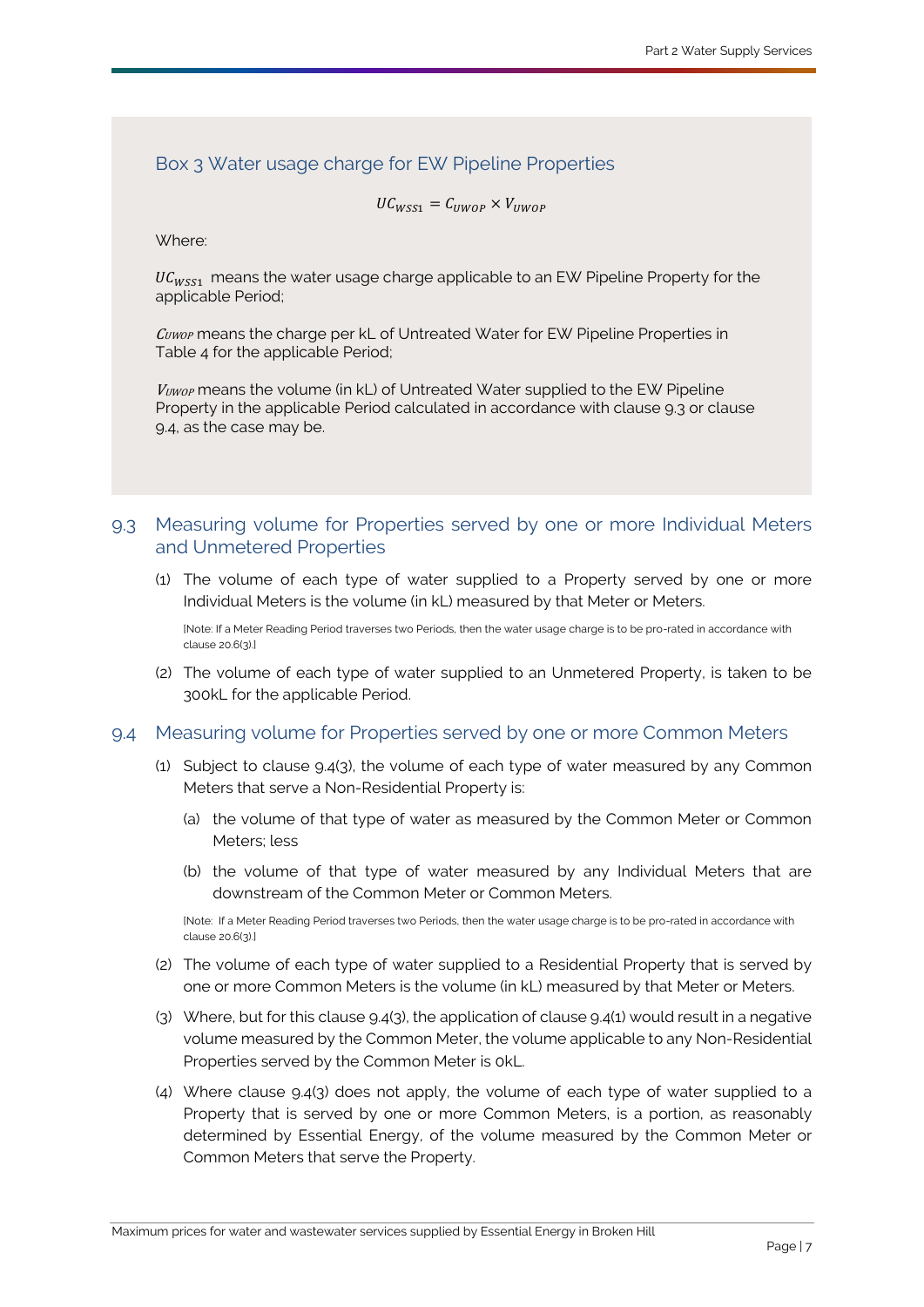<span id="page-10-0"></span>(5) The portion referred to in clause [9.4\(4\)](#page-9-4) must be determined b[y Essential Energy](#page-33-0) such that the sum of the portions for the [Properties](#page-35-1) served by the [Common Meter](#page-32-1) or [Common](#page-32-1)  [Meters](#page-32-1), does not exceed the volume measured by that [Common Meter](#page-32-1) or those [Common Meters](#page-32-1).

[Note: See claus[e 20.6\(1\)\(c\),](#page-30-2) including relevant note.]

[Note: [Non-Residential Property](#page-35-3) in a [Multi-Premises](#page-34-6) that has a[n Individual Meter](#page-33-5) downstream of [a Common Meter](#page-32-1) is served by tha[t Individual Meter](#page-33-5) and not by th[e Common Meter,](#page-32-1) meaning claus[e 9.3](#page-9-0) determines the volume of water supplied to such [Property.](#page-35-0) See claus[e 20.5\(2\).\]](#page-30-1)

[Note: claus[e 9.4\(1\)](#page-9-3) must be taken into account when considering the volume measured by an[y Common Meters](#page-32-1) serving a [Non-Residential Property](#page-35-3) for the purposes of clause[s 9.4\(4\)](#page-9-4) an[d 9.4\(5\).](#page-10-0) For the avoidance of doubt, clauses [9.4\(4\)](#page-9-4) an[d 9.4\(5\)](#page-10-0) also apply t[o Residential Properties](#page-35-7) served by one or more [Common Meters](#page-32-1).]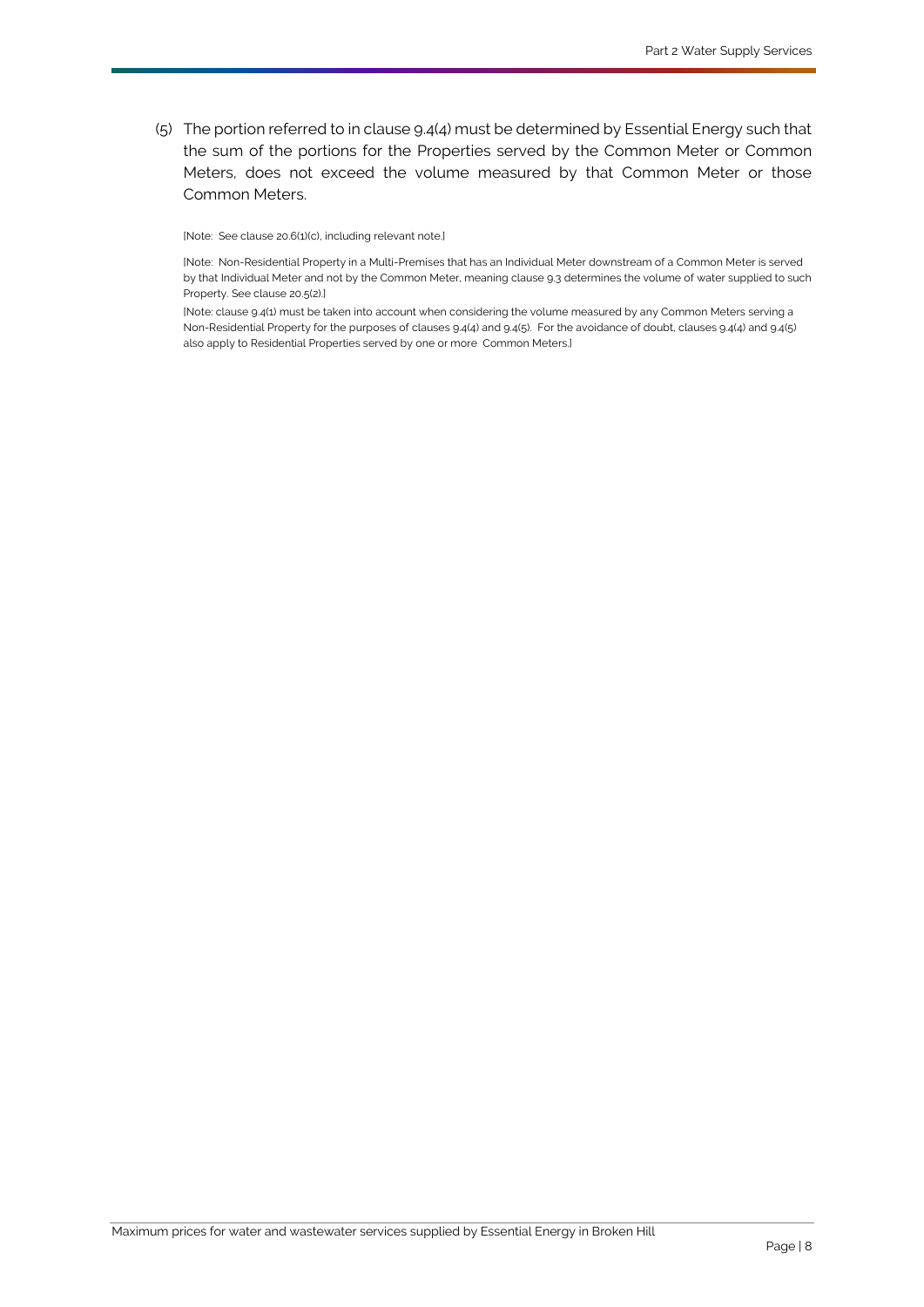# Tables 2-4

## Table 2 Water service charges for [Meters](#page-33-4) servicing [Properties](#page-35-1) (except for [Properties](#page-35-1) referred to in clause [8.4\)](#page-8-3)

| Meter size               | 1 July 2022<br>to 30 June 2023<br>(\$ per year) | 1 July 2023<br>to 30 June 2024<br>(\$ per year)                                               | 1 July 2024<br>to 30 June 2025<br>(\$ per year) | 1 July 2025<br>to 30 June 2026<br>(\$ per year) |  |
|--------------------------|-------------------------------------------------|-----------------------------------------------------------------------------------------------|-------------------------------------------------|-------------------------------------------------|--|
| 20 <sub>mm</sub>         | 360.38                                          | $360.38 \times$ CPI <sub>1</sub>                                                              | $360.38 \times$ CPI <sub>2</sub>                | $360.38 \times CP$                              |  |
| 25 <sub>mm</sub>         | 563.09                                          | $563.09 \times CPI_1$                                                                         | 563.09 x CPI <sub>2</sub>                       | $563.09 \times CPI3$                            |  |
| 40 <sub>mm</sub>         | 1.441.51                                        | $1.441.51 \times$ CPI <sub>1</sub>                                                            | $1.441.51 \times CP$                            | $1,441.51 \times CP$ <sub>3</sub>               |  |
| 50 <sub>mm</sub>         | 2.252.36                                        | 2,252.36 $\times$ CPI <sub>1</sub>                                                            | $2.252.36 \times CP$                            | $2.252.36 \times CPI3$                          |  |
| 80 <sub>mm</sub>         | 5.766.04                                        | $5.766.04 \times$ CPI <sub>1</sub>                                                            | 5.766.04 $\times$ CPI <sub>2</sub>              | 5.766.04 $\times$ CPI <sub>3</sub>              |  |
| 100 <sub>mm</sub>        | 9.009.43                                        | $9.009.43 \times CPI_1$                                                                       | $9.009.43 \times CP$                            | $9.009.43 \times CP$                            |  |
| <b>150mm</b>             | 20.271.23                                       | $20.271.23 \times$ CPI <sub>1</sub>                                                           | 20.271.23 x CPI <sub>2</sub>                    | 20.271.23 x CPI3                                |  |
| <b>Other Meter sizes</b> |                                                 | (Meter size) <sup>2</sup> $\times$ (20mm wastewater service charge for the applicable Period) |                                                 |                                                 |  |

400

[Note: The water service charge is an annual charge. If it is being levied for any period that is less than a full financial year then it is to be pro-rated in accordance with claus[e 20.6\(2\).\]](#page-30-4)

## Table 3 Water service charges for [Properties](#page-35-1) referred to in clause [8.4](#page-8-3)

|                                                         | 1 July 2022<br>to 30 June 2023<br>(\$ per year) | 1 July 2023<br>to 30 June 2024<br>$$$ per year) | 1 July 2024<br>to 30 June 2025<br>(\$ per year) | 1 July 2025<br>to 30 June 2026<br>$$$ per year) |
|---------------------------------------------------------|-------------------------------------------------|-------------------------------------------------|-------------------------------------------------|-------------------------------------------------|
| Perilya Broken Hill Mining<br><b>Customer Property</b>  | 2.531.29                                        | $2,531.25 \times CPI1$                          | $2,531.21 \times CPl2$                          | $2,531.17 \times$ CPI <sub>3</sub>              |
| <b>CBH Resources Mining</b><br><b>Customer Property</b> | 610.58                                          | $610.57 \times$ CPI <sub>1</sub>                | $610.56 \times$ CPI <sub>2</sub>                | 610.56 x CPI <sub>3</sub>                       |

[Note: The water service charge is an annual charge. If it is being levied for any period that is less than a full financial year then it is to be pro-rated in accordance with claus[e 20.6\(2\).\]](#page-30-4)

# Table 4 Water usage charges

|                                                                                                      | 1 July 2022<br>to 30 June 2023<br>$(S$ per $kL$ | 1 July 2023<br>to 30 June 2024<br>$($$ per $kL)$ | 1 July 2024<br>to 30 June 2025<br>(\$ per kL) | 1 July 2025<br>to 30 June 2026<br>$($$ per $kL)$ |
|------------------------------------------------------------------------------------------------------|-------------------------------------------------|--------------------------------------------------|-----------------------------------------------|--------------------------------------------------|
| <b>Treated Water</b>                                                                                 | 1.98                                            | $1.98 \times$ CPI <sub>1</sub>                   | $1.98 \times CPI2$                            | $1.98 \times CP$ <sub>3</sub>                    |
| <b>Chlorinated Water</b>                                                                             | 1.54                                            | $1.60 \times$ CPI <sub>1</sub>                   | $1.67 \times CPI2$                            | $1.73 \times CP$ <sub>3</sub>                    |
| <b>Untreated Water for</b><br><b>Residential Properties and</b><br><b>Non-Residential Properties</b> | 1.73                                            | $1.73 \times$ CPI <sub>1</sub>                   | $1.73 \times CP$                              | $1.73 \times CP$ <sub>3</sub>                    |
| <b>Untreated Water for EW</b><br><b>Pipeline Property</b>                                            | 1.20                                            | $1.29 \times$ CPI <sub>1</sub>                   | $1.38 \times$ CPI <sub>2</sub>                | $1.47 \times CP$ <sub>3</sub>                    |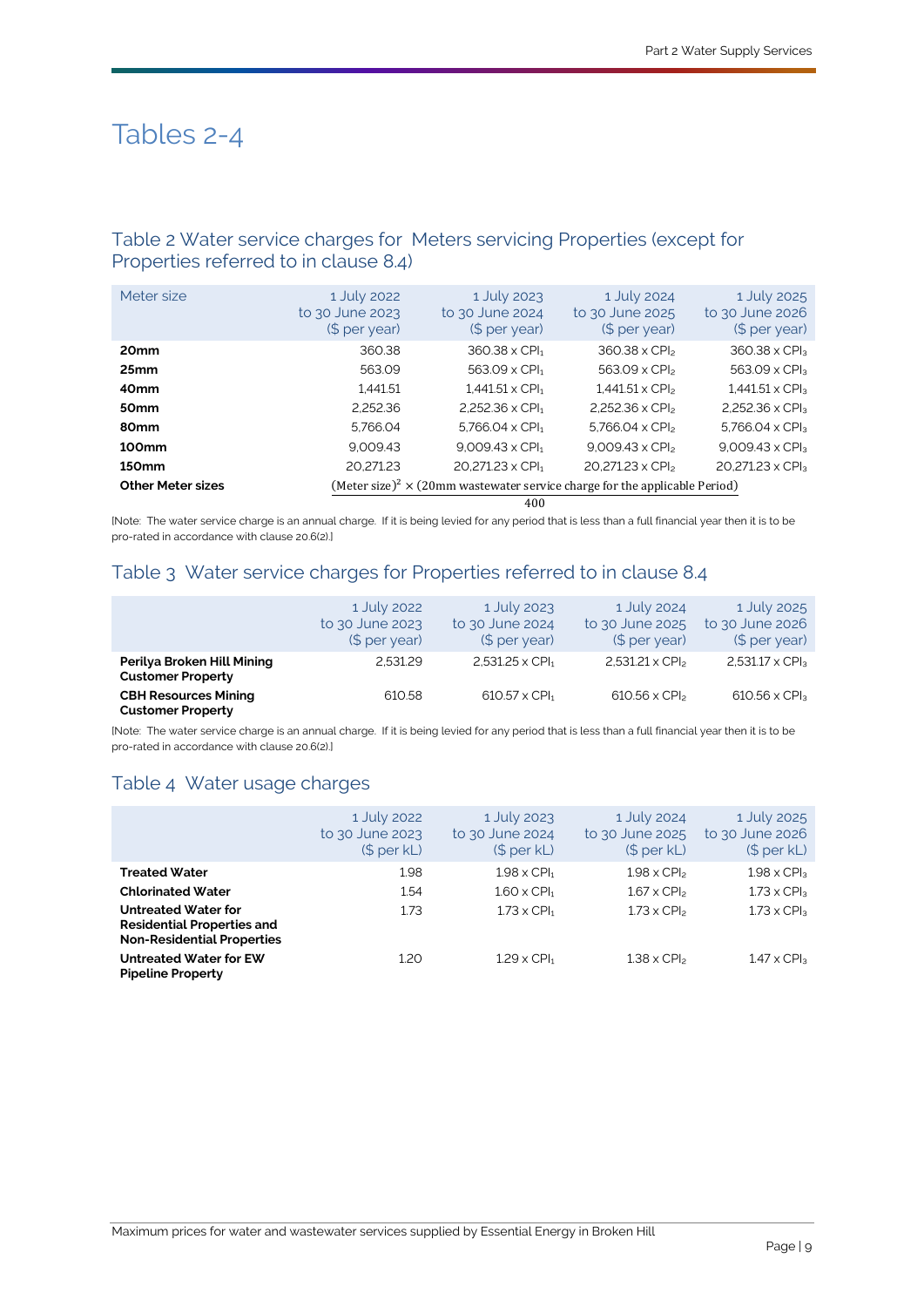# <span id="page-12-3"></span><span id="page-12-0"></span>Part 3 [Wastewater Services](#page-36-1)

# <span id="page-12-1"></span>10 Application of this part

- (1) This part sets out the maximum prices that [Essential Energy](#page-33-0) may levy for supplying [Wastewater Services](#page-36-1) to [a Property.](#page-35-0)
- (2) Except for the maximum prices in clause [11\(2\)\(a\)](#page-12-4) and [11\(2\)\(c\),](#page-12-5) the maximum prices in this part apply in respect o[f Properties](#page-35-1) that are connected to the [Wastewater System.](#page-36-4)

# <span id="page-12-2"></span>11 Maximum prices for [Wastewater Services](#page-36-1)

(1) The maximum price that [Essential Energy](#page-33-0) may levy for supplying [Wastewater Services](#page-36-1) to a [Property](#page-35-0) (other than [Properties](#page-35-1) that are dealt with in clause [11\(2\)\)](#page-12-6) for the applicable [Period](#page-35-5) is the amount calculated in accordance with Box 4.

Box 4 Maximum prices for [Wastewater Services](#page-36-1) supplied to a [Property](#page-35-0) (other than those dealt with in clause [11\(2\)\)](#page-12-6)

$$
\mathit{MP}_{wws} = \mathit{SC}_{wws} + \mathit{UC}_{wws}
$$

Where:

 $MP_{\text{wws}}$  means the maximum price that [Essential Energy](#page-33-0) may levy for supplying [Wastewater Services](#page-36-1) to a [Property](#page-35-0) (other than [Properties](#page-35-1) that are dealt with in clause [11\(2\)\)](#page-12-6) for the applicable [Period.](#page-35-5) 

 $SC_{wws}$  means the wastewater service charge calculated in accordance with clause [12;](#page-13-1)

 $UC_{wws}$  means the wastewater usage charge calculated in accordance with clause [13.](#page-14-1)

- <span id="page-12-6"></span><span id="page-12-4"></span>(2) The maximum price that Essential Energy may levy for supplying [Wastewater Services](#page-36-1) to:
	- (a) an [Unconnected Property](#page-36-3) is zero;
	- (b) A [Residential Property,](#page-35-2) [Non-Residential Property](#page-35-3) served by one or more [Common](#page-32-1)  [Meters](#page-32-1) in a [Mixed Multi-Premises](#page-34-2) or an [Unmetered Property](#page-36-5) - is the wastewater service charge for the applicabl[e Period](#page-35-5) calculated in accordance with clause 12.1(1); and
	- (c) [Exempt Land](#page-33-1) is the wastewater usage charge for the applicable Period, calculated in accordance with clause [13.](#page-14-1)

<span id="page-12-5"></span>[Note: [Non-Residential Property](#page-35-3) in [a Multi-Premises](#page-34-6) that has a[n Individual Meter](#page-33-5) downstream of a [Common Meter](#page-32-1) is served by tha[t Individual Meter](#page-33-5) and not by the [Common Meter,](#page-32-1) and is to be treated as [a Metered Non-Residential Property.](#page-34-8) See clause [20.5\(2\).\]](#page-30-1)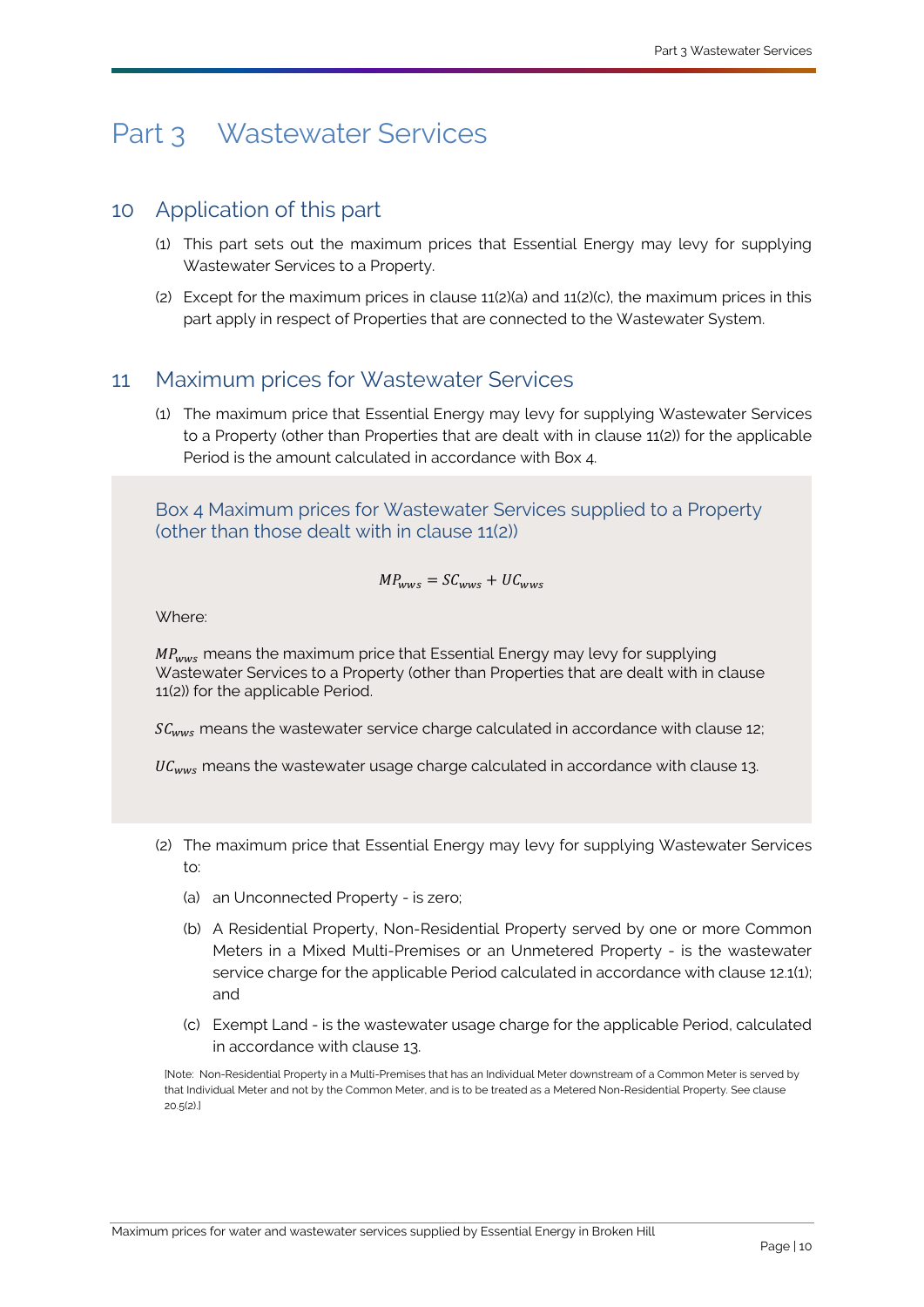## <span id="page-13-1"></span><span id="page-13-0"></span>12 Wastewater service charge

12.1 Wastewater service charge for [Properties](#page-35-1) other than those served by one or more [Common Meters](#page-32-1) in a [Non-Residential Multi-Premises](#page-34-9)

The wastewater service charge that applies to a:

- <span id="page-13-2"></span>(1) [Residential Property;](#page-35-2) [Non-Residential Property](#page-35-3) served by one or more [Common Meters](#page-32-1) in a [Mixed Multi-Premises;](#page-34-2) or [Unmetered Property](#page-36-5) is the charge in Table 5 for the applicable [Period.](#page-35-5)
- (2) [Metered Non-Residential Property](#page-34-8) (other than a [Mining Customer Property\)](#page-34-4) is the sum of the applicable wastewater service charges in Table 6 for the applicable [Period](#page-35-5) and applicable [Meter](#page-33-4) size for each [Individual Meter](#page-33-5) that serves the [Property,](#page-35-0) multiplied by the [Discharge Factor](#page-33-7) for that [Property.](#page-35-0)
- (3) [Mining Customer Property](#page-34-4) with one or more [Individual Meters](#page-33-5) is the wastewater service charge in Table 6 for a single 100mm [Meter](#page-33-4) for the applicable [Period.](#page-35-5)

[Note: Th[e Discharge Factor](#page-33-7) for [a Mining Customer Property](#page-34-4) is 100%.]

### 12.2 Wastewater service charge for a [Property](#page-35-0) served by one or more [Common](#page-32-1)  [Meters](#page-32-1) in a [Non-Residential Multi-Premises](#page-34-9)

- <span id="page-13-4"></span>(1) Subject to clause [12.2\(2\),](#page-13-3) the wastewater service charge for each [Common Meter](#page-32-1) that serves a [Property](#page-35-0) in a [Non-Residential Multi-Premises](#page-34-9) is:
	- (a) the total applicable wastewater service charges in Table 6 for the applicable [Period](#page-35-5) and applicabl[e Meter](#page-33-4) size for eac[h Common Meter](#page-32-1) that serves the [Property,](#page-35-0) less the wastewater service charges for any [Individual Meters](#page-33-5) that are downstream of any [Common Meters](#page-32-1) serving the [Property;](#page-35-0) multiplied by
	- (b) the [Discharge Factor](#page-33-7) for the [Multi-Premises.](#page-34-6)
- <span id="page-13-3"></span>(2) Where, but for this clause [12.2\(2\),](#page-13-3) the application of clause [12.2\(1\)](#page-13-4) would result in a negative wastewater service charge for any [Common](#page-32-1) Meter, the wastewater service charge applicable to the [Properties](#page-35-1) served by the [Common Meter](#page-32-1) is \$0.
- <span id="page-13-5"></span>(3) Where clause [12.2\(2\)](#page-13-3) does not apply, the wastewater service charge applicable to a [Property](#page-35-0) served by a [Common Meter](#page-32-1) in a [Non-Residential Multi-Premises](#page-34-9) is a portion, as reasonably determined by [Essential Energy,](#page-33-0) of the total wastewater service charges for each [Common Meter](#page-32-1) that serves the [Property](#page-35-0) as calculated in accordance with this part.
- <span id="page-13-6"></span>(4) The portion referred to in clause [12.2\(3\)](#page-13-5) must be determined by [Essential Energy](#page-33-0) such that the sum of the portions for th[e Properties](#page-35-1) served by th[e Common Meter](#page-32-1) or [Common](#page-32-1)  [Meters](#page-32-1) does not exceed the total wastewater service charges for the [Common Meter](#page-32-1) or [Common Meters](#page-32-1).

<sup>[</sup>Note: See claus[e 20.6\(1\)\(c\),](#page-30-2) including relevant note.] [Note: [A Non-Residential Property](#page-35-3) in [a Multi-Premises](#page-34-6) that has a[n Individual Meter](#page-33-5) downstream of [a Common Meter](#page-32-1) is served by tha[t Individual Meter](#page-33-5) and not by th[e Common Meter,](#page-32-1) and is to be treated as [a Metered Non-Residential Property](#page-34-8) , meaning the wastewater service charge for such a Property is dealt with under clause 12.1(2). See claus[e 20.5\(2\).\]](#page-30-1) [Note: claus[e 12.2\(1\)](#page-13-4) must be taken into account when considering the service charges for an[y Common Meters](#page-32-1) serving a [Non-Residential Property](#page-35-3) for the purposes of clause[s 12.2\(3\)](#page-13-5) an[d 12.2\(4\).\]](#page-13-6)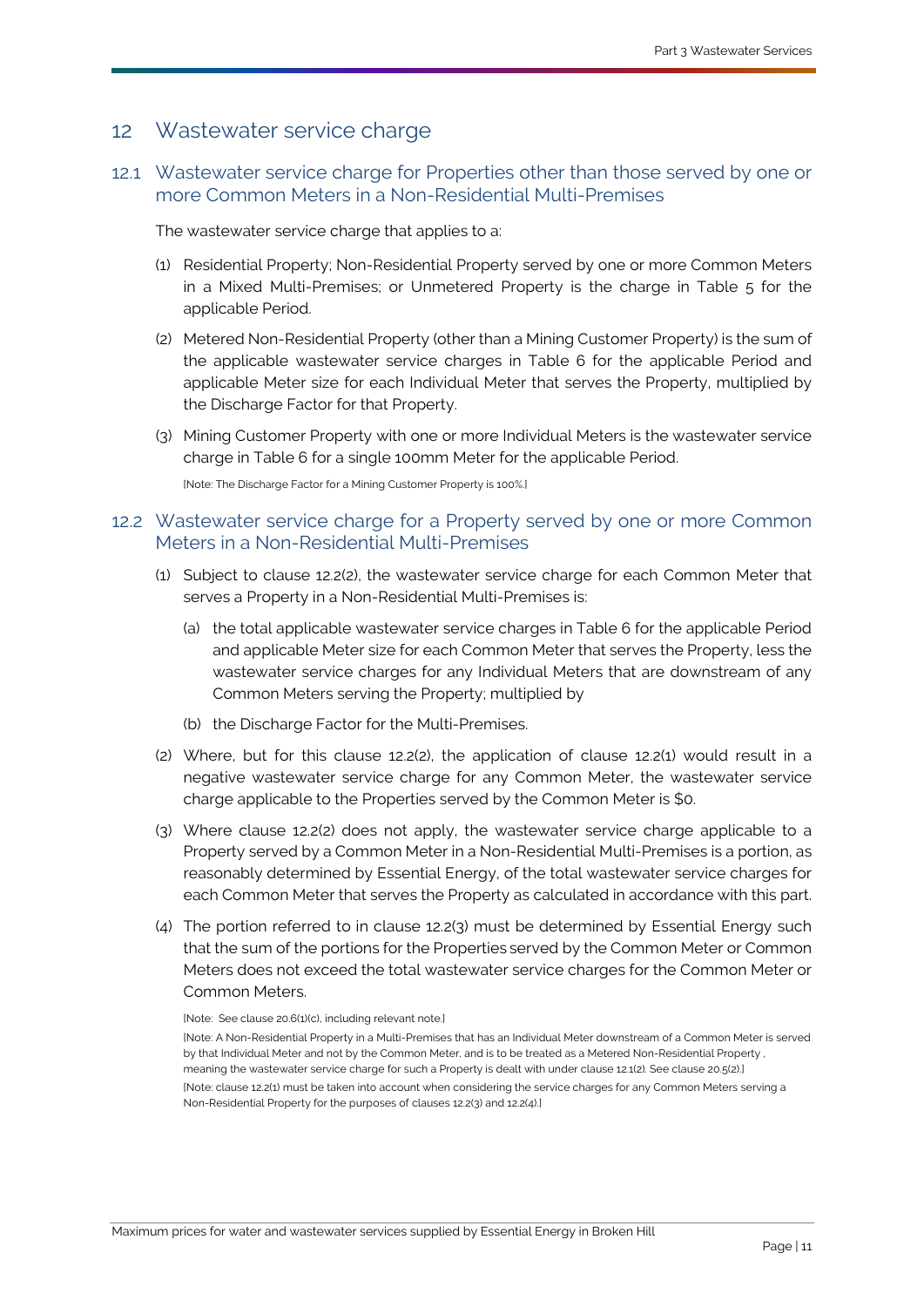# <span id="page-14-1"></span><span id="page-14-0"></span>13 Wastewater usage charge

#### 13.1 Wastewater usage charge

The wastewater usage charge applicable to a [Property](#page-35-0) for the applicable [Period,](#page-35-5) is the amount calculated using the formula in Box 5.

## Box 5 Wastewater usage charge

#### $UC_{wws} = C_{wws} \times V_{wws} \times DF_{wws}$

Where:

 $\mathit{UC}_{wws}$  means the maximum wastewater usage charge applicable to a [Property](#page-35-0) for the applicable [Period;](#page-35-5)

 $C_{\text{wws}}$  means the charge pe[r kL](#page-33-6) of water in Table 7 for the applicable [Period;](#page-35-5)

 $V_{\text{wws}}$  means the total volume (in [kL\)](#page-33-6) of water [\(Treated Water,](#page-36-6) [Chlorinated Water,](#page-32-6) and [Untreated Water,](#page-36-7) as applicable) supplied by [Essential Energy](#page-33-0) to:

- (a) a [Property](#page-35-0) served by one or more [Individual Meters](#page-33-5), as measured by those [Individual Meters](#page-33-5); or
- (b) a [Property](#page-35-0) served by one or more [Common Meters](#page-32-1) in a [Non-Residential](#page-34-9)  [Multi-Premises,](#page-34-9) as calculated in accordance with clause [13.2,](#page-14-4)
- as the case may be; and

 $DF_{\text{univ}}$  means the applicabl[e Discharge Factor](#page-33-7) for the [Property.](#page-35-0)

[Note: If [a Meter Reading Period](#page-34-7) traverses tw[o Periods](#page-35-5), then the relevant charge is to be pro-rated in accordance with claus[e 20.6\(3\).\]](#page-30-3)

## <span id="page-14-4"></span>13.2 Measuring volume for [Properties](#page-35-1) served by one or more [Common Meters](#page-32-1) in a [Non-Residential Multi-Premises](#page-34-9)

- <span id="page-14-3"></span>(1) Subject to clause [13.2\(2\),](#page-14-2) the total volume of water measured by any [Common Meters](#page-32-1) that serve [a Property](#page-35-0) in a [Non-Residential Multi-Premises](#page-34-9) is:
	- (a) the total volume (in [kL\)](#page-33-6) of water [\(Treated Water,](#page-36-6) [Chlorinated Water,](#page-32-6) and [Untreated](#page-36-7)  [Water,](#page-36-7) as applicable) as measured by the [Common Meter](#page-32-1) o[r Common Meters](#page-32-1); less
	- (b) the total volume (in [kL\)](#page-33-6) of water [\(Treated Water,](#page-36-6) [Chlorinated Water,](#page-32-6) and [Untreated](#page-36-7)  [Water,](#page-36-7) as applicable) as measured by any [Individual Meters](#page-33-5) that are downstream of the [Common Meter](#page-32-1) or [Common Meters](#page-32-1).
- <span id="page-14-2"></span>(2) Where, but for this clause [13.2\(2\),](#page-14-2) the application of clause [13.2\(1\)](#page-14-3) would result in a negative volume measured by the [Common Meter,](#page-32-1) the volume applicable to the [Properties](#page-35-1) served by the [Common Meter](#page-32-1) is [0kL.](#page-33-6)
- <span id="page-14-5"></span>(3) Where clause [13.2\(2\)](#page-14-2) does not apply, the volume of each type of water supplied to a [Property](#page-35-0) that is served by one or more [Common Meters](#page-32-1) in a [Non-Residential Multi-](#page-34-9)[Premises,](#page-34-9) is a portion, as reasonably determined by [Essential Energy,](#page-33-0) of the volume measured by the [Common Meter](#page-32-1) or [Common Meters](#page-32-1) that serve the [Property.](#page-35-0)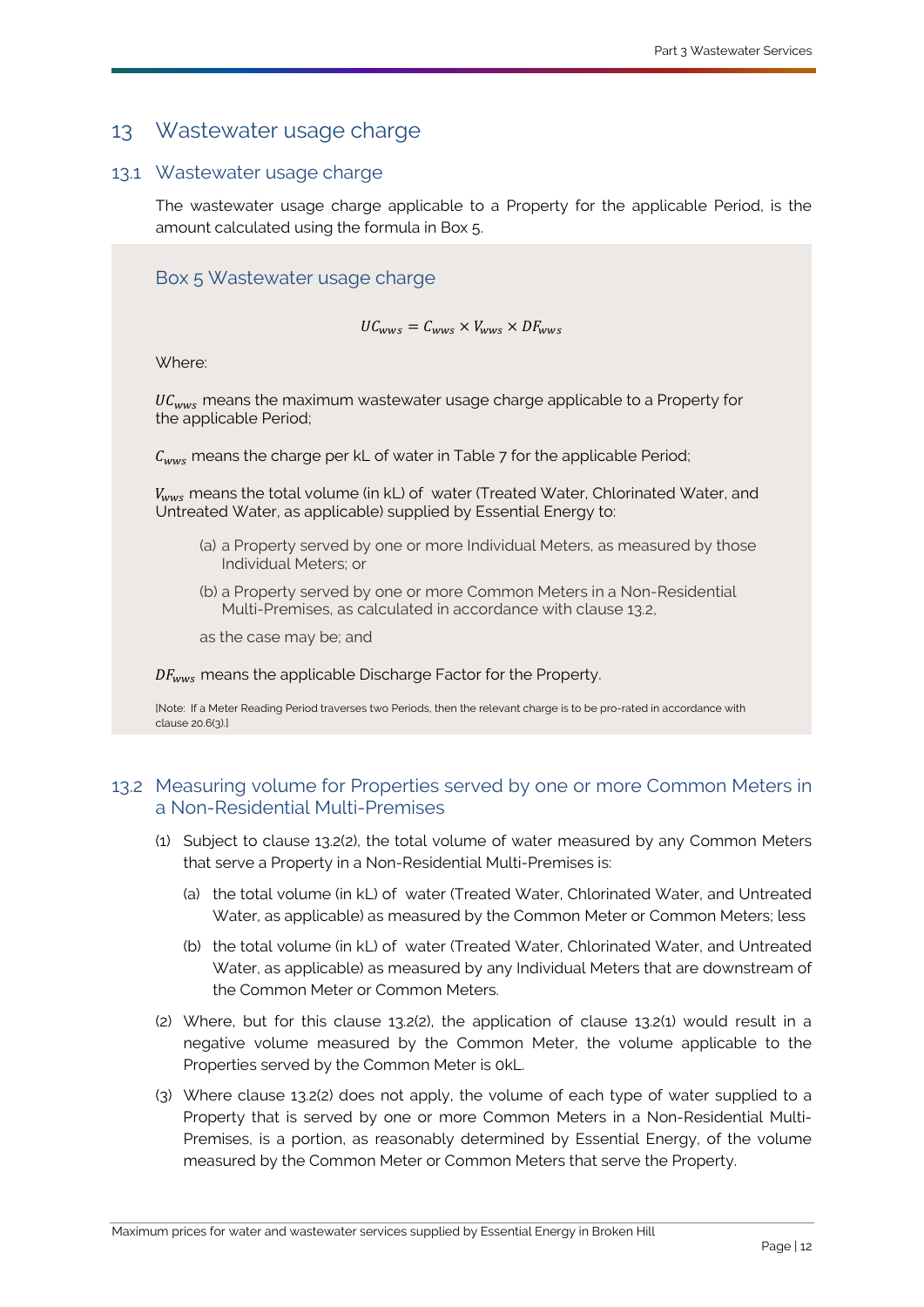<span id="page-15-0"></span>(4) The portion referred to in clause [13.2\(3\)](#page-14-5) must be determined by [Essential Energy](#page-33-0) such that the sum of the portions for the [Properties](#page-35-1) served by the [Common Meter](#page-32-1) or [Common](#page-32-1)  [Meters](#page-32-1), does not exceed the volume measured by the [Common Meter](#page-32-1) or [Common](#page-32-1)  [Meters](#page-32-1).

[Note: See claus[e 20.6\(1\)\(c\),](#page-30-2) including relevant note.]

[Note: A [Non-Residential Property](#page-35-3) in [a Multi-Premises](#page-34-6) that has a[n Individual Meter](#page-33-5) downstream of [a Common Meter](#page-32-1) is served by tha[t Individual Meter](#page-33-5) and not by th[e Common Meter.](#page-32-1) See claus[e 20.5\(2\).\]](#page-30-1)

[Note: claus[e 13.2\(1\)](#page-14-3) must be taken into account when considering the volume measured by an[y Common Meters](#page-32-1) serving a [Non-Residential Property](#page-35-3) for the purposes of clause[s 13.2\(3\)](#page-14-5) an[d 13.2\(4\).\]](#page-15-0)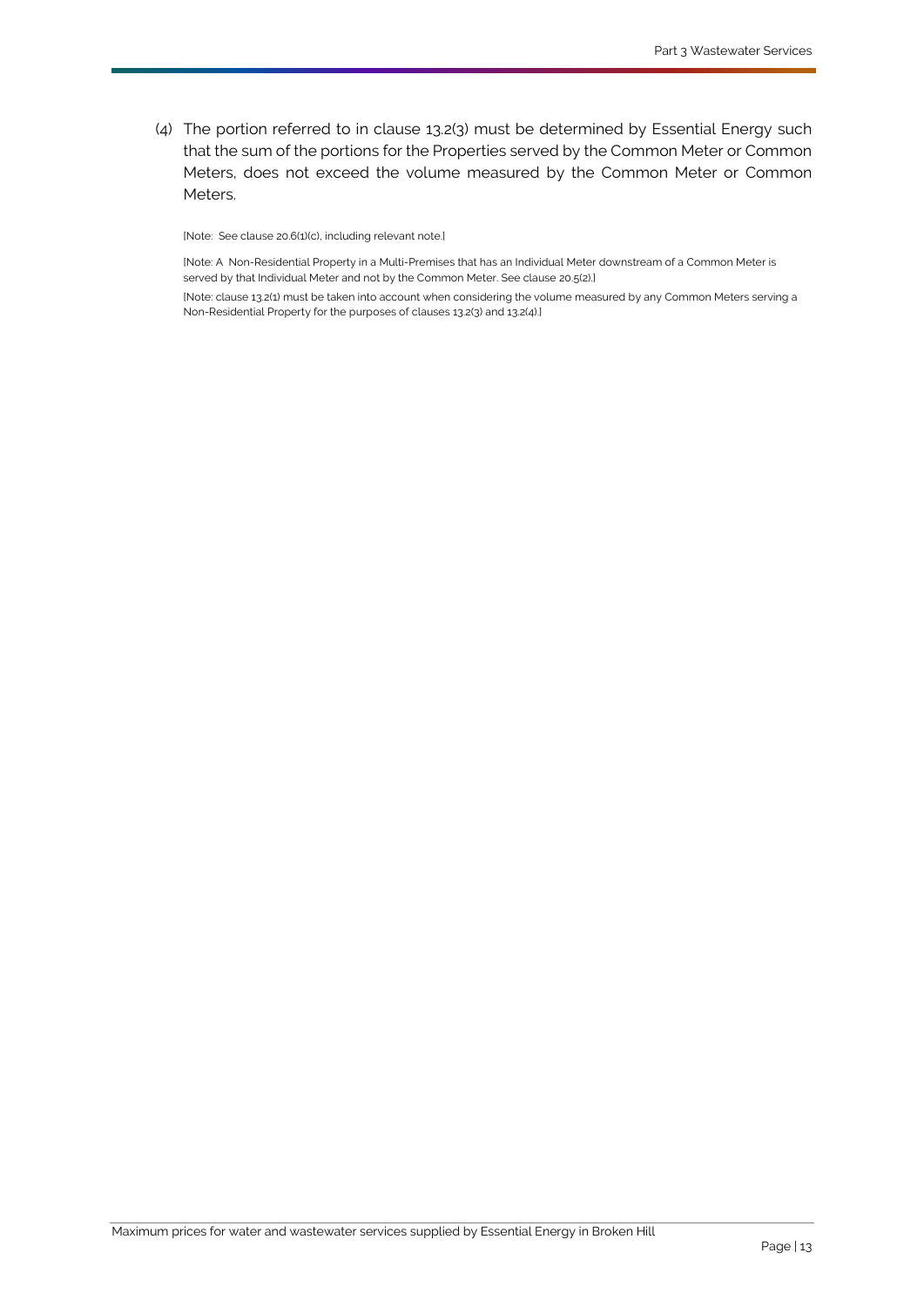# Tables  $5 - 7$

Table 5 Wastewater service charges for a [Residential Property;](#page-35-2) [Non-Residential](#page-35-3)  [Property](#page-35-3) served by one or more [Common Meters](#page-32-1) in a [Mixed Multi-Premises](#page-34-2) and an [Unmetered Property](#page-36-5)

| Charge                       | 1 July 2022     | 1 July 2023                      | 1 July 2024                      | 1 July 2025          |
|------------------------------|-----------------|----------------------------------|----------------------------------|----------------------|
|                              | to 30 June 2023 | to 30 June 2024                  | to 30 June 2025                  | to 30 June 2026      |
|                              | $$$ per year)   | $$$ per year)                    | (S <sub>per</sub> year)          | $$$ per year)        |
| Wastewater service<br>charge | 574.23          | $574.23 \times$ CPI <sub>1</sub> | $574.23 \times$ CPI <sub>2</sub> | $574.23 \times CPI3$ |

[Note: The wastewater service charge set out in Table 5 includes a deemed usage component.]

[Note: The wastewater service charge is an annual charge. If it is being levied for any period that is less than a full financial year then it is to be pro-rated in accordance with claus[e 20.6\(2\).\]](#page-30-4)

## Table 6 Wastewater service charges for each [Individual Meter](#page-33-5) serving a [Metered](#page-34-8)  [Non-Residential Property](#page-34-8) (including a [Mining Customer Property\)](#page-34-4) and each [Common Meter](#page-32-1) serving a [Property](#page-35-0) in a [Non-Residential Multi-Premises](#page-34-9)

| Meter size           | 1 July 2022<br>to 30 June 2023<br>(\$ per year) | 1 July 2023<br>to 30 June 2024<br>(\$ per year)                                                      | 1 July 2024<br>to 30 June 2025<br>(\$ per year) | 1 July 2025<br>to 30 June 2026<br>(\$ per year) |  |
|----------------------|-------------------------------------------------|------------------------------------------------------------------------------------------------------|-------------------------------------------------|-------------------------------------------------|--|
| 20 <sub>mm</sub>     | 639.26                                          | $639.26 \times$ CPI <sub>1</sub>                                                                     | $639.26 \times CP$                              | $639.26 \times$ CPI <sub>3</sub>                |  |
| 25mm                 | 998.84                                          | 998.84 x CPI <sub>1</sub>                                                                            | 998.84 x CPI <sub>2</sub>                       | 998.84 x CPI <sub>3</sub>                       |  |
| 40 <sub>mm</sub>     | 2.557.04                                        | $2.557.04 \times CPI1$                                                                               | $2.557.04 \times CP$                            | $2.557.04 \times CPI3$                          |  |
| 50 <sub>mm</sub>     | 3.995.38                                        | $3.995.38 \times CP1_1$                                                                              | $3.995.38 \times CP$                            | $3.995.38 \times CP$                            |  |
| 80 <sub>mm</sub>     | 10.228.16                                       | $10.228.16 \times CPI1$                                                                              | $10.228.16 \times CP$                           | $10.228.16 \times CPI3$                         |  |
| 100 <sub>mm</sub>    | 15.981.51                                       | $15.981.51 \times$ CPI <sub>1</sub>                                                                  | $15.981.51 \times CP$                           | $15.981.51 \times CPI3$                         |  |
| 150 <sub>mm</sub>    | 35.958.39                                       | 35.958.39 x CPI1                                                                                     | 35.958.39 x CPI <sub>2</sub>                    | $35.958.39 \times CP$                           |  |
| Other Meter<br>sizes |                                                 | (Meter size) <sup>2</sup> $\times$ (20mm wastewater service charge for the applicable Period)<br>400 |                                                 |                                                 |  |

[Note: The prices in Table 6 assume the application of [a Discharge Factor](#page-33-7) of 100%. The relevan[t Discharge Factor](#page-33-7) may vary from case to case as determined b[y Essential Energy](#page-33-0) for the relevan[t Property.\]](#page-35-0)

[Note: The wastewater service charge is an annual charge. If it is being levied for any period that is less than a full financial year then it is to be pro-rated in accordance with claus[e 20.6\(2\).\]](#page-30-4)

### Table 7 Wastewater usage charges

| Charge                     | 1 July 2022     | 1 July 2023                    | 1 July 2024                    | 1 July 2025                    |
|----------------------------|-----------------|--------------------------------|--------------------------------|--------------------------------|
|                            | to 30 June 2023 | to 30 June 2024                | to 30 June 2025                | to 30 June 2026                |
|                            | (S per kL)      | (S per kL)                     | (\$per kL)                     | (S per kL)                     |
| Wastewater usage<br>charge | 1.41            | $1.41 \times$ CPI <sub>1</sub> | $1.41 \times$ CPI <sub>2</sub> | $1.41 \times$ CPI <sub>3</sub> |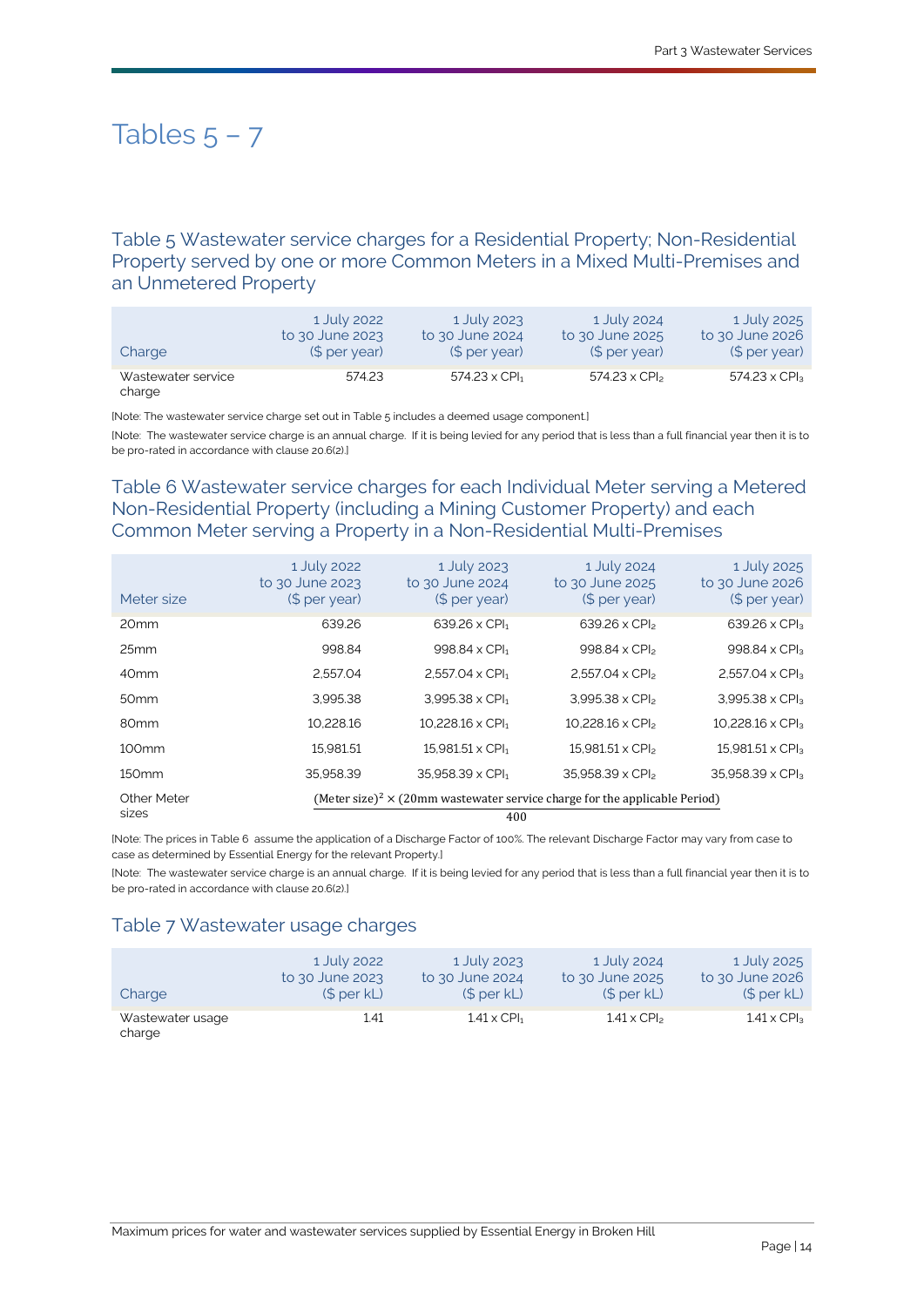# <span id="page-17-3"></span><span id="page-17-0"></span>Part 4 [Trade Waste Services](#page-36-2)

# <span id="page-17-1"></span>14 Application of this part

This part sets out the maximum prices that [Essential Energy](#page-33-0) may levy for the following categories of [Trade Waste Services:](#page-36-2)

- (1) [Category 1 Trade Waste Discharge;](#page-31-2)
- (2) [Category 1a Trade Waste Discharge;](#page-32-2)
- (3) [Category 2 Trade Waste Discharge;](#page-32-3) and
- (4) [Category 3 Trade Waste Discharge.](#page-32-4)

# <span id="page-17-2"></span>15 Maximum prices for [Trade Waste Services](#page-36-2)

## 15.1 [Category 1 Trade Waste Discharge](#page-31-2)

The maximum price that [Essential Energy](#page-33-0) may levy for [Category 1 Trade Waste Discharge](#page-31-2) for the applicable [Period](#page-35-5) is the amount calculated using the formula in Box 6.

Box 6 Maximum price for [Category 1 Trade Waste Discharge](#page-31-2)

 $TW_1 = C_1 + A_1 + T_1 + (TN_1 \times TNV_1)$ 

Where:

 $TW_1$  means the maximum price for [Category 1 Trade Waste Discharge](#page-31-2) for the applicable [Period;](#page-35-5)

 $C_1$  means the applicable annual [Trade Waste](#page-36-8) fee in Table 8 for the relevant [Period;](#page-35-5)

 $A_1$  means the [Trade Waste](#page-36-8) discharge application fee in Table 8 for the relevant [Period](#page-35-5) (applies per application to discharge [Trade Waste](#page-36-8) into the [Wastewater](#page-36-4)  [System\)](#page-36-4);

 $T_1$  means the [Trade Waste](#page-36-8) reinspection fees in Table 8 for the relevant [Period](#page-35-5) (applies per reinspection);

 $TN<sub>1</sub>$  means the total non-compliant [Trade Waste](#page-36-8) usage charges in Table 8 for the relevant [Period](#page-35-5) (applies where appropriate pre-treatment equipment has not been installed or maintained as reasonably determined by [Essential Energy\);](#page-33-0) and

 $TNV<sub>1</sub>$  means the total volume (in [kL\)](#page-33-6) of non-compliant [Trade Waste](#page-36-8) usage.

### 15.2 [Category 1a Trade Waste Discharge](#page-32-2)

The maximum price that [Essential Energy](#page-33-0) may levy for [Category 1a Trade Waste Discharge](#page-32-2) for the applicable [Period](#page-35-5) is the amount calculated using the formula in Box 7.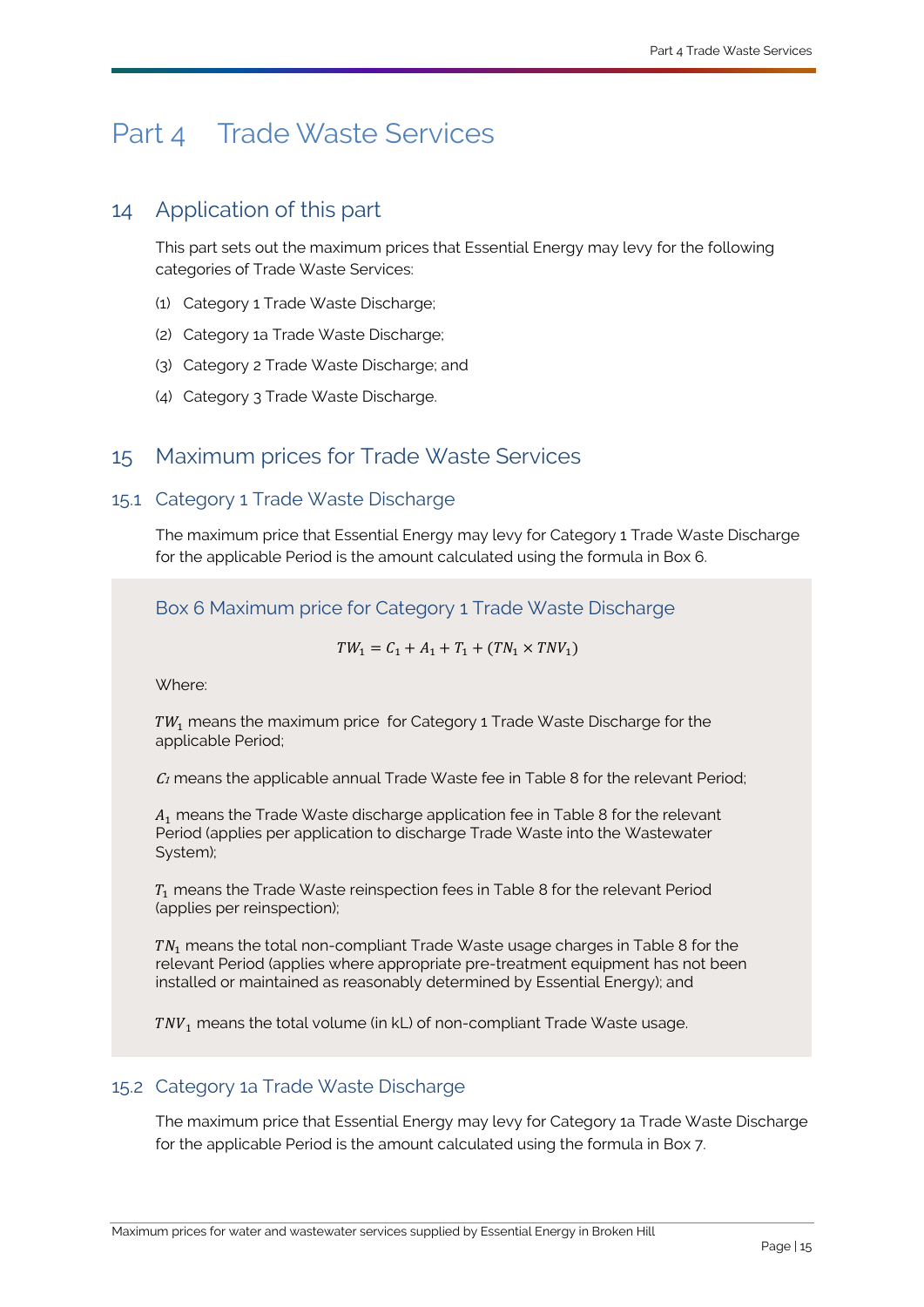Box 7 Maximum price for [Category 1a Trade Waste Discharge](#page-32-2)

$$
TW_{1A} = C_{1A} + A_{1A} + T_{1A} + (TN_{1A} \times TNV_{1A})
$$

Where:

 $TW_{1A}$  means the maximum price that [Essential Energy](#page-33-0) may levy for Category 1a [Trade Waste Discharge](#page-32-2) for the applicable [Period;](#page-35-5)

 $C_{1A}$  means the applicable annual [Trade Waste](#page-36-8) fee in Table 9 for the relevant [Period;](#page-35-5)

 $A_{14}$  means the [Trade Waste](#page-36-8) discharge application fee in Table 9 for the relevant [Period](#page-35-5) (applies per application to discharge [Trade Waste](#page-36-8) into the [Wastewater](#page-36-4)  [System\)](#page-36-4);

 $T_{1A}$  means the [Trade Waste](#page-36-8) reinspection fees in Table 9 for the relevant [Period](#page-35-5) (applies per reinspection);

 $TN_{1A}$  means the total non-compliant [Trade Waste](#page-36-8) usage charges in Table 9 for the relevant [Period](#page-35-5) (applies where appropriate pre-treatment equipment has not been installed or maintained as reasonably determined by [Essential Energy\);](#page-33-0) and

 $T N V_{14}$  means the total volume (i[n kL\)](#page-33-6) of non-compliant [Trade Waste](#page-36-8) usage.

### 15.3 [Category 2 Trade Waste Discharge](#page-32-3)

The maximum price that [Essential Energy](#page-33-0) may levy for [Category 2 Trade Waste Discharge](#page-32-3) for the applicable [Period](#page-35-5) is the amount calculated using the formula in Box 8.

Box 8 Maximum price for [Category 2 Trade Waste Discharge](#page-32-3)

 $TW_2 = C_2 + A_2 + T_2 + (TN_2 \times TNV_2) + (FWD \times B) + (U_2 \times V_2)$ 

Where:

 $TW<sub>2</sub>$  means the maximum price that [Essential Energy](#page-33-0) may levy for Category 2 Trade [Waste Discharge](#page-32-3) for the applicable [Period;](#page-35-5)

 $C<sub>2</sub>$  means the applicable annual [Trade Waste](#page-36-8) fee in Table 10 for the relevant [Period;](#page-35-5)

 $A<sub>2</sub>$  means the [Trade Waste](#page-36-8) discharge application fee in Table 10 for the relevant [Period](#page-35-5) (applies per application to discharge [Trade Waste](#page-36-8) into the [Wastewater](#page-36-4)  [System\)](#page-36-4);

 $T<sub>2</sub>$  means the [Trade Waste](#page-36-8) reinspection fees in Table 10 for the relevant [Period](#page-35-5) (applies per reinspection);

 $TN<sub>2</sub>$  means the total non-compliant [Trade Waste](#page-36-8) usage charges in Table 10 for the relevant [Period](#page-35-5) (applies where appropriate pre-treatment equipment has not been installed or maintained as reasonably determined by [Essential Energy\);](#page-33-0)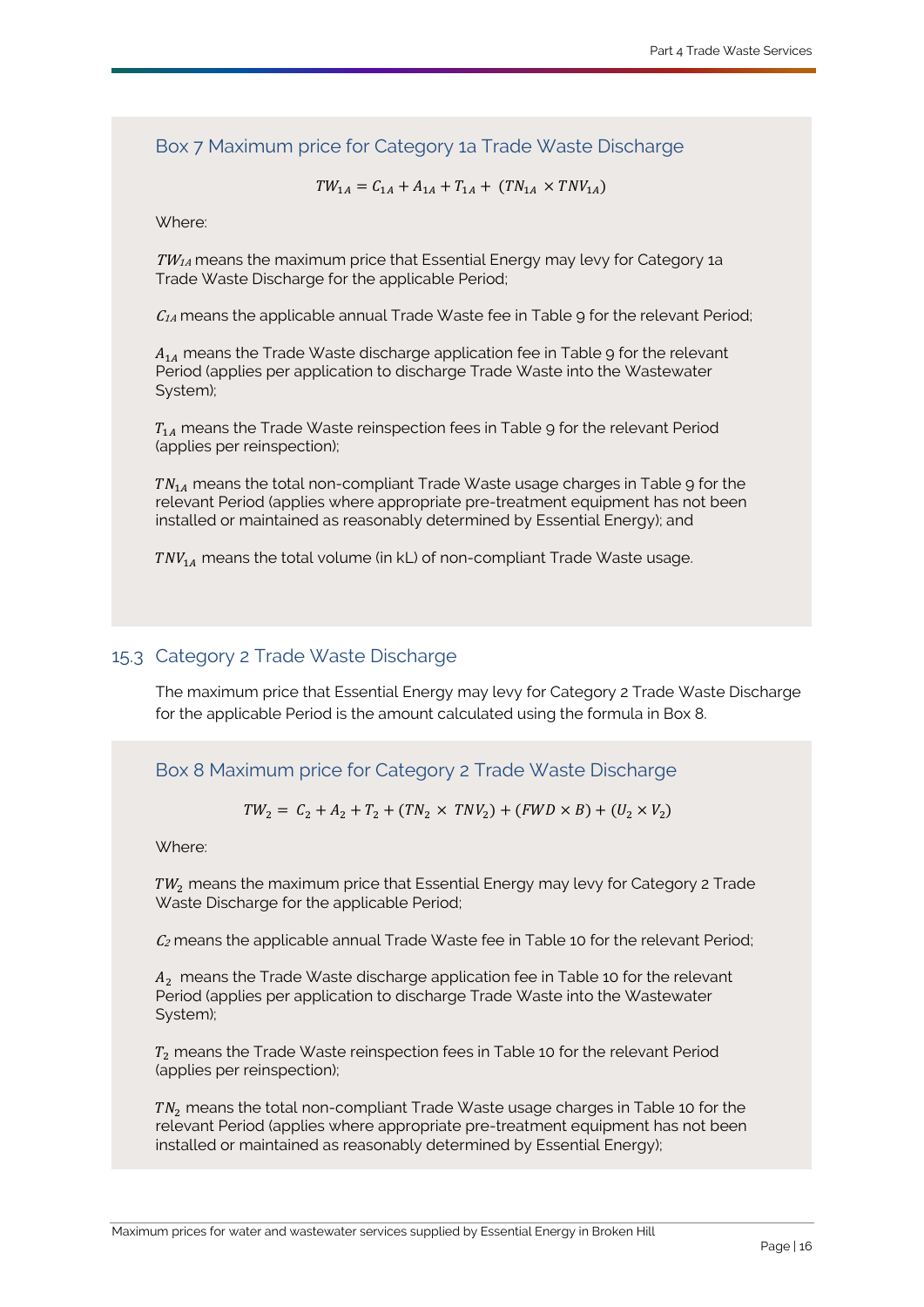TNV<sub>2</sub> means the total volume (in [kL\)](#page-33-6) of non-compliant [Trade Waste](#page-36-8) usage;

FWD means the annual food waste disposal charge in Table 10 for the relevant [Period;](#page-35-5)

#### $B$  means:

(a) in the case of a hospital, nursing home or other eligible facility in which the food waste disposal unit is installed - the number of beds in that facility;

(b) in any other case – 0;

 $U_2$  means the compliant [Trade Waste](#page-36-8) usage charge in Table 10 for the relevant [Period;](#page-35-5) and

 $V<sub>2</sub>$  means the [Volume of Liquid Trade Waste](#page-36-10) discharged into the Wastewater [System.](#page-36-4)

## 15.4 Maximum prices for [Category 3 Trade Waste Discharge](#page-32-4)

The maximum price that [Essential Energy](#page-33-0) may levy for [Category 3 Trade Waste Discharge](#page-32-4) for the applicable [Period](#page-35-5) is the amount calculated using the formula in Box 9.

Box 9 Maximum price for [Category 3 Trade Waste Discharge](#page-32-4)

 $TW_3 = C_3 + A_3 + T_3 + MN + PH + BOD + (M \times V_3)$ 

Where:

TW<sub>2</sub> means the maximum price that [Essential Energy](#page-33-0) may levy for Category 3 Trade [Waste Discharge](#page-32-4) for the applicable [Period;](#page-35-5)

 $C_3$  means the applicable annual [Trade Waste](#page-36-8) fee in Table 11 for the relevant [Period;](#page-35-5)

 $A<sub>2</sub>$  means the [Trade Waste](#page-36-8) discharge application fee in Table 11 for the relevant [Period](#page-35-5) (applies per application to discharge [Trade Waste](#page-36-8) into the [Wastewater](#page-36-4)  [System\)](#page-36-4);

 $T<sub>2</sub>$  means the [Trade Waste](#page-36-8) reinspection fees in Table 11 for the relevant [Period](#page-35-5) (applies per reinspection);

MN means the total non-compliant excess mass charges in Table 11 for the relevant [Period](#page-35-5) (applies if there is a non-compliance with the approved concentration limits of substances specified in [Essential Energy's](#page-33-0) approval conditions or the acceptance criterion listed in the [Trade Waste Policy\)](#page-36-9);

PH means the total charges in Table 11 for exceeding approved pH range for the relevant [Period](#page-35-5) (applies where the approved pH range is exceeded);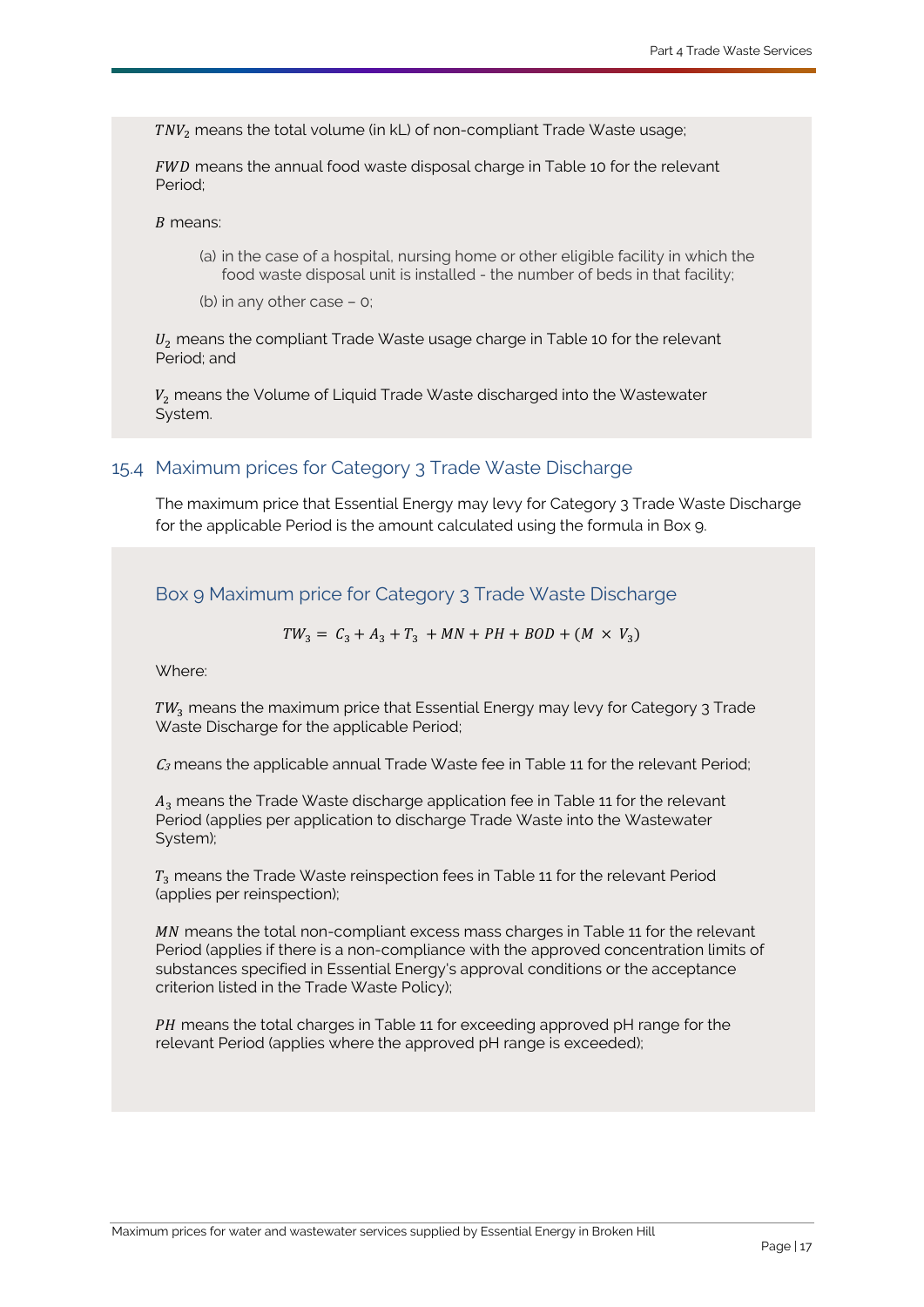BOD means the total charges in Table 11 for exceeding approved biochemical oxygen demand (**BOD**) range for the relevant [Period](#page-35-5) (applies where the approved maximum concentration of BOD has been exceeded on two or more occasions in the applicable [Period\);](#page-35-5)

 $M$  means the applicable trade waste discharge excess mass based charges in Table 12 for the relevant [Period;](#page-35-5) and

 $V_3$ means the volume (in kg) of mass that corresponds with each applicable charge.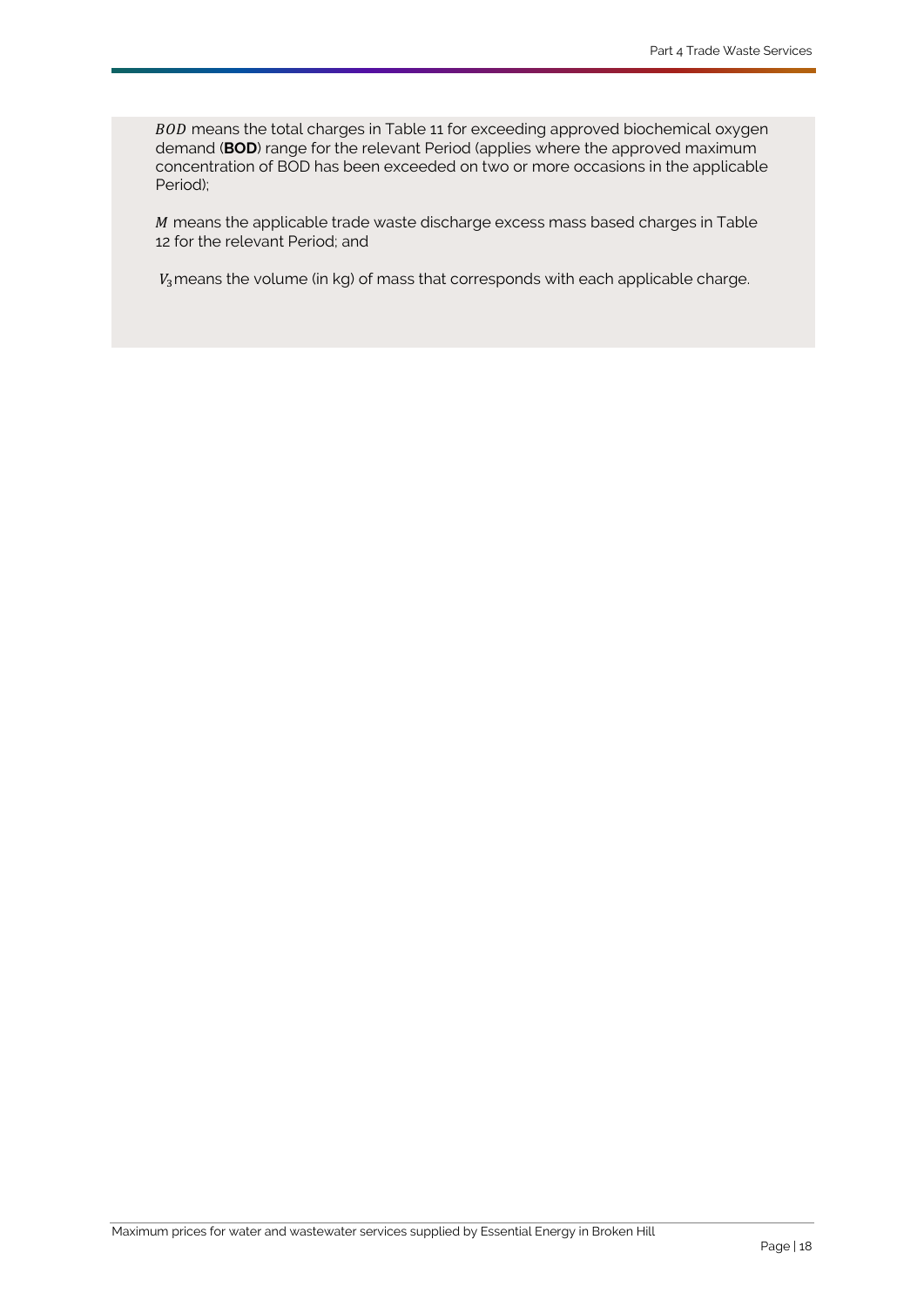# Tables 8-12

[Note: the annual charges in Tables 8-11 must be pro-rated in accordance with claus[e 20.6\(2\)](#page-30-4) if they are to be levied for any period that is less than a full financial year.]

# Table 8 [Category 1 Trade Waste Discharge](#page-31-2) Fees and Charges

| Fees and Charges                                                                                                                              | 1 July 2022<br>to 30 June 2023 | 1 July 2023<br>to 30 June 2024   | 1 July 2024<br>to 30 June 2025 | 1 July 2025<br>to 30 June 2026  |
|-----------------------------------------------------------------------------------------------------------------------------------------------|--------------------------------|----------------------------------|--------------------------------|---------------------------------|
| Annual Trade Waste<br>fee (does not apply<br>to a Mining<br>Customer) $(C_1)$ (\$ per<br>year)                                                | 105.58                         | $105.58 \times$ CPI <sub>1</sub> | $105.58 \times CP$             | $105.58 \times CPI3$            |
| Annual Trade Waste<br>fee per operating<br>mine which<br>discharges Trade<br>Waste (applies to a<br>Mining Customer) $(C_1)$<br>(\$ per year) | 1.769.58                       | $1.769.58 \times CPI_1$          | $1.769.58 \times CP$           | $1.769.58 \times CP$            |
| Trade Waste<br>discharge application<br>fee $(A_1)$ (\$)                                                                                      | 260.65                         | $260.65 \times$ CPI <sub>1</sub> | $260.65 \times CPI_2$          | $260.65 \times CPI3$            |
| Trade Waste<br>reinspection fee $(T_1)$<br>(5)                                                                                                | 96.78                          | $96.78 \times$ CPI <sub>1</sub>  | $96.78 \times CP$              | 96.78 $\times$ CPI <sub>3</sub> |
| Non-compliant<br>Trade Waste usage<br>charge $(TN_1)$ (\$ per<br>kL                                                                           | 0.79                           | $0.99 \times$ CPI <sub>1</sub>   | $1.19 \times CPI2$             | $1.39 \times$ CPI <sub>3</sub>  |

# Table 9 [Category 1a Trade Waste Discharge](#page-32-2) Fees and Charges

| Fees and Charges                                                                                                                                 | 1 July 2022<br>to 30 June 2023 | 1 July 2023<br>to 30 June 2024     | 1 July 2024<br>to 30 June 2025   | 1 July 2025<br>to 30 June 2026   |
|--------------------------------------------------------------------------------------------------------------------------------------------------|--------------------------------|------------------------------------|----------------------------------|----------------------------------|
| Annual Trade Waste<br>fee (does not apply<br>to a Mining<br>Customer) $(C_{14})$ (\$<br>per year)                                                | 105.58                         | $105.58 \times$ CPI <sub>1</sub>   | $105.58 \times CP$               | $105.58 \times CPI3$             |
| Annual Trade Waste<br>fee per operating<br>mine which<br>discharges Trade<br>Waste (applies to a<br>Mining Customer)<br>$(C_{14})$ (\$ per year) | 1.769.58                       | $1.769.58 \times$ CPI <sub>1</sub> | $1.769.58 \times CP$             | 1,769.58 x CPI <sub>3</sub>      |
| Trade Waste<br>discharge application<br>fee $(A_{14})$ (\$)                                                                                      | 260.65                         | $260.65 \times$ CPI <sub>1</sub>   | $260.65 \times$ CPI <sub>2</sub> | $260.65 \times$ CPI <sub>3</sub> |
| Trade Waste<br>reinspection fee $(T_{14})$<br>(5)                                                                                                | 96.78                          | $96.78 \times CPI_1$               | 96.78 x CPI <sub>2</sub>         | 96.78 x CPI <sub>3</sub>         |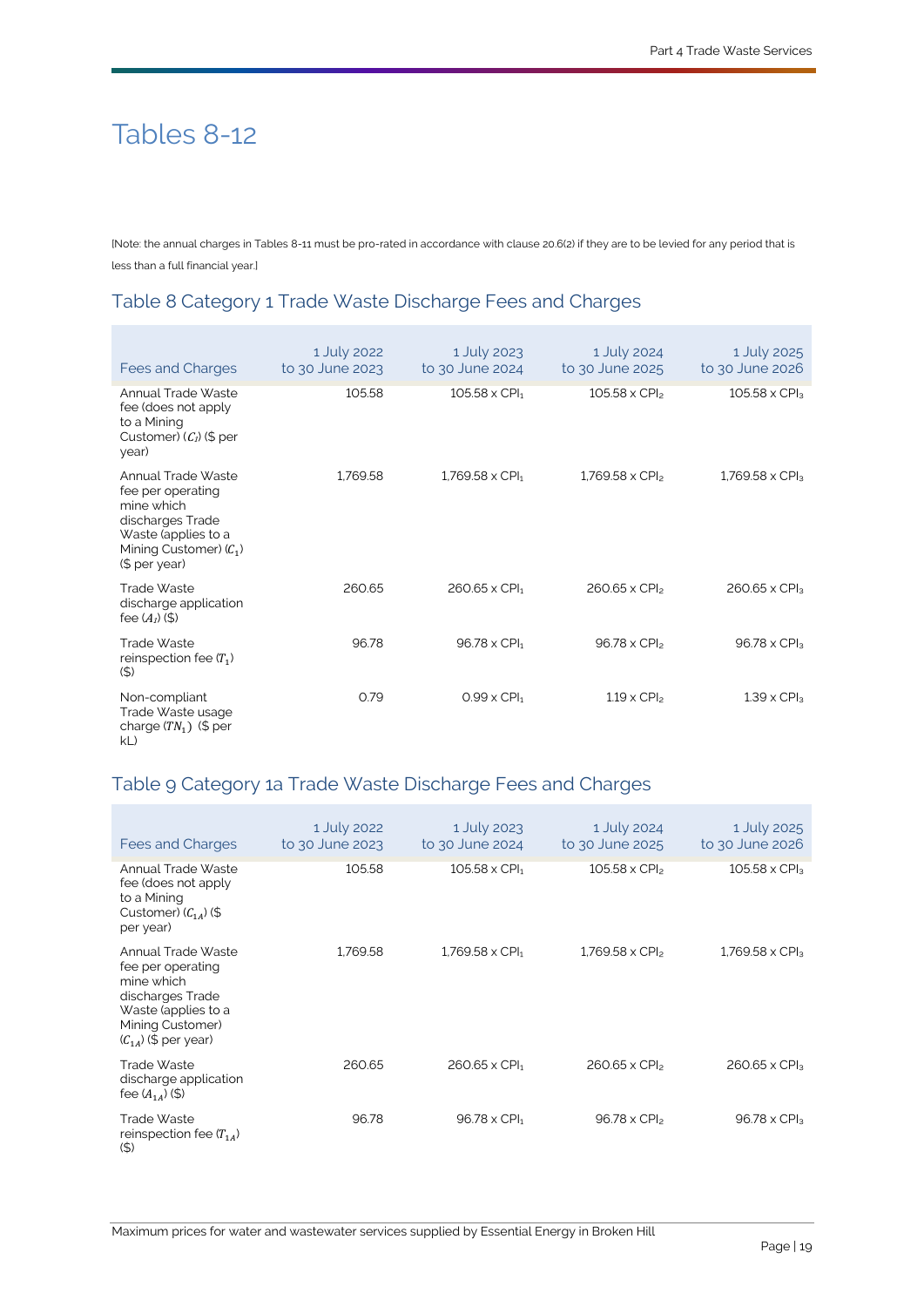| Fees and Charges                                                 | 1 July 2022     | 1 July 2023                    | 1 July 2024                    | 1 July 2025        |
|------------------------------------------------------------------|-----------------|--------------------------------|--------------------------------|--------------------|
|                                                                  | to 30 June 2023 | to 30 June 2024                | to 30 June 2025                | to 30 June 2026    |
| Non-compliant<br>Trade Waste usage<br>charge $(TN_{14})$ (\$ per | 0.79            | $0.99 \times$ CPI <sub>1</sub> | $1.19 \times$ CPI <sub>2</sub> | $1.39 \times CPI3$ |

#### [kL\)](#page-33-6)

# Table 10 [Category 2 Trade Waste Discharge](#page-32-3) Fees and Charges

| <b>Fees and Charges</b>                                                                                                                      | 1 July 2022<br>to 30 June 2023 | 1 July 2023<br>to 30 June 2024  | 1 July 2024<br>to 30 June 2025   | 1 July 2025<br>to 30 June 2026    |
|----------------------------------------------------------------------------------------------------------------------------------------------|--------------------------------|---------------------------------|----------------------------------|-----------------------------------|
| Annual Trade Waste<br>fee (does not apply<br>to a Mining<br>Customer) $(C_2)(\$ per<br>year)                                                 | 212.26                         | 212.26 x CPI <sub>1</sub>       | 212.26 x CPI <sub>2</sub>        | $212.26 \times CPI_3$             |
| Annual Trade Waste<br>fee per operating<br>mine which<br>discharges Trade<br>Waste (applies to a<br>Mining Customer)<br>$(C_2)(\$$ per year) | 1.769.58                       | $1.769.58 \times CPI_1$         | $1.769.58 \times CP$             | $1,769.58 \times CP$ <sub>3</sub> |
| Trade Waste<br>discharge application<br>fee $(A_2)(\frac{1}{2})$                                                                             | 260.65                         | 260.65 x CPI1                   | $260.65 \times$ CPI <sub>2</sub> | $260.65 \times$ CPI <sub>3</sub>  |
| Trade Waste<br>reinspection fee $(T2)$<br>(5)                                                                                                | 96.78                          | $96.78 \times$ CPI <sub>1</sub> | 96.78 x CPI <sub>2</sub>         | 96.78 x CPI <sub>3</sub>          |
| Non-compliant<br>Trade Waste usage<br>charge $(TN_2)$ (\$ per<br>kL                                                                          | 7.26                           | $9.07 \times$ CPI <sub>1</sub>  | $10.89 \times CP$                | $12.71 \times CP$                 |
| Annual food waste<br>disposal charge<br>$(FWD)$ (\$ per year)                                                                                | 32.99                          | 32.99 x CPI1                    | 32.99 x CPI <sub>2</sub>         | 32.99 x CPI <sub>3</sub>          |
| <b>Compliant Trade</b><br>Waste usage charge<br>$(U_2)$ (\$ per kL)                                                                          | 0.79                           | $0.99 \times$ CPI <sub>1</sub>  | $1.19 \times CPI2$               | $1.39 \times CPI3$                |

# Table 11 [Category 3 Trade Waste Discharge](#page-32-4) Fees and Charges

| <b>Fees and Charges</b>                                                                                                                       | 1 July 2022<br>to 30 June 2023 | 1 July 2023<br>to 30 June 2024     | 1 July 2024<br>to 30 June 2025   | 1 July 2025<br>to 30 June 2026   |
|-----------------------------------------------------------------------------------------------------------------------------------------------|--------------------------------|------------------------------------|----------------------------------|----------------------------------|
| Annual Trade Waste<br>fee for a customer<br>(does not apply to a<br>Mining Customer)<br>$(C_3)$ (\$ per year)                                 | 710.48                         | 710.48 x CPI <sub>1</sub>          | 710.48 x CPI <sub>2</sub>        | $710.48 \times CPI3$             |
| Annual Trade Waste<br>fee per operating<br>mine which<br>discharges Trade<br>Waste (applies to a<br>Mining Customer)<br>$(C_3)$ (\$ per year) | 1.769.58                       | $1.769.58 \times$ CPI <sub>1</sub> | $1.769.58 \times CP$             | $1.769.58 \times CP$             |
| Trade Waste<br>discharge<br>application fee $(A_3)$<br>$($ \$)                                                                                | 260.65                         | $260.65 \times$ CPI <sub>1</sub>   | $260.65 \times$ CPI <sub>2</sub> | $260.65 \times$ CPI <sub>3</sub> |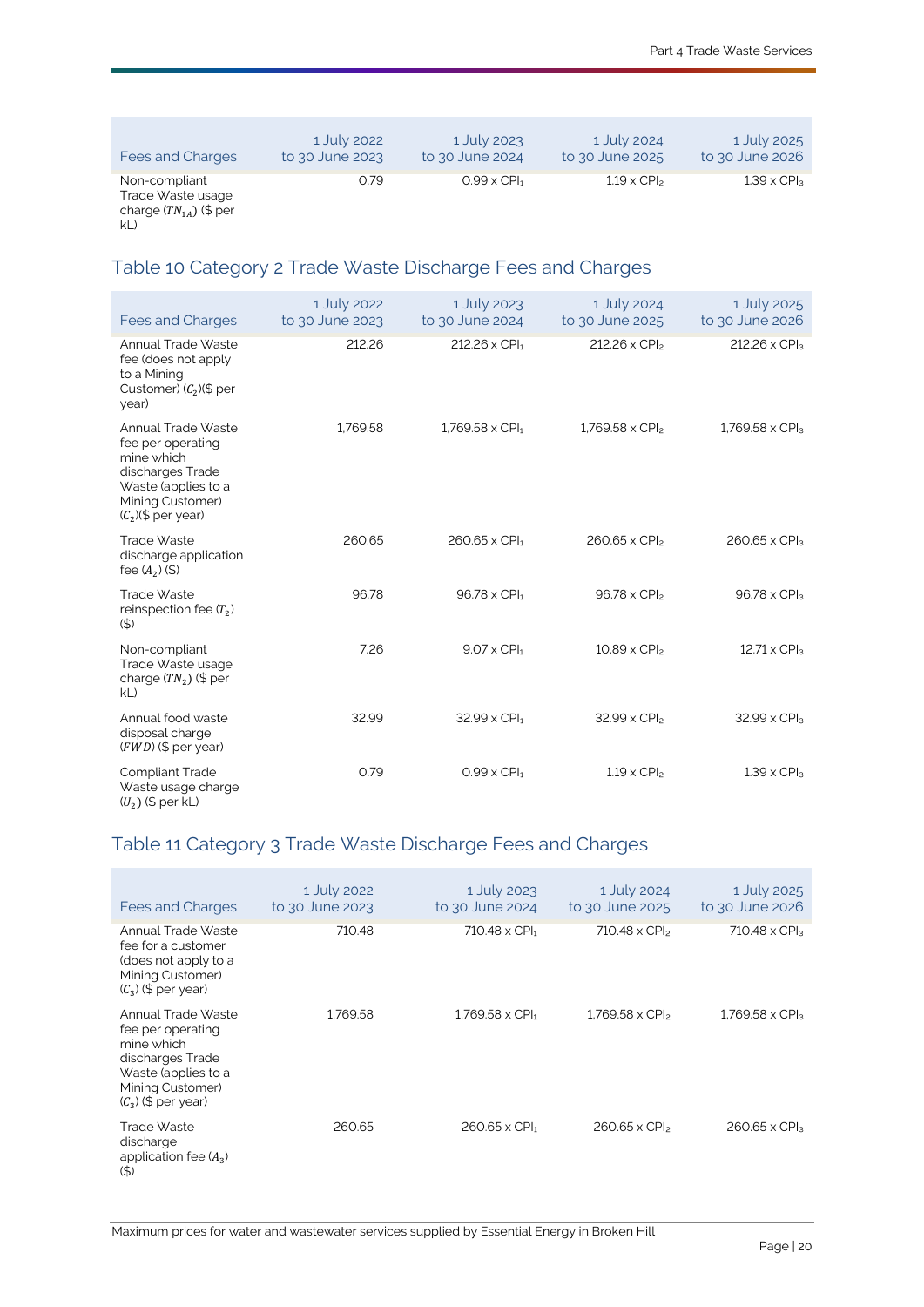| Fees and Charges                                    | 1 July 2022<br>to 30 June 2023 | 1 July 2023<br>to 30 June 2024  | 1 July 2024<br>to 30 June 2025  | 1 July 2025<br>to 30 June 2026 |  |  |
|-----------------------------------------------------|--------------------------------|---------------------------------|---------------------------------|--------------------------------|--|--|
| Trade Waste<br>reinspection fee $(T_3)$<br>$($ \$)  | 96.78                          | $96.78 \times$ CPI <sub>1</sub> | $96.78 \times$ CPI <sub>2</sub> | $96.78 \times CPI3$            |  |  |
| Non-compliant<br>excess mass charge<br>(MN)         | As per the Trade Waste Policy  |                                 |                                 |                                |  |  |
| Charge for<br>exceeding approved<br>pH range (pH)   | As per the Trade Waste Policy  |                                 |                                 |                                |  |  |
| Charge for<br>exceeding approved<br>BOD range (BOD) |                                | As per the Trade Waste Policy   |                                 |                                |  |  |

# Table 12 [Category 3 Trade Waste Discharge](#page-32-4) Excess Mass Charges

| Pollutant                          | 1 July 2022<br>to 30 June 2023<br>(\$ per kg) | 1 July 2023<br>to 30 June 2024<br>(\$ per kg) | 1 July 2024<br>to 30 June 2025<br>$$$ per kg) | 1 July 2025<br>to 30 June 2026<br>(S per kg) |
|------------------------------------|-----------------------------------------------|-----------------------------------------------|-----------------------------------------------|----------------------------------------------|
| Acid demand, pH>10                 | 0.392                                         | $0.490 \times CPI_1$                          | $0.588 \times CPI2$                           | $0.686 \times$ CPI <sub>3</sub>              |
| Alkali demand, pH<7                | 0.392                                         | $0.490 \times$ CPI <sub>1</sub>               | $0.588 \times CPI2$                           | $0.686 \times$ CPI <sub>3</sub>              |
| Aluminium                          | 0.392                                         | $0.490 \times$ CPI <sub>1</sub>               | $0.588 \times CPI_2$                          | $0.686 \times$ CPI <sub>3</sub>              |
| Ammonia (as<br>Nitrogen)           | 1.197                                         | $1.496 \times$ CPI <sub>1</sub>               | $1.795 \times CPI2$                           | $2.094 \times CPI3$                          |
| Arsenic                            | 39.435                                        | 49.294 x CPI <sub>1</sub>                     | 59.153 x CPI <sub>2</sub>                     | 69.011 x CPI <sub>3</sub>                    |
| Barium                             | 19.415                                        | $24.269 \times$ CPI <sub>1</sub>              | $29.123 \times CPI2$                          | $33.977 \times CPI3$                         |
| Biochemical Oxygen<br>Demand (BOD) | 0.392                                         | $0.490 \times$ CPI <sub>1</sub>               | $0.588 \times CPI2$                           | $0.686 \times$ CPI <sub>3</sub>              |
| Boron                              | 0.392                                         | $0.490 \times$ CPI <sub>1</sub>               | $0.588 \times CPI_2$                          | $0.686 \times$ CPI <sub>3</sub>              |
| <b>Bromine</b>                     | 7.849                                         | $9.811 \times CPI_1$                          | $11.773 \times CP$                            | 13.735 x CPI <sub>3</sub>                    |
| Cadmium                            | 29.428                                        | 29.428 x CPI <sub>1</sub>                     | 29.428 x CPI <sub>2</sub>                     | 29.428 x CPI <sub>3</sub>                    |
| Chloride                           | <b>Nil</b>                                    | Nil                                           | <b>Nil</b>                                    | <b>Nil</b>                                   |
| Chlorinated<br>hydrocarbons        | 19.415                                        | $24.269 \times$ CPI <sub>1</sub>              | $29.123 \times CPI2$                          | 33.977 x CPI <sub>3</sub>                    |
| Chlorinated phenolic<br>compounds  | 786.258                                       | 982.822 x CPI1                                | 1179.387 x CPI <sub>2</sub>                   | 1375.951 x CPI <sub>3</sub>                  |
| Chlorine                           | 0.822                                         | $1.027 \times$ CPI <sub>1</sub>               | $1.233 \times CPI2$                           | $1.438 \times CPI3$                          |
| Chromium                           | 13.189                                        | 16.486 x CPI <sub>1</sub>                     | 19.784 x CPI <sub>2</sub>                     | 23.081 x CPI3                                |
| Cobalt                             | 8.168                                         | $10.210 \times$ CPI <sub>1</sub>              | 12.252 x CPI <sub>2</sub>                     | 14.294 x CPI <sub>3</sub>                    |
| Copper                             | 8.168                                         | $10.210 \times$ CPI <sub>1</sub>              | $12.252 \times CPI_2$                         | 14.294 x CPI <sub>3</sub>                    |
| Cyanide                            | 39.435                                        | 49.294 x CPI <sub>1</sub>                     | 59.153 x CPI <sub>2</sub>                     | 69.011 x CPI <sub>3</sub>                    |
| Fluoride                           | 1.942                                         | $2.427 \times CPI_1$                          | $2.913 \times CPI_2$                          | $3.398 \times CPI_3$                         |
| Formaldehyde                       | 0.822                                         | $1.027 \times$ CPI <sub>1</sub>               | $1.233 \times$ CPI <sub>2</sub>               | $1.438 \times CPI3$                          |
| Grease and oil (total)             | 0.703                                         | $0.878 \times CPI_1$                          | $1.054 \times CPI2$                           | $1.230 \times CPI3$                          |
| Herbicides/defoliants              | 393.125                                       | 491.406 x CPI <sub>1</sub>                    | 589.687 x CPI <sub>2</sub>                    | 687.968 x CPI <sub>3</sub>                   |
| Iron                               | 0.822                                         | $1.027 \times$ CPI <sub>1</sub>               | $1.233 \times CP$                             | $1.438 \times CP$ <sub>3</sub>               |
| Lead                               | 19.415                                        | $24.269 \times$ CPI <sub>1</sub>              | $29.123 \times CPI2$                          | $33.977 \times CPI3$                         |
| Lithium                            | 3.944                                         | $4.929 \times$ CPI <sub>1</sub>               | $5.915 \times CPI2$                           | $6.901 \times CPI3$                          |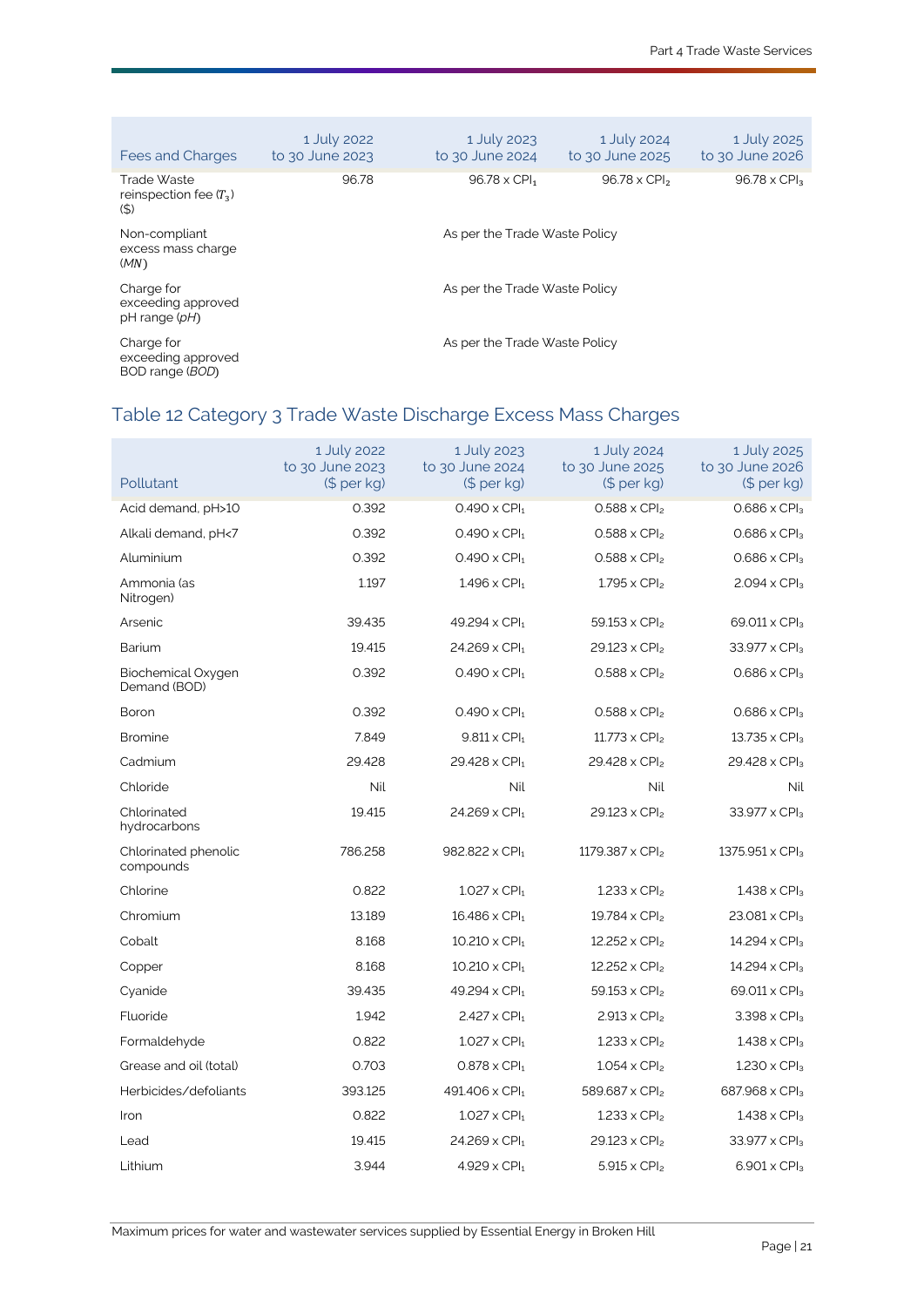| Pollutant                                                                   | 1 July 2022<br>to 30 June 2023<br>(\$ per kg) | 1 July 2023<br>to 30 June 2024<br>$$$ per kg) | 1 July 2024<br>to 30 June 2025<br>$(5 per kg)$ | 1 July 2025<br>to 30 June 2026<br>$$$ per kg) |
|-----------------------------------------------------------------------------|-----------------------------------------------|-----------------------------------------------|------------------------------------------------|-----------------------------------------------|
| Manganese                                                                   | 3.944                                         | $4.929 \times$ CPI <sub>1</sub>               | $5.915 \times CPI_{2}$                         | $6.901 \times CPI3$                           |
| Mercaptans                                                                  | 39.435                                        | 49.294 x CPI <sub>1</sub>                     | $59.153 \times CPI_2$                          | 69.011 x CPI <sub>3</sub>                     |
| Mercury                                                                     | 1,310.434                                     | $1,638.043 \times$ CPI <sub>1</sub>           | $1,965.651 \times CPI_2$                       | 2,293.260 x CPI <sub>3</sub>                  |
| Methylene blue<br>active substances<br>(MBAS)                               | 0.392                                         | $0.490 \times$ CPI <sub>1</sub>               | $0.588 \times CPI_2$                           | $0.686 \times$ CPI <sub>3</sub>               |
| Molybdenum                                                                  | 0.392                                         | $0.490 \times$ CPI <sub>1</sub>               | $0.588 \times CPI2$                            | $0.686 \times CPI3$                           |
| <b>Nickel</b>                                                               | 13.189                                        | $16.486 \times$ CPI <sub>1</sub>              | 19.784 x CPI <sub>2</sub>                      | $23.081 \times CPI3$                          |
| Nitrogen (Total<br>Kjedahl Nitrogen)                                        | 0.102                                         | $0.128 \times$ CPI <sub>1</sub>               | $0.153 \times CPI2$                            | $0.179 \times CPI3$                           |
| Organoarsenic<br>compounds                                                  | 393.125                                       | 491.406 x CPI <sub>1</sub>                    | 589.687 x CPI <sub>2</sub>                     | 687.968 x CPI <sub>3</sub>                    |
| Pesticides general<br>(excludes<br>organochlorines and<br>organophosphates) | 393.125                                       | 491.406 x CPI <sub>1</sub>                    | 589.687 x CPI <sub>2</sub>                     | 687.968 x CPI <sub>3</sub>                    |
| Petroleum<br>hydrocarbons (non-<br>flammable)                               | 1.316                                         | $1.645 \times$ CPI <sub>1</sub>               | $1.974 \times CPI_{2}$                         | $2.303 \times$ CPI <sub>3</sub>               |
| Phenolic compounds<br>(non-chlorinated)                                     | 3.944                                         | $4.929 \times CPI_1$                          | $5.915 \times CPI_{2}$                         | $6.901 \times CPI3$                           |
| Phosphorus (Total)                                                          | 0.822                                         | $1.027 \times$ CPI <sub>1</sub>               | $1.233 \times CPI2$                            | $1.438 \times CPI3$                           |
| Polynuclear aromatic<br>hydrocarbons (PAH)                                  | 8.168                                         | $10.210 \times$ CPI <sub>1</sub>              | 12.252 x CPI <sub>2</sub>                      | $14.294 \times CPI3$                          |
| Selenium                                                                    | 27.622                                        | $34.527 \times$ CPI <sub>1</sub>              | 41.432 x CPI <sub>2</sub>                      | 48.338 x CPI <sub>3</sub>                     |
| Silver                                                                      | 0.635                                         | $0.793 \times$ CPI <sub>1</sub>               | $0.952 \times CPI_2$                           | $1.110 \times CPI3$                           |
| Sulphate                                                                    | 0.077                                         | $0.096 \times$ CPI <sub>1</sub>               | $0.115 \times CPI2$                            | $0.134 \times CPI3$                           |
| Sulphide                                                                    | 0.822                                         | $1.027 \times$ CPI <sub>1</sub>               | $1.233 \times CPI2$                            | $1.438 \times CP$ <sub>3</sub>                |
| Sulphite                                                                    | 0.877                                         | $1.097 \times$ CPI <sub>1</sub>               | $1.316 \times CPI2$                            | $1.535 \times CPI3$                           |
| Suspended Solids<br>(SS)                                                    | 0.498                                         | $0.623 \times$ CPI <sub>1</sub>               | $0.747 \times CPI2$                            | $0.872 \times CP$ la                          |
| Thiosulphate                                                                | 0.136                                         | $0.170 \times$ CPI <sub>1</sub>               | $0.204 \times CPI2$                            | $0.238 \times CPI3$                           |
| Tin                                                                         | 3.944                                         | $4.929 \times$ CPI <sub>1</sub>               | $5.915 \times CPI2$                            | $6.901 \times CPI3$                           |
| <b>Total Dissolved</b><br>Solids (TDS)                                      | 0.026                                         | $0.032 \times$ CPI <sub>1</sub>               | $0.038 \times CPI2$                            | $0.045 \times CPI3$                           |
| Uranium                                                                     | 3.944                                         | $4.929 \times CPI1$                           | $5.915 \times CPI2$                            | $6.901 \times CPI3$                           |
| Zinc                                                                        | 8.036                                         | $10.045 \times$ CPI <sub>1</sub>              | $12.054 \times CPI2$                           | $14.063 \times CPI_3$                         |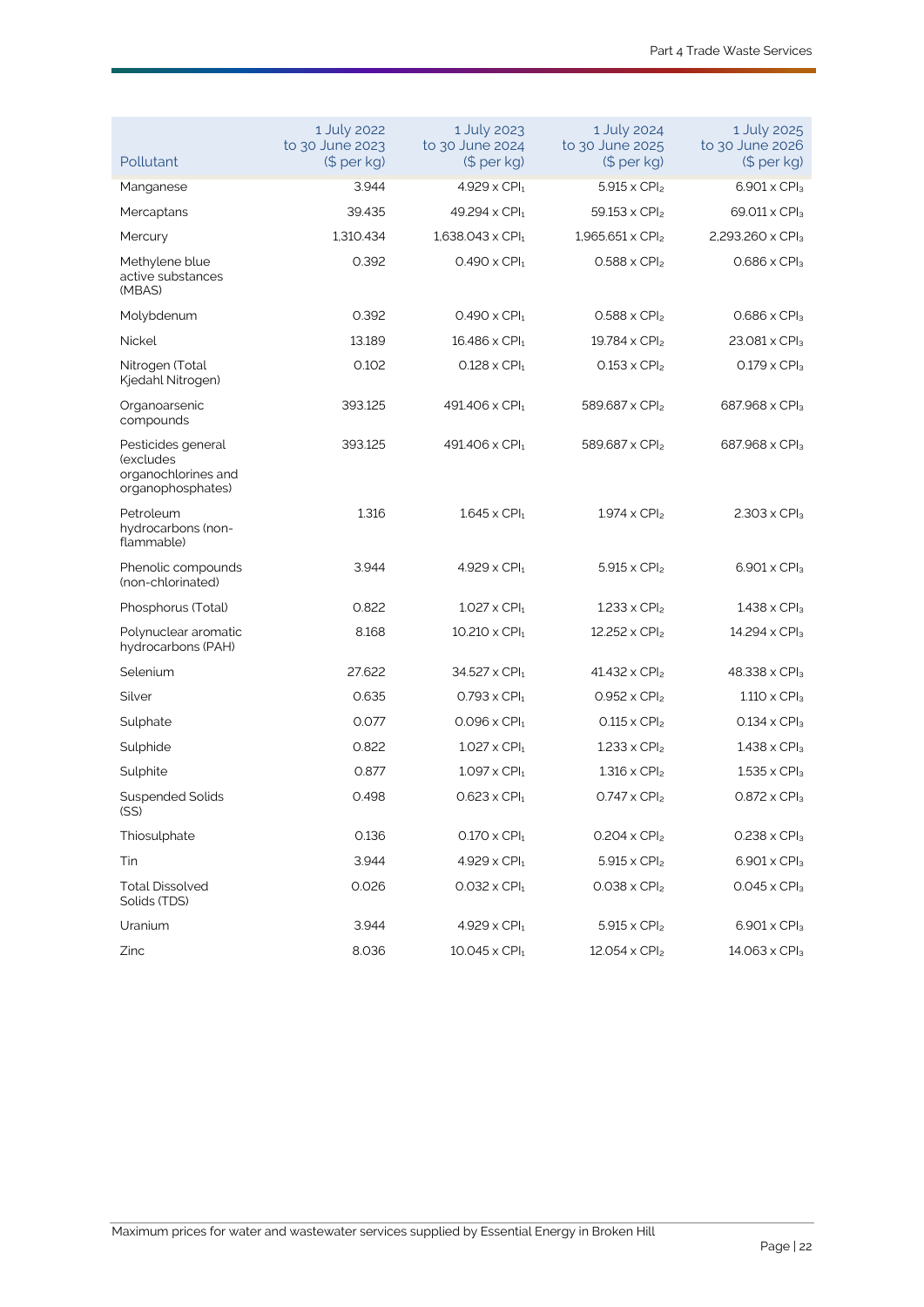# <span id="page-25-3"></span><span id="page-25-0"></span>Part 5 [Miscellaneous Customer Services](#page-34-0)

# <span id="page-25-1"></span>16 Application of this part

This part sets out the maximum prices that [Essential Energy](#page-33-0) may levy fo[r Miscellaneous](#page-34-0)  [Customer Services.](#page-34-0)

# <span id="page-25-2"></span>17 Maximum prices for [Miscellaneous Customer Services](#page-34-0)

The maximum prices that [Essential Energy](#page-33-0) may levy for supplying [Miscellaneous Customer](#page-34-0)  [Services](#page-34-0) is the corresponding charge for each service specified in Table 13 for the applicable [Period.](#page-35-5)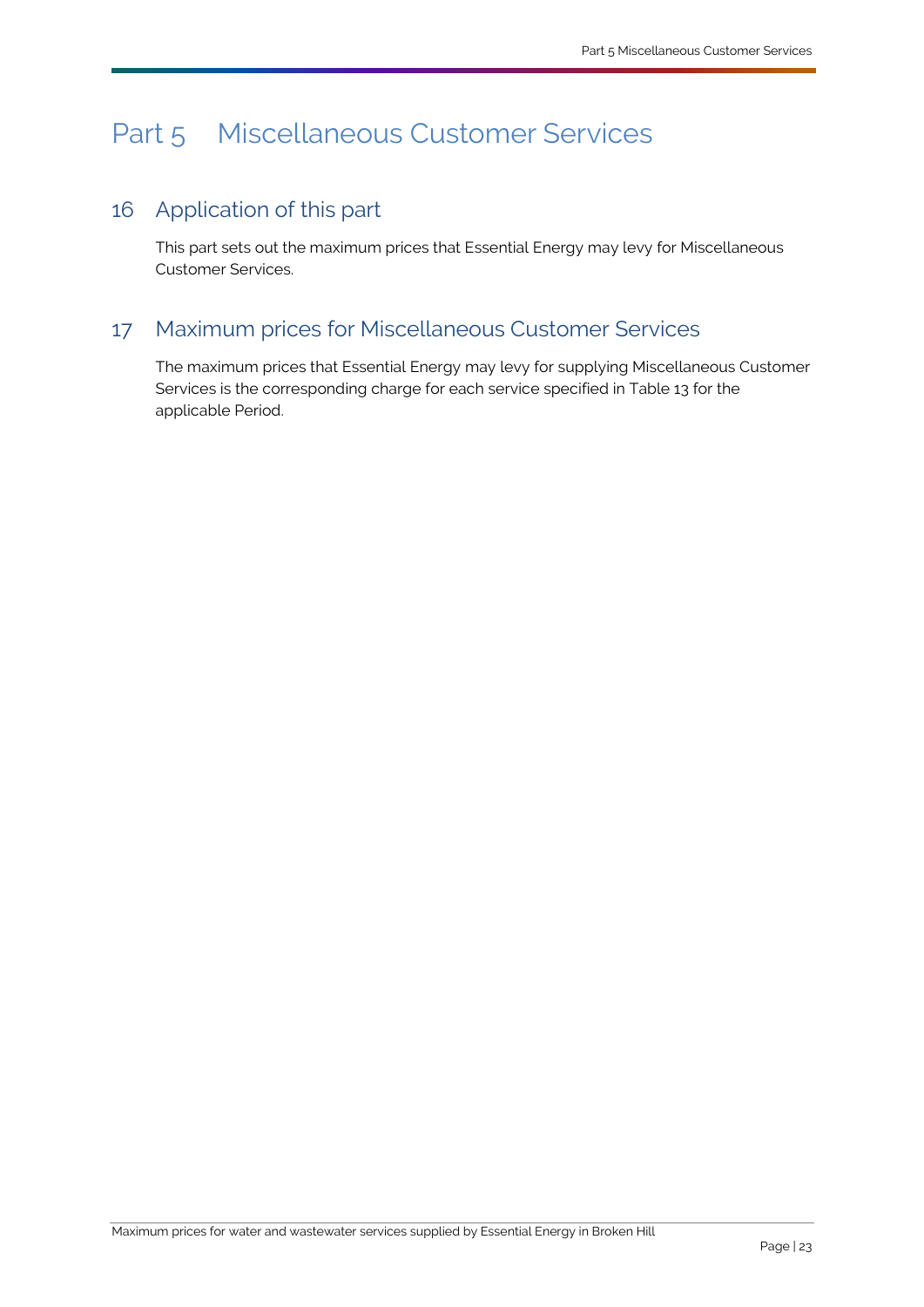# Table 13

# Table 13 Maximum prices for [Miscellaneous Customer Services](#page-34-0)

|              |                                                                                                                                                                                                                                                                                   | 1 July 2022<br>to 30 June<br>2023  | 1 July 2023<br>to 30 June<br>2024                                                                                                   | 1 July 2024<br>to 30 June<br>2025                                                                 | 1 July 2025<br>to 30 June<br>2026                                                                     |
|--------------|-----------------------------------------------------------------------------------------------------------------------------------------------------------------------------------------------------------------------------------------------------------------------------------|------------------------------------|-------------------------------------------------------------------------------------------------------------------------------------|---------------------------------------------------------------------------------------------------|-------------------------------------------------------------------------------------------------------|
| <b>No</b>    | <b>Miscellaneous Customer Services</b>                                                                                                                                                                                                                                            | (\$ per service)                   | (\$ per service)                                                                                                                    | (\$ per service)                                                                                  | (\$ per service)                                                                                      |
| $\mathbf{1}$ | <b>Conveyancing certificate</b><br>Statement of outstanding charges<br>a) Full certificate with Meter read<br>b) Updated Meter read request<br>(special Meter read)<br>c) Full certificate with history search<br>d) Urgent full certificate with Meter<br>read (within 48 hours) | 81.22<br>60.87<br>142.98<br>140.77 | $81.22 \times$ CPI <sub>1</sub><br>60.87 x CPI <sub>1</sub><br>$142.98 \times$ CPI <sub>1</sub><br>$140.77 \times$ CPI <sub>1</sub> | $81.22 \times CPI_2$<br>60.87 x CPI <sub>2</sub><br>$142.98 \times CPI2$<br>$140.77 \times CPI_2$ | $81.22 \times CPI3$<br>60.87 x CPI <sub>3</sub><br>142.98 x CPI <sub>3</sub><br>$140.77 \times CPI_3$ |
| 2            | Meter test<br>Refunded if Meter is ± 3%                                                                                                                                                                                                                                           | 84.42                              | 84.42 x CPI <sub>1</sub>                                                                                                            | $84.42 \times CPI2$                                                                               | 84.42 x CPI <sub>3</sub>                                                                              |
| З            | Drainage diagram                                                                                                                                                                                                                                                                  | 23.81                              | $23.81 \times$ CPI <sub>1</sub>                                                                                                     | $23.81 \times CPI_2$                                                                              | $23.81 \times CPI3$                                                                                   |
| 4            | <b>Plumbing inspection</b>                                                                                                                                                                                                                                                        | 39.38                              | $39.38 \times$ CPI <sub>1</sub>                                                                                                     | $39.38 \times CPI2$                                                                               | $39.38 \times CPI3$                                                                                   |
| 5            | <b>Plumbers application</b>                                                                                                                                                                                                                                                       | 42.07                              | $42.07 \times$ CPI <sub>1</sub>                                                                                                     | $42.07 \times CPI2$                                                                               | 42.07 x CPI <sub>3</sub>                                                                              |
| 6            | Site inspection for water and<br>wastewater                                                                                                                                                                                                                                       | 135.27                             | 135.27 x CPI <sub>1</sub>                                                                                                           | $135.27 \times CPI_2$                                                                             | 135.27 x CPI <sub>3</sub>                                                                             |
| 7            | <b>Statement of available water</b><br>pressure                                                                                                                                                                                                                                   | 195.76                             | $195.76 \times$ CPI <sub>1</sub>                                                                                                    | 195.76 x CPI <sub>2</sub>                                                                         | 195.76 x CPI <sub>3</sub>                                                                             |
| 8            | Building plan approval - extension                                                                                                                                                                                                                                                | 38.00                              | 38.00 x CPI <sub>1</sub>                                                                                                            | 38.00 x CPI <sub>2</sub>                                                                          | $38.00 \times CPI3$                                                                                   |
| 9            | Building plan approval - new<br>connection                                                                                                                                                                                                                                        | 57.42                              | 57.42 x CPI <sub>1</sub>                                                                                                            | $57.42 \times CP$                                                                                 | 57.42 x CPI <sub>3</sub>                                                                              |
| 10           | Fire service application                                                                                                                                                                                                                                                          | 100.41                             | $100.41 \times$ CPI <sub>1</sub>                                                                                                    | $100.41 \times CPI_2$                                                                             | $100.41 \times CPI3$                                                                                  |
| 11           | Relocation/increase in size of water<br>service (tapping fee)                                                                                                                                                                                                                     | 97.23                              | $97.23 \times$ CPI <sub>1</sub>                                                                                                     | $97.23 \times CPI_2$                                                                              | 97.23 x CPI <sub>3</sub>                                                                              |
| 12           | <b>Backflow prevention device testing</b><br>and certification (per hour plus<br>materials)                                                                                                                                                                                       | 81.38                              | $81.38 \times$ CPI <sub>1</sub>                                                                                                     | $81.38 \times CPI_2$                                                                              | $81.38 \times CPI3$                                                                                   |
| 13           | Install water service                                                                                                                                                                                                                                                             |                                    |                                                                                                                                     |                                                                                                   |                                                                                                       |
|              | a) 20mm service up to 3 metres<br>b) 20mm service over 3 metres and<br>less than 30 metres                                                                                                                                                                                        | 833.64<br>2,151.21                 | 833.64 x CPI <sub>1</sub><br>$2,151.21 \times \text{CPI}_1$                                                                         | 833.64 x CPI <sub>2</sub><br>$2,151.21 \times CPI2$                                               | 833.64 x CPI <sub>3</sub><br>$2,151.21 \times CPI3$                                                   |
|              | c) All others                                                                                                                                                                                                                                                                     | By quote                           | By quote                                                                                                                            | By quote                                                                                          | By quote                                                                                              |
| 14           | Alter existing water service<br>a) Actual cost<br>b) Relocate existing service                                                                                                                                                                                                    | By quote<br>By quote               | By quote<br>By quote                                                                                                                | By quote<br>By quote                                                                              | By quote<br>By quote                                                                                  |
| 15           | Downgrade Meter size<br>a) 25mm to 20mm<br>b) All others                                                                                                                                                                                                                          | 107.18<br>By quote                 | $107.18 \times CPI_1$<br>By quote                                                                                                   | $107.18 \times CPI_2$<br>By quote                                                                 | $107.18 \times CPI3$<br>By quote                                                                      |
| 16           | Repair damaged water service<br>a) First repair within 5 year period<br>b) Second and subsequent repairs<br>(per hour plus materials)                                                                                                                                             | Nil<br>107.18                      | Nil<br>$107.18 \times CPI_1$                                                                                                        | Nil<br>$107.18 \times CPI_2$                                                                      | Nil<br>$107.18 \times CPI3$                                                                           |
| 17           | <b>Rectification of illegal service</b>                                                                                                                                                                                                                                           | 260.65                             | $260.65 \times$ CPI <sub>1</sub>                                                                                                    | $260.65 \times CPI2$                                                                              | 260.65 x CPI <sub>3</sub>                                                                             |
| 18           | Replace damaged water Meter<br>a) First replacement in a 5 year period                                                                                                                                                                                                            | Nil                                | Nil                                                                                                                                 | Nil                                                                                               | Nil                                                                                                   |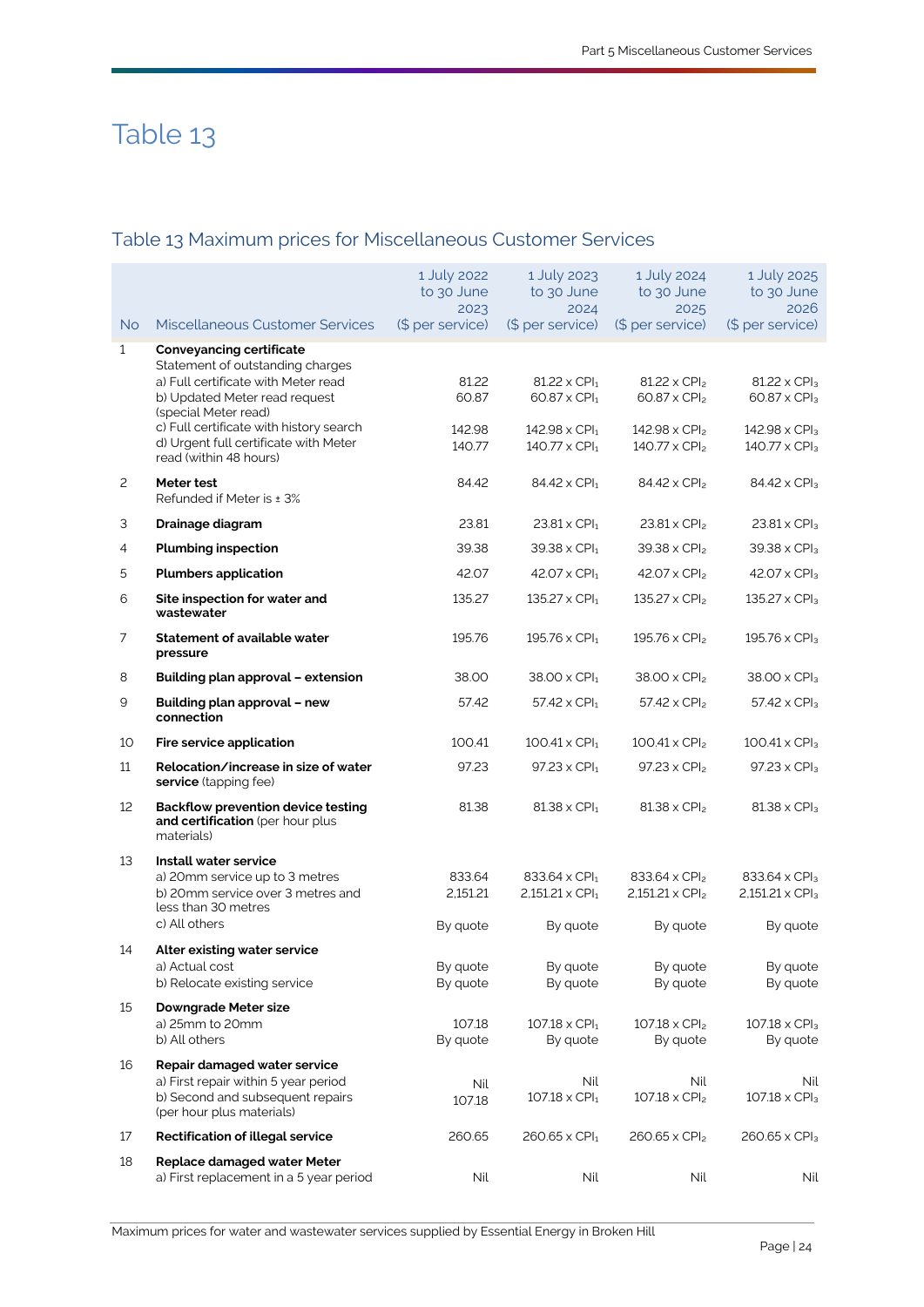|    |                                                                                                                                                                                             | 1 July 2022<br>to 30 June<br>2023                                        | 1 July 2023<br>to 30 June<br>2024                                                                                                                                                          | 1 July 2024<br>to 30 June<br>2025                                                                                                                                         | 1 July 2025<br>to 30 June<br>2026                                                                                                                                             |
|----|---------------------------------------------------------------------------------------------------------------------------------------------------------------------------------------------|--------------------------------------------------------------------------|--------------------------------------------------------------------------------------------------------------------------------------------------------------------------------------------|---------------------------------------------------------------------------------------------------------------------------------------------------------------------------|-------------------------------------------------------------------------------------------------------------------------------------------------------------------------------|
| No | <b>Miscellaneous Customer Services</b>                                                                                                                                                      | (\$ per service)                                                         | (\$ per service)                                                                                                                                                                           | (\$ per service)                                                                                                                                                          | (\$ per service)                                                                                                                                                              |
|    | b) 20mm<br>c) 25mm<br>d) 32mm<br>e) 40mm<br>$f$ ) 50 $mm$<br>g) 80mm<br>h) 100mm or greater                                                                                                 | 125.37<br>247.46<br>359.63<br>866.63<br>1,081.10<br>1,187.78<br>By quote | $125.37 \times$ CPI <sub>1</sub><br>$247.46 \times CPI1$<br>$359.63 \times$ CPI <sub>1</sub><br>866.63 x CPI <sub>1</sub><br>$1,081.10 \times CPI_1$<br>$1,187.78 \times CPI1$<br>By quote | $125.37 \times CPI_2$<br>247.46 x CPI <sub>2</sub><br>$359.63 \times CPI2$<br>866.63 x CPI <sub>2</sub><br>$1,081.10 \times CPI_2$<br>$1,187.78 \times CPI_2$<br>By quote | $125.37 \times CPI3$<br>247.46 x CPI <sub>3</sub><br>359.63 x CPI <sub>3</sub><br>866.63 x CPI <sub>3</sub><br>$1,081.10 \times CPI_3$<br>$1,187.78 \times CPI_3$<br>By quote |
| 19 | Water service disconnection<br>a) First disconnect within 1 year period<br>b) Capping<br>c) 20mm to 25mm<br>d) Greater than 25mm<br>e) Bitumen repairs (\$ per metre)<br>(minimum 1 metre)  | Nil<br>104.54<br>174.88<br>By quote<br>20.35                             | Nil<br>$104.54 \times CPI1$<br>$174.88 \times CPI_1$<br>By quote<br>$20.35 \times$ CPI <sub>1</sub>                                                                                        | Nil<br>$104.54 \times CPI2$<br>$174.88 \times CPI2$<br>By quote<br>$20.35 \times CPI2$                                                                                    | Nil<br>$104.54 \times CPI3$<br>174.88 x CPI <sub>3</sub><br>By quote<br>$20.35 \times CPI3$                                                                                   |
| 20 | Water service reconnection<br>a) First reconnect within 1 year period<br>b) Un-capping<br>c) 20mm to 25mm<br>d) Greater than 25mm<br>e) Bitumen repairs (\$ per metre)<br>(minimum 1 metre) | Nil<br>112.18<br>188.07<br>By quote<br>20.35                             | Nil<br>$112.18 \times CPI_1$<br>$188.07 \times$ CPI <sub>1</sub><br>By quote<br>$20.35 \times$ CPI <sub>1</sub>                                                                            | Nil<br>$112.18 \times CPI_2$<br>$188.07 \times CPI_2$<br>By quote<br>$20.35 \times CPI_2$                                                                                 | Nil<br>$112.18 \times CPI3$<br>188.07 x CPI <sub>3</sub><br>By quote<br>$20.35 \times CPI3$                                                                                   |
| 21 | <b>Asset location</b><br>a) Major or critical infrastructure (per<br>hour)<br>b) Minor or non-critical initial location<br>c) Reinspect asset location (per hour)                           | 107.18<br>Nil<br>107.18                                                  | $107.18 \times$ CPI <sub>1</sub><br>Nil<br>$107.18 \times CPI_1$                                                                                                                           | $107.18 \times CPI_2$<br>Nil<br>$107.18 \times CPI_2$                                                                                                                     | $107.18 \times CPI3$<br>Nil<br>$107.18 \times CPI3$                                                                                                                           |
| 22 | Relocate existing stop valve or<br>hydrant                                                                                                                                                  | By quote                                                                 | By quote                                                                                                                                                                                   | By quote                                                                                                                                                                  | By quote                                                                                                                                                                      |
| 23 | Replace water main before customer<br><b>installations</b>                                                                                                                                  | By quote                                                                 | By quote                                                                                                                                                                                   | By quote                                                                                                                                                                  | By quote                                                                                                                                                                      |
| 24 | <b>Standpipe hire</b><br>a) Monthly (minimum charge)<br>b) Annually<br>c) Water usage charges (\$ per kL)<br>i. Treated<br>ii. Untreated                                                    | 34.64<br>415.72<br>1.98<br>1.76                                          | $34.64 \times$ CPI <sub>1</sub><br>$415.72 \times CPI_1$<br>$1.98 \times$ CPI <sub>1</sub><br>$1.76 \times$ CPI <sub>1</sub>                                                               | $34.64 \times CPI2$<br>$415.72 \times CPI_2$<br>$1.98 \times CPI2$<br>$1.76 \times CPI2$                                                                                  | 34.64 x CPI <sub>3</sub><br>$415.72 \times CPI3$<br>$1.98 \times CP$ <sub>3</sub><br>$1.76 \times CPI3$                                                                       |
| 25 | Personal service of final warning<br>notice                                                                                                                                                 | 23.70                                                                    | $23.70 \times$ CPI <sub>1</sub>                                                                                                                                                            | $23.70 \times CPI_2$                                                                                                                                                      | 23.70 x CPI <sub>3</sub>                                                                                                                                                      |
| 26 | Water reconnection - after<br>restrictions                                                                                                                                                  |                                                                          |                                                                                                                                                                                            |                                                                                                                                                                           |                                                                                                                                                                               |
|    | a) During business hours<br>b) Outside business hours                                                                                                                                       | 102.28<br>141.87                                                         | $102.28 \times$ CPI <sub>1</sub><br>$141.87 \times$ CPI <sub>1</sub>                                                                                                                       | $102.28 \times CPI_2$<br>141.87 x $CPI2$                                                                                                                                  | $102.28 \times CPI_3$<br>141.87 x CPI <sub>3</sub>                                                                                                                            |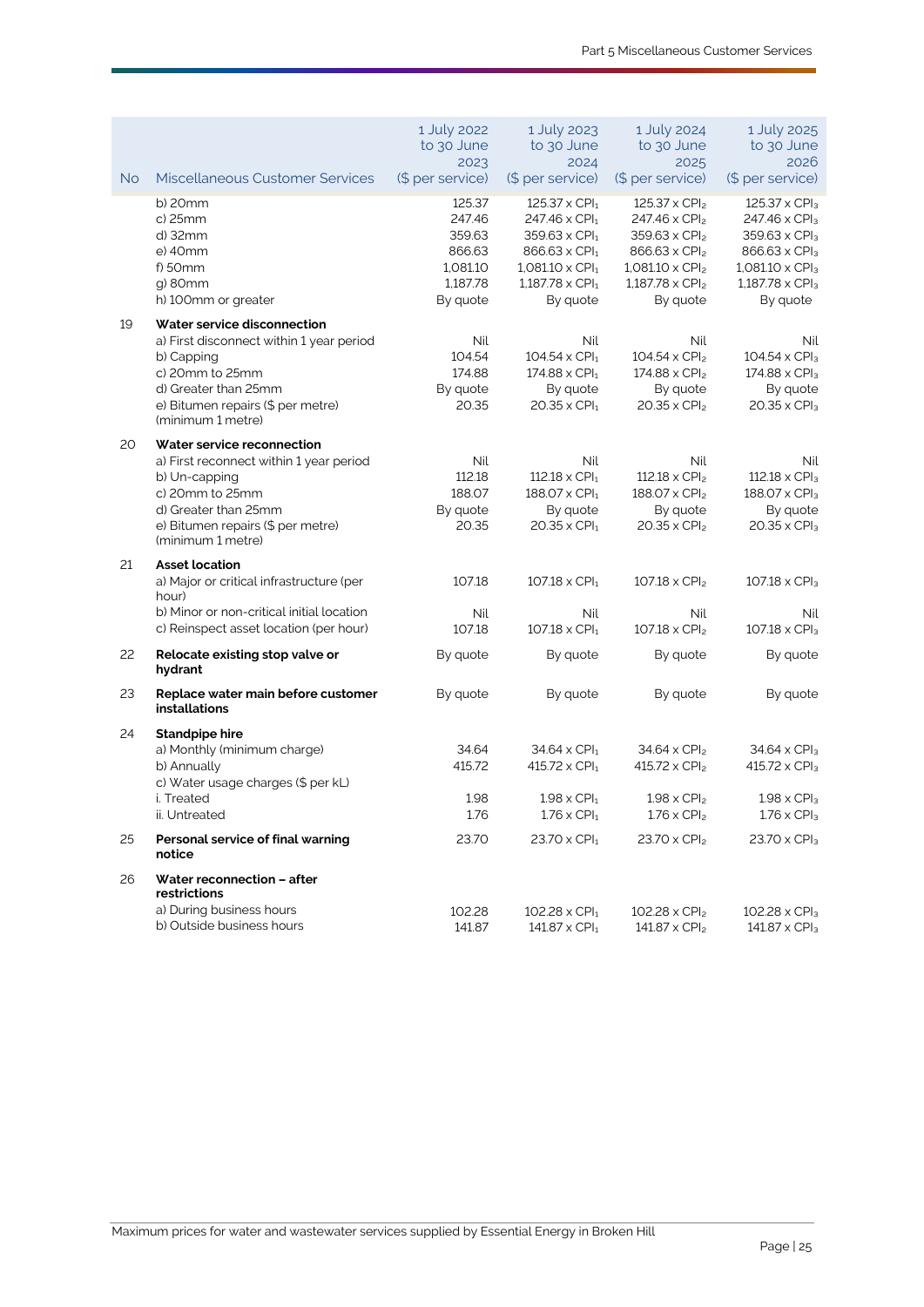# <span id="page-28-3"></span><span id="page-28-0"></span>Part 6 Statement of reasons for setting methodologies

# <span id="page-28-1"></span>18 Legislative framework

Under section 13A(2) of the [IPART Act,](#page-33-3) [IPART](#page-33-2) may not choose to make a determination that involves setting the methodology for fixing a maximum price, unless [IPART](#page-33-2) is of the opinion that it is impractical to make a determination directly fixing the maximum price. I[f IPART](#page-33-2) makes a determination that involves setting the methodology for fixing a maximum price then it must include in its determination a statement of reasons as to why it chose to set a methodology (see section 13A(3) of the IPART Act).

## <span id="page-28-2"></span>19 Statement of reasons

#### 19.1 Methodology for Water Supply Services

[IPART](#page-33-2) has set a methodology for fixing the maximum price for [Water Supply Services](#page-36-0) in Part 2. This is because the cost of providing [Water Supply Services](#page-36-0) depends on a number of variables such as the volume of water supplied to a [Property.](#page-35-0) It is impractical to make a determination directly fixing a maximum price for Water Supply Services.

#### 19.2 Methodology for Wastewater Services

[IPART](#page-33-2) has set a methodology for fixing the maximum price for [Wastewater Services](#page-36-1) in Part 3. This is because the cost of providin[g Wastewater Services](#page-36-1) depends on a number of variables such as the volume of wastewater discharged from a [Property.](#page-35-0) It is impractical to make a determination directly fixing a maximum price for Wastewater Services.

### 19.3 Methodology for Trade Waste charges

[IPART](#page-33-2) has set methodologies for fixing the maximum price for [Trade Waste Services](#page-36-2) in [Part](#page-17-3)  [4.](#page-17-3) This is because the cost of providing [Trade Waste Services](#page-36-2) depends on a number of variables and is different for each category of customer. For example, applicable fees and the usage charge may be different for each category of customer. In terms of Category 2 Trade Waste Discharge, the number of beds in the facility in which the food waste disposal unit is installed may also vary.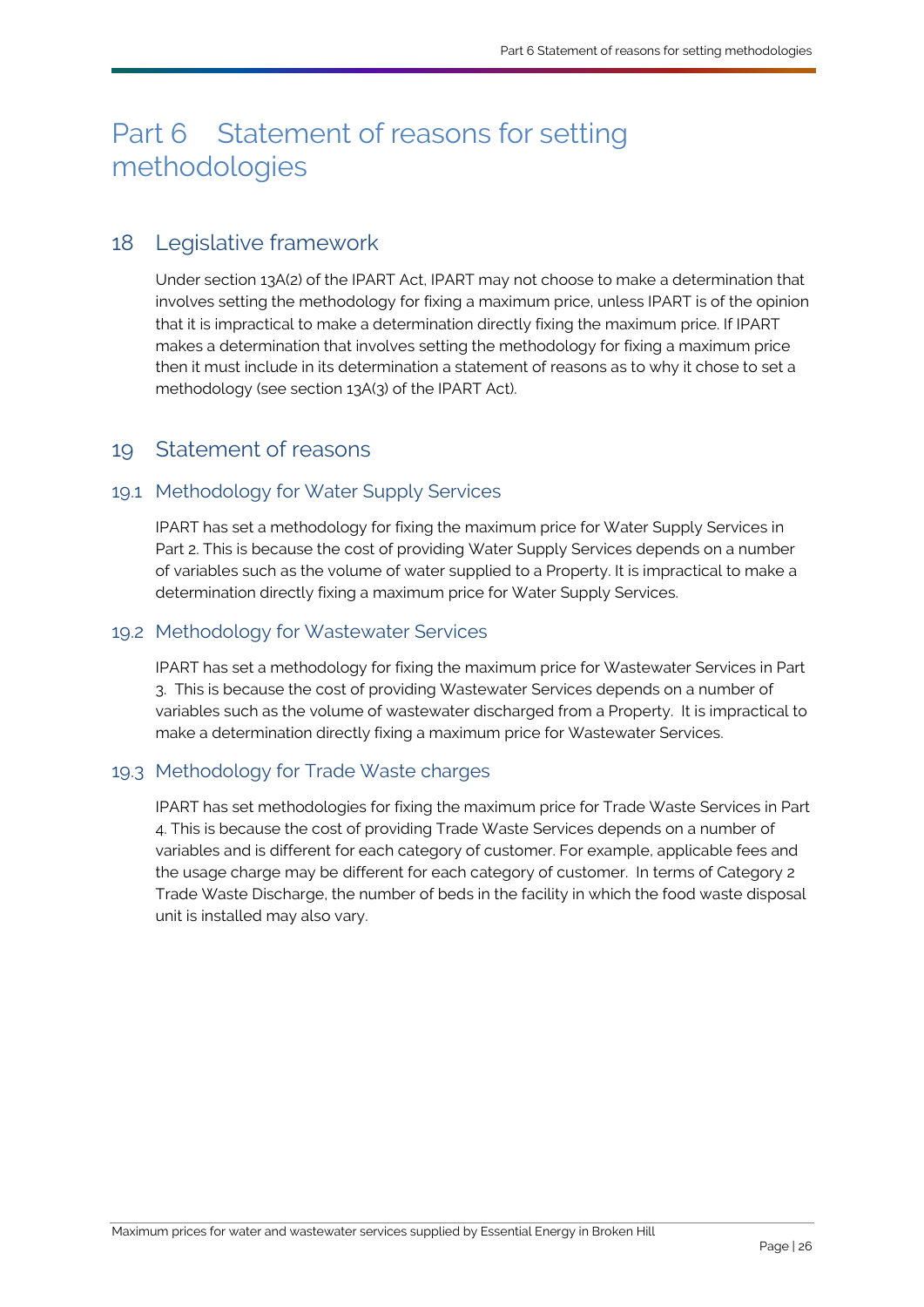# <span id="page-29-2"></span><span id="page-29-0"></span>Part 7 Definitions and interpretation

# <span id="page-29-1"></span>20 Interpretation

## 20.1 General provisions

In this determination, unless the contrary intention appears:

- (1) headings are for convenience only and do not affect the interpretation of this determination;
- (2) a reference to a part, clause, table or box is a reference to a part of, clause of, table in or box in, this determination unless otherwise indicated;
- (3) a construction that would promote the purpose or object expressly or impliedly underlying the [IPART Act](#page-33-3) is to be preferred to a construction that would not promote that purpose or object;
- (4) words importing the singular include the plural and vice versa;
- (5) a reference to a law or statute includes regulations, rules, codes and other instruments under it and consolidations, amendments, re-enactments or replacements of them;
- (6) where a word is defined, other grammatical forms of that word have a corresponding meaning;
- (7) a reference to a financial year is a reference to a period of 12 months beginning on 1 July and ending on the following 30 June;
- (8) a reference to a person includes a reference to the person's executors, administrators, successors, substitutes (including, but not limited to, persons taking by novation), replacements and assigns; and
- (9) a reference to a body, whether statutory or not, which ceases to exist; or whose powers or functions are transferred to another body, is a reference to the body which replaces it or which substantially succeeds to its powers or functions.

## 20.2 Explanatory notes and amendment notices

- (1) Explanatory notes do not form part of this determination, but in the case of uncertainty may be relied on for interpretation purposes.
- (2) Under section 32 of the IPART Act, IPART may amend this determination to correct a minor, obvious, clerical or administrative error by publishing a notice in the NSW Government Gazette.

### 20.3 Maximum prices exclusive of [GST](#page-33-8)

- (1) Maximum prices specified in this determination do not includ[e GST.](#page-33-8)
- (2) For the avoidance of doubt, where [GST](#page-33-8) is lawfully applied to maximum prices set out in this determination, the resultin[g GST](#page-33-8) inclusive price is consistent with this determination.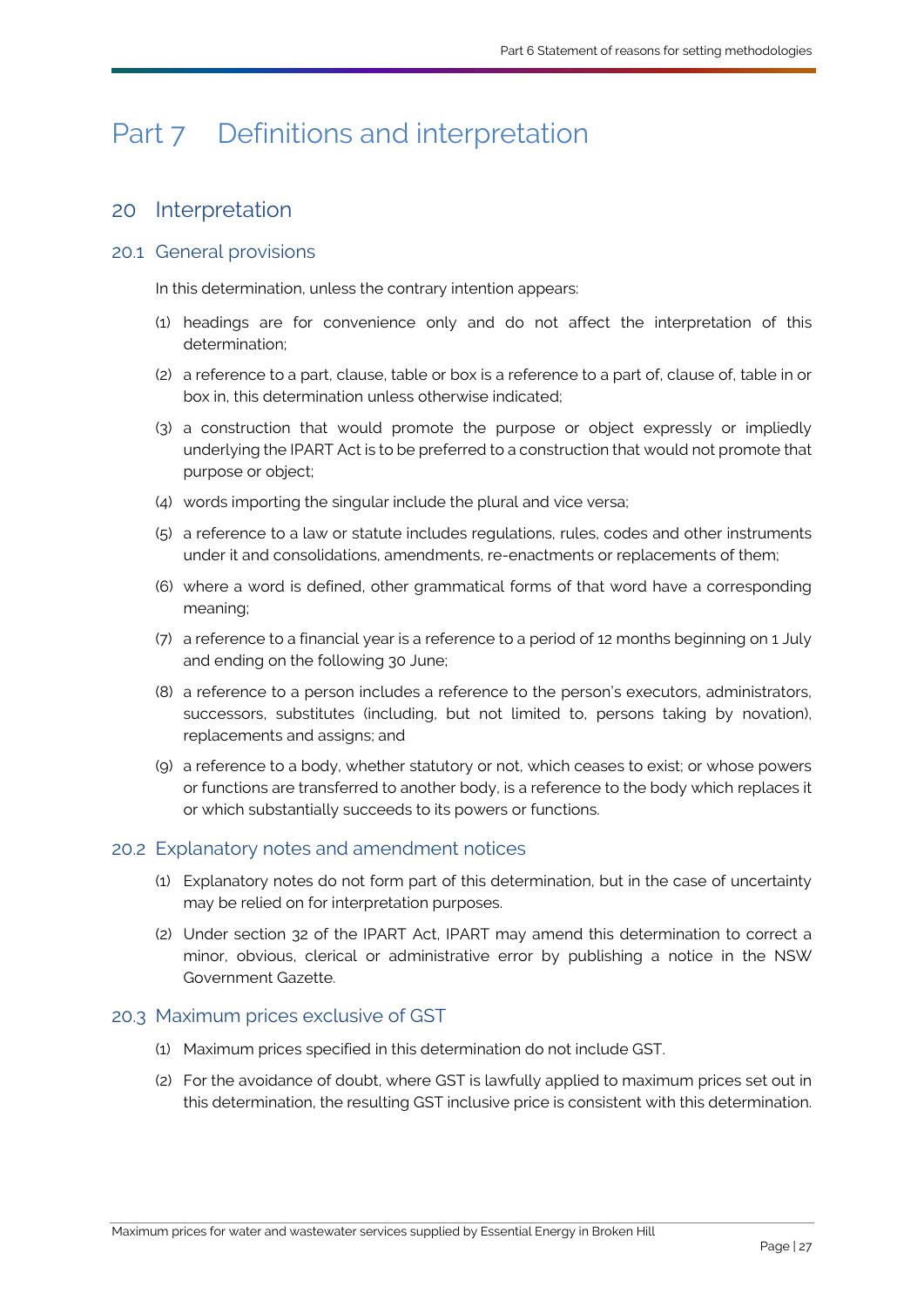#### <span id="page-30-5"></span>20.4 Rounding Rule

- (1) Any maximum price calculated in accordance with this determination is to be rounded to the nearest whole cent.
- (2) For the purposes of rounding a maximum price under clause [20.4\(1\),](#page-30-5) any amount that is a multiple of 0.5 cents (but not a multiple of 1 cent), is to be rounded up to the nearest whole cent.
- <span id="page-30-6"></span>(3) The CPI multipliers calculated under clause [21.1](#page-31-3) are to be rounded to three decimal places before adjusting a maximum price for inflation.
- (4) For the purposes of rounding the CPI multipliers under clause [20.4\(3\),](#page-30-6) any amount that is a multiple of 0.0005 (but not a multiple of 0.001) is to be rounded up to three decimal places.

#### <span id="page-30-0"></span>20.5 [Meters](#page-33-4) that serve a [Property](#page-35-0)

- (1) Where a [Property](#page-35-0) is deemed to have a single 20mm [Individual Meter](#page-33-5) under clause [8.2,](#page-7-0) for the purpose of this determination, only that deemed Meter is taken to serve the [Property.](#page-35-0)
- <span id="page-30-1"></span>(2) Where a [Non-Residential Property](#page-35-3) has one or more [Individual Meters](#page-33-5) that are downstream of one or more [Common Meters](#page-32-1), for the purposes of this determination, the [Property](#page-35-0) is served by those [Individual Meters](#page-33-5) and not by the [Common Meters](#page-32-1).

#### 20.6 Annual charges, billing and pro rata

- (1) For the avoidance of doubt, nothing in this determination affects:
	- (a) when [Essential Energy](#page-33-0) may issue a bill for prices or charges under this determination; or
	- (b) when [Essential Energy](#page-33-0) must read a [Meter;](#page-33-4) or
	- (c) wh[o Essential Energy](#page-33-0) must levy prices or charges under this determination on.

<span id="page-30-2"></span>[Note: For example, the maximum price that [Essential Energy](#page-33-0) may levy for supplying [Water Supply Services](#page-36-0) to [a Residential](#page-35-2)  [Property](#page-35-2) in a [Multi-Premises](#page-34-6) that is served by a singl[e Common Meter](#page-32-1) is the sum of the applicable service charge and the [Residential Property's](#page-35-2) share of the water usage charge for th[e Multi-Premises.](#page-34-6) This determination does not preven[t Essential](#page-33-0)  [Energy](#page-33-0) from levying the service charge on the owner of th[e Residential Property](#page-35-2) and the aggregate water usage charge for all [Residential Properties](#page-35-7) served by th[e Common Meter](#page-32-1) on the relevant owners corporation of th[e Multi-Premises.\]](#page-34-6)

<span id="page-30-4"></span>(2) In respect of any period after the [Commencement Date](#page-32-0) that is less than a full financial year, the annual charges in this determination will be pro-rated for that period, based on the proportion that the number of days in that period bears to the number of days in the financial year.

[Note: For example, if this determination commences on 1 January 2023 the annual charges in this determination will be prorated based on the number of days in the period from 1 January 2023 to 30 June 2023 as a proportion of the total number of days in the financial year from 1 July 2022 to 30 June 2023. The annual charges for the period from 1 July 2022 to 31 December 2022 will be determined under th[e 2019 Determination](#page-31-1) and pro-rated in accordance with that determination I

<span id="page-30-3"></span>(3) In respect of any [Meter Reading Period](#page-34-7) that traverses more than one [Period,](#page-35-5) the charges in this determination will be pro-rated for that [Meter Reading Period,](#page-34-7) based on the proportion that the number of days in the [Meter Reading Period](#page-34-7) bears to the number of days in each [Period.](#page-35-5)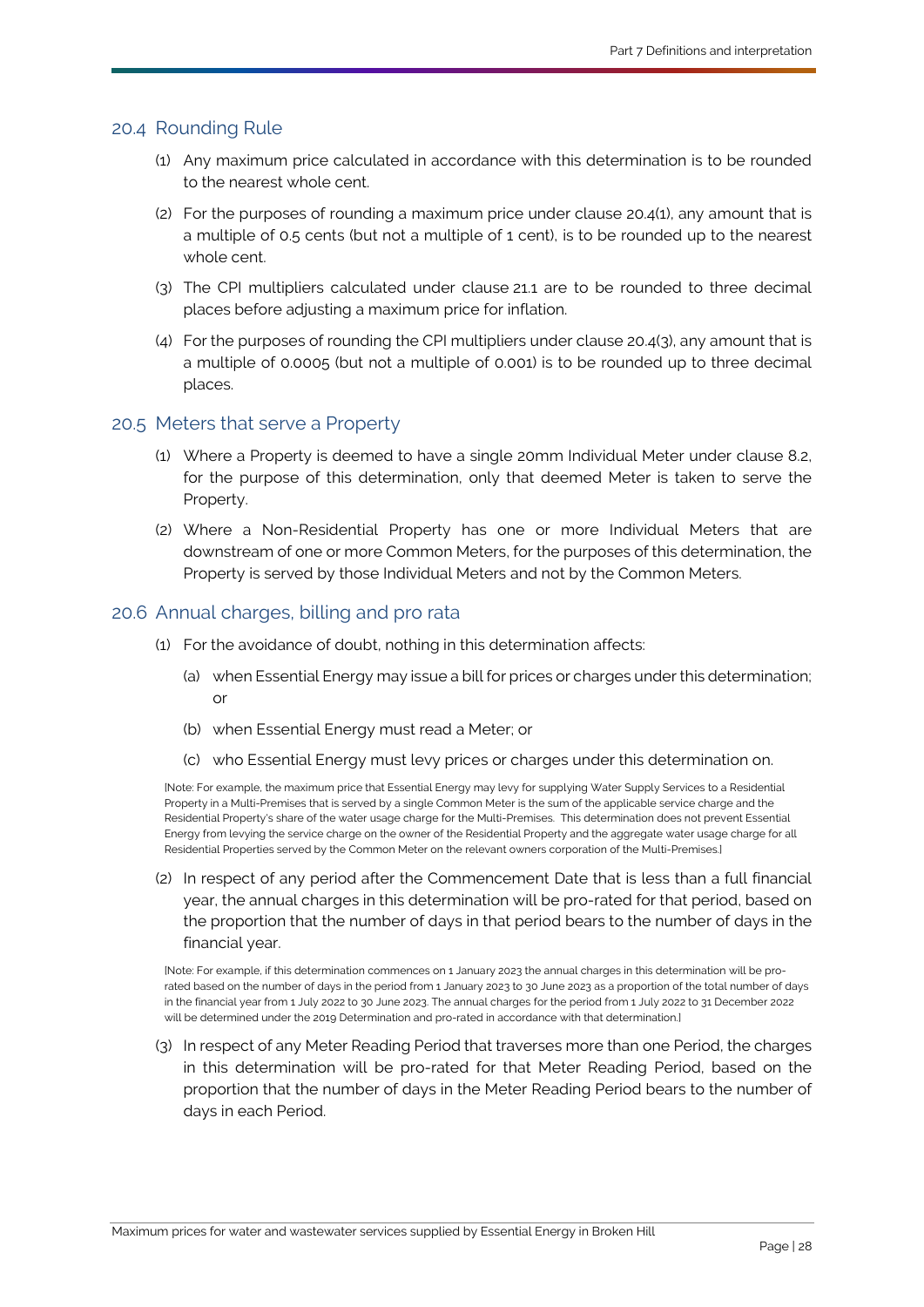# <span id="page-31-3"></span><span id="page-31-0"></span>21 Definitions

#### 21.1 Consumer Price Index

- (1) CPI means the consumer price index All Groups index number for the weighted average of eight capital cities, published by the Australian Bureau of Statistics; or, if the Australian Bureau of Statistics does not or ceases to publish the index, then CPI will mean an index determined by IPART.
- (2) The maximum prices in this determination are to be adjusted for inflation by multiplying the specified price by the specified CPI multiplier:
	- (a)  $\text{CPI}_{1}$ ;
	- (b) CPI2; or
	- $(C)$   $CPI<sub>3</sub>$
- (3) The CPI multipliers are calculated using the applicable formula in Box 9.

## Box 9 Calculation of CPI multipliers

 $I_1 = \frac{CPI_{March2023}}{CPI_{March2022}}$ 

$$
CPI_2 = \frac{CPI_{March2024}}{CPI_{March2022}}
$$

$$
CPI_3 = \frac{CPI_{March2025}}{CPI_{March2022}}
$$

Where:

CPI<sub>March2022</sub> means CPI for the March quarter of 2022;

 $CPI_{March2023}$  means CPI for the March quarter of 2023;

 $CPI_{March2024}$  means CPI for the March quarter of 2024; and

CPI<sub>March2025</sub> means CPI for the March quarter of 2025.

#### 21.2 General definitions

In this determination:

<span id="page-31-1"></span>**2019 Determination** means [IPART's](#page-33-2) determination dated 2019 and titled ['Essential Energy's](#page-33-0) prices for water and sewerage services in Broken Hill from 1 July 2019 to 30 June 2022', published in New South Wales, *Gazette*, No 67, 28 June 2019, 2414.

<span id="page-31-2"></span>**Category 1 Trade Waste Discharge** means [Trade Waste](#page-36-8) discharge which: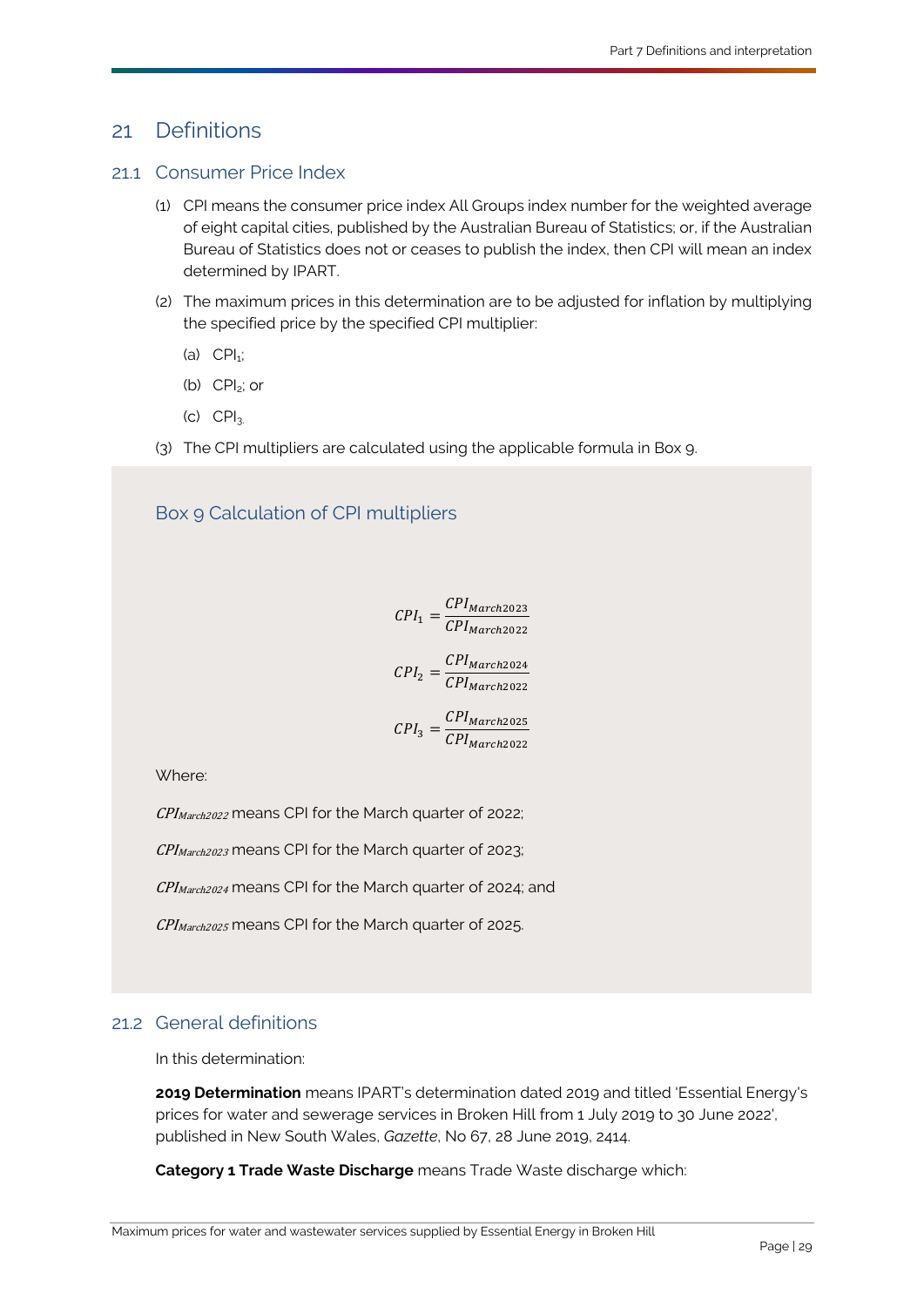- (a) arises from an activity conducted on [a Non-Residential Property;](#page-35-3)
- (b) is deemed by [Essential Energy](#page-33-0) to be of a low risk nature and to require nil or minimal pre-treatment prior to its discharge into the [Wastewater System;](#page-36-4) and
- (c) is discharged pursuant to a trade waste agreement with [Essential Energy.](#page-33-0)

#### <span id="page-32-2"></span>**Category 1a Trade Waste Discharge** mean[s Trade Waste](#page-36-8) discharge which:

- (a) arises from an activity conducted on [a Non-Residential Property;](#page-35-3)
- (b) is deemed by [Essential Energy](#page-33-0) to be either of a low risk nature but to require a more sophisticated prescribed pre-treatment than [Category 1 Trade Waste Discharge](#page-31-2) prior to being discharged into the [Wastewater System;](#page-36-4) and
- (c) is discharged pursuant to a trade waste agreement with [Essential Energy.](#page-33-0)

#### <span id="page-32-3"></span>**Category 2 Trade Waste Discharge** mean[s Trade Waste](#page-36-8) discharge which:

- (a) arises from an activity conducted on a [Non-Residential Property;](#page-35-3)
- (b) is deemed by [Essential Energy](#page-33-0) to be of a medium risk nature but to require a prescribed type of liquid trade waste pre-treatment prior to being discharged into the [Wastewater](#page-36-4)  [System;](#page-36-4) and
- (c) is discharged pursuant to a trade waste agreement with [Essential Energy.](#page-33-0)

#### <span id="page-32-4"></span>**Category 3 Trade Waste Discharge** means [Trade Waste](#page-36-8) discharge which:

- (a) arises from an activity conducted on [a Non-Residential Property;](#page-35-3)
- (b) is deemed by [Essential Energy](#page-33-0) to be either of a high volume (over 2[0kL](#page-33-6) per day) or of an industrial nature and to require a prescribed type of liquid trade waste pre-treatment prior to being discharged into the [Wastewater System;](#page-36-4) and
- (c) is discharged pursuant to a trade waste agreement with [Essential Energy.](#page-33-0)

<span id="page-32-5"></span>**CBH Resources Mining Customer Property** means a [Mining Customer Property](#page-34-4) owned by [CBH Resources Ltd,](#page-32-7) or on which [CBH Resources Ltd](#page-32-7) carries out mining and exploration activities.

<span id="page-32-7"></span>**CBH Resources Ltd** means CBH Resources Limited ACN 009 423 858 and includes any related body corporate within the definition of section 50 of the *Corporations Act 2001* (Cth) that is a [Mining Customer.](#page-34-10)

<span id="page-32-6"></span>**Chlorinated Water** means water that has been treated with a chlorine disinfection process, but not filtered to remove solids and organic particles.

<span id="page-32-0"></span>**Commencement Date** means the commencement date defined in clause [2\(1\)](#page-3-7) of part 1 of this determination.

<span id="page-32-1"></span>**Common Meter** means a [Meter](#page-33-4) which services a [Multi-Premises,](#page-34-6) where the [Meter](#page-33-4) measures the water supplied to the [Multi-Premises](#page-34-6) but not to each relevant [Property](#page-35-0) located on or within that [Multi-Premises.](#page-34-6)

<span id="page-32-10"></span>**Community Development Lot** has the meaning given to that term under the *Community Land Development Act 2021* (NSW).

<span id="page-32-9"></span>**Company Title Building** means a building owned by a company where the issued shares of the company entitle the legal owner to exclusive occupation of a specified [Company](#page-32-8)  [Title Dwelling](#page-32-8) within that building.

<span id="page-32-8"></span>**Company Title Dwelling** means a dwelling within a [Company Title Building.](#page-32-9)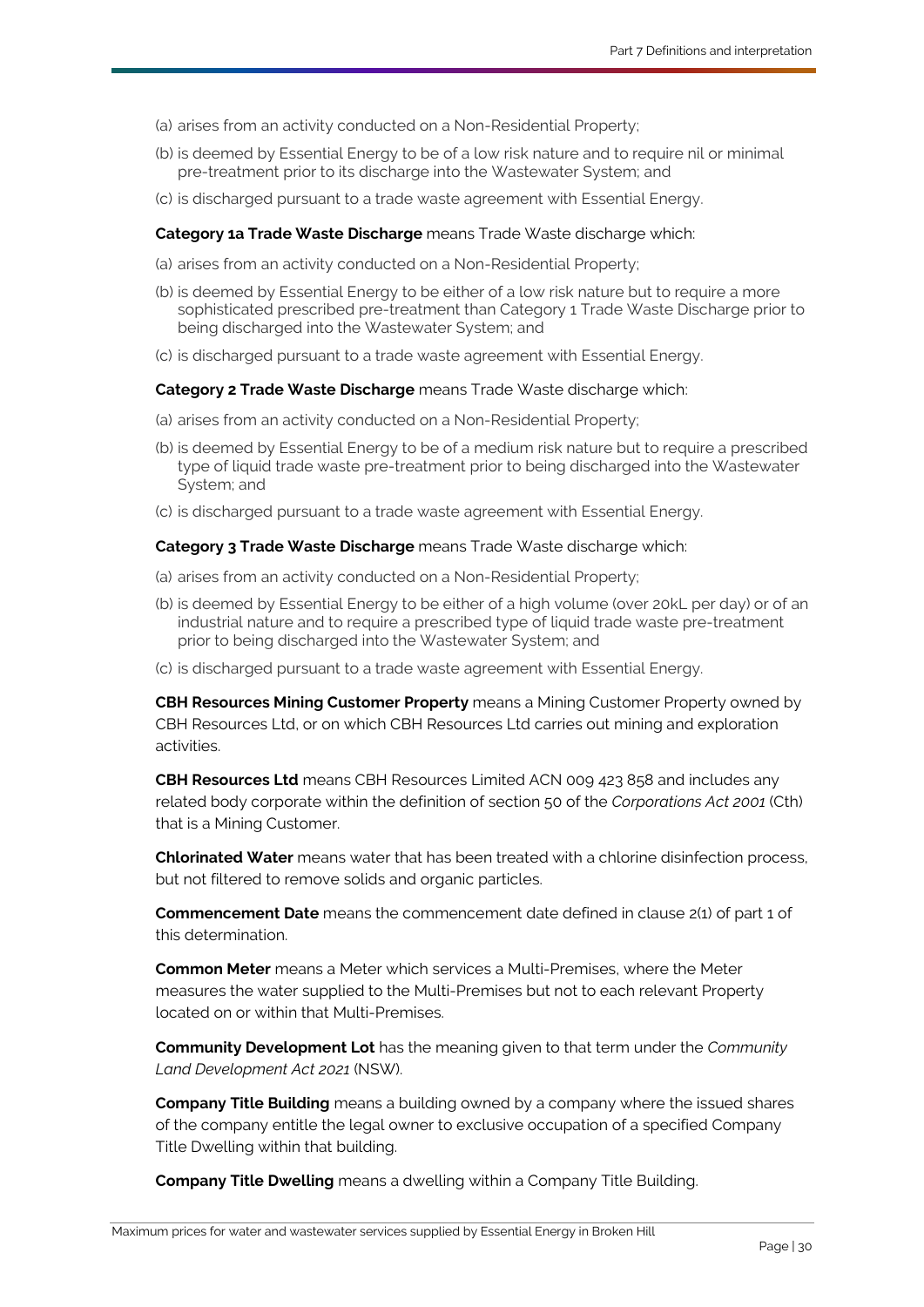<span id="page-33-9"></span>**Corporation** has the meaning given to that term under section 57A of the *Corporations Act 2001* (Cth).

#### <span id="page-33-7"></span>**DF** or **Discharge Factor** means:

- (a) in relation to a [Property](#page-35-0) (other than [a Mining Customer Property\)](#page-34-4) with a singl[e Individual](#page-33-5)  [Meter,](#page-33-5) or multiple [Individual Meters](#page-33-5), the percentage of water supplied to that [Property](#page-35-0) which [Essential Energy](#page-33-0) estimates to be discharged into the [Wastewater System;](#page-36-4)
- (b) in relation to a [Property](#page-35-0) (other than [a Mining Customer Property\)](#page-34-4) within a [Multi-Premises](#page-34-6) with one or more [Common Meters](#page-32-1), the percentage of water supplied to that Property which [Essential Energy](#page-33-0) estimates to be discharged into the [Wastewater System;](#page-36-4)
- (c) in relation to a [Multi-Premises,](#page-34-6) the percentage of water supplied to that [Multi-Premises](#page-34-6) which [Essential Energy](#page-33-0) estimates to be discharged into the [Wastewater System;](#page-36-4) and
- (d) in relation to a [Mining Customer Property](#page-34-4) with a single [Individual Meter,](#page-33-5) or multiple [Individual Meters](#page-33-5) – 100%.

<span id="page-33-12"></span>**Domestic Equivalent** means a concentration or level the same as would be found in household wastewater.

<span id="page-33-0"></span>**Essential Energy** means the [Corporation](#page-33-9) established under section 7 of the *Energy Services Corporations Act 1995 (*NSW) and listed in Part 2 of Schedule 1 of that Act as 'Essential Energy'.

<span id="page-33-13"></span>**Essential Water** means the part of [Essential Energy](#page-33-0) which provides Water Supply Services and [Wastewater Services](#page-36-1) to customers.

<span id="page-33-1"></span>**EW Pipeline Property** means a [Property](#page-35-0) which may access [Untreated Water](#page-36-7) from the [Menindee Pipeline](#page-33-10) or the [Umberumberka Pipeline](#page-36-11) (or, in the event that the [Menindee](#page-33-10)  [Pipeline](#page-33-10) is decommissioned, could access [Untreated Water](#page-36-7) from the [Menindee Pipeline](#page-33-10) immediately prior to it being decommissioned).

**Exempt Land** means land to which section 312 of the [Water Management Act](#page-36-12) applies.

<span id="page-33-8"></span>**GST** means the Goods and Services Tax as defined in *A New Tax System (Goods and Services Tax) Act 1999* (Cth).

<span id="page-33-5"></span>**Individual Meter** means a [Meter](#page-33-4) that services a [Property,](#page-35-0) where the [Meter](#page-33-4) only measures the water usage at that [Property.](#page-35-0)

<span id="page-33-2"></span>**IPART** means the Independent Pricing and Regulatory Tribunal established under the [IPART Act.](#page-33-3)

<span id="page-33-3"></span>**IPART Act** means the *Independent Pricing and Regulatory Tribunal Act 1992* (NSW).

<span id="page-33-6"></span>**kL** means kilolitre or one thousand litres.

<span id="page-33-11"></span>**Local Government Act** means the *Local Government Act 1993* (NSW).

<span id="page-33-10"></span>**Menindee Pipeline** means the water pipeline which runs from Broken Hill towards Menindee.

<span id="page-33-4"></span>**Meter** means an apparatus for the measurement of water usage, but does not include an apparatus used by [Essential Energy](#page-33-0) to check the quantity of water use recorded by a Meter.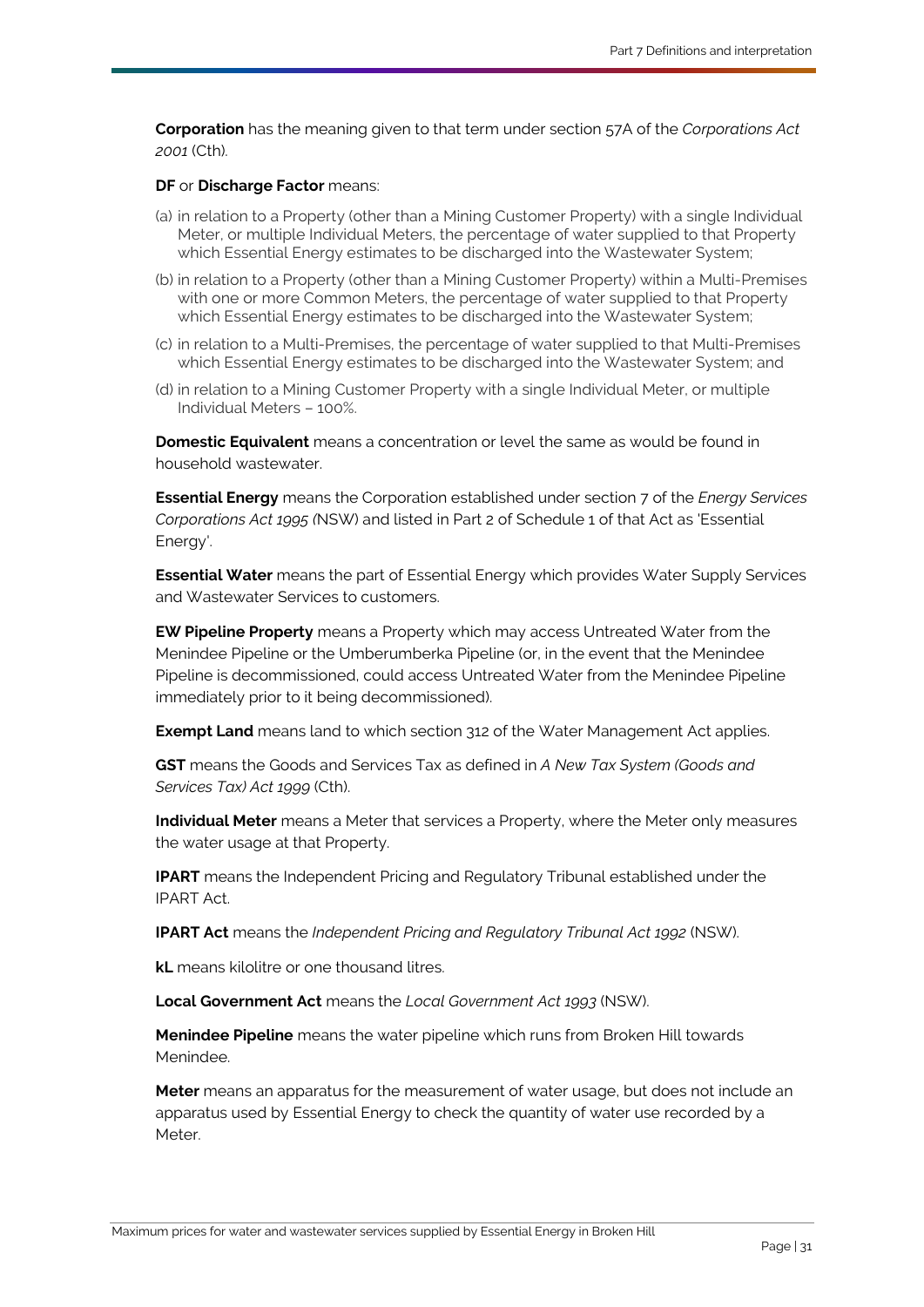<span id="page-34-8"></span>**Metered Non-Residential Property** means a [Non-Residential Property](#page-35-3) that is serviced by one or more [Individual Meters](#page-33-5).

<span id="page-34-7"></span>**Meter Reading Period** means a period equal to the number of days between:

- (a) the date (**Last Reading Date**) on which [Essential Energy](#page-33-0) last read the [Meter](#page-33-4) or is taken to have read th[e Meter,](#page-33-4) including by estimating consumption for the [Property](#page-35-0) or [Multi-](#page-34-6)[Premises](#page-34-6) (as the case may be); and
- (b) the date (**Earlier Reading Date**) immediately preceding the Last Reading Date on which [Essential Energy](#page-33-0) read the [Meter](#page-33-4) or is taken to have read the [Meter,](#page-33-4) including by estimating consumption for the [Property](#page-35-0) or [Multi-Premises](#page-34-6) (as the case may be),

which period includes the Last Reading Date but does not include the Earlier Reading Date.

<span id="page-34-10"></span>**Mining Customer** means any [Corporation](#page-33-9) which undertakes the mining or exploration activities on a [Mining Customer Property,](#page-34-4) including [CBH Resources Ltd](#page-32-7) and [Perilya Broken](#page-35-9)  [Hill Ltd.](#page-35-9)

<span id="page-34-5"></span><span id="page-34-4"></span>**Mining Customer Property** or **Mining Customer Properties** means a [Property](#page-35-0) that is a [Non-](#page-35-3)[Residential Property](#page-35-3) in the Broken Hill area and on which the primary activity that is undertaken is mining or exploration activities and includes CBH Resources Mining Customer Properties, Perilya Broken Hill Mining Customer Properties and New Mining Customer Properties.

<span id="page-34-0"></span>**Miscellaneous Customer Services** means the ancillary and miscellaneous customer services referred to in clause 2(d) of the [Order.](#page-35-4) 

<span id="page-34-2"></span>**Mixed Multi-Premises** means a [Multi-Premises](#page-34-6) that contains at least one [Residential](#page-35-2)  [Property](#page-35-2) and at least one [Non-Residential Property.](#page-35-3)

<span id="page-34-1"></span>**Monopoly Services** means the Monopoly Services as defined in clause [1](#page-3-8) of this determination.

<span id="page-34-6"></span>**Multi-Premises** means a premises where there is more than one [Property.](#page-35-0)

#### **Multi-Premises Property** includes:

- (a) [a Strata Title Lot;](#page-36-13) and
- (b) a part of a building lawfully occupied or available for occupation (other than a [Strata](#page-36-14)  [Title Building](#page-36-14) to which paragraph (a) applies),

but excludes a Retirement Village.

<span id="page-34-11"></span>**New Mining Customer** means any [Corporation](#page-33-9) other than [Perilya Broken Hill Ltd](#page-35-9) or [CBH](#page-32-7) [Resources Ltd:](#page-32-7)

- (a) which undertakes mining or exploration activities on a [Mining Customer Property](#page-34-4) after the [Commencement Date;](#page-32-0) or
- (b) that acquires, takes control or management of [a Corporation](#page-33-9) which undertakes mining and exploration activities on a [Mining Customer Property](#page-34-4) after the [Commencement](#page-32-0)  [Date.](#page-32-0)

<span id="page-34-3"></span>**New Mining Customer Property** means a [Mining Customer Property](#page-34-4) owned by a [New](#page-34-11)  [Mining Customer](#page-34-11) or on which a [New Mining Customer](#page-34-11) carries out mining and exploration activities.

<span id="page-34-9"></span>**Non-Residential Multi-Premises** means a [Multi-Premises](#page-34-6) containing only Non-Residential Properties.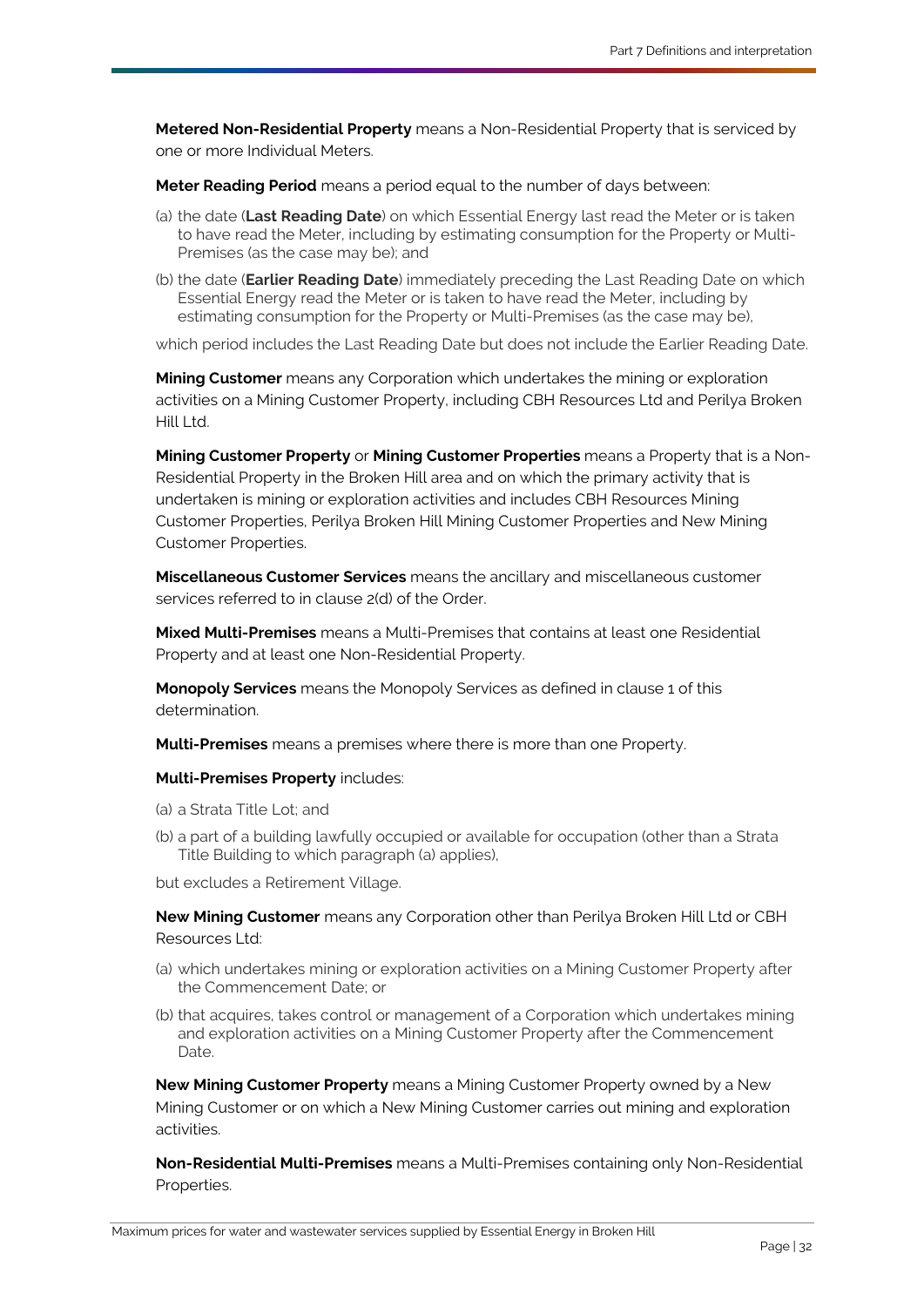<span id="page-35-8"></span><span id="page-35-3"></span>**Non-Residential Property** or **Non-Residential Properties** means a [Property](#page-35-0) that is not:

(a) [a Residential Property;](#page-35-2) or

(b) land that has no capital improvements and no connection to the [Water Supply System.](#page-37-0)

<span id="page-35-4"></span>**Order** means the *Independent Pricing and Regulatory Tribunal (Country Energy) Order 2008*  published in the New South Wales Government Gazette No. 147 on 14 November 2008.

<span id="page-35-6"></span>**Perilya Broken Hill Mining Customer Property** means a [Mining Customer Property](#page-34-4) owned by [Perilya Broken Hill Ltd,](#page-35-9) or on which [Perilya Broken Hill Ltd](#page-35-9) carries out mining and exploration activities.

<span id="page-35-9"></span>**Perilya Broken Hill Ltd** means Perilya Broken Hill Limited ACN 099 761 289 and includes any related body corporate within the definition of section 50 of the *Corporations Act 2001* (Cth) that is a [Mining Customer.](#page-34-10)

#### <span id="page-35-5"></span>**Period** means, as the case may be:

- (a) 1 July 2022 to 30 June 2023;
- (b) 1 July 2023 to 30 June 2024;
- (c) 1 July 2024 to 30 June 2025; or
- (d) 1 July 2025 to 30 June 2026.

#### <span id="page-35-1"></span><span id="page-35-0"></span>**Property** or **Properties** includes:

- <span id="page-35-10"></span>(a) [a Strata Title Lot;](#page-36-13)
- (b) [a Company Title Dwelling;](#page-32-8)
- (c) [a Community Development Lot;](#page-32-10)
- <span id="page-35-11"></span>(d) [a Retirement Village;](#page-36-15)
- (e) a building, or part of a building, occupied or available for occupation as a separate place of domicile or separate place of business, other than a building to which paragraphs [\(a\)](#page-35-10) to [\(d\)](#page-35-11) apply; or
- (f) land (including [Vacant Land\)](#page-36-16); but

excludes a [Retirement Village Unit.](#page-36-17)

<span id="page-35-12"></span>[Note: For the avoidance of doubt, the definition of 'Property' includes Exempt Land.]

**Rateable Land** has the meaning given to that term under the [Local Government Act.](#page-33-11)

**Residential Multi-Premises** mean a [Multi-Premises](#page-34-6) containing only [Residential Properties.](#page-35-7)

<span id="page-35-7"></span><span id="page-35-2"></span>**Residential Property** or **Residential Properties** means a [Property,](#page-35-0) other than an EW Pipeline Property or a [Retirement Village,](#page-36-15) where:

(a) in the case of the [Property](#page-35-0) bein[g Rateable Land,](#page-35-12) the [Property](#page-35-0) is categorised as:

- i) 'residential' under section 516 of th[e Local Government Act;](#page-33-11) or
- ii) 'farmland' under section 515 of the [Local Government Act;](#page-33-11) or
- (b) in the case of the [Property](#page-35-0) not being [Rateable Land,](#page-35-12) the dominant use of the [Property](#page-35-0) is:
	- i) residential, applying the classifications in section 516 of the [Local Government Act;](#page-33-11) or
	- ii) farmland, applying the classifications in section 515 of the [Local Government Act.](#page-33-11)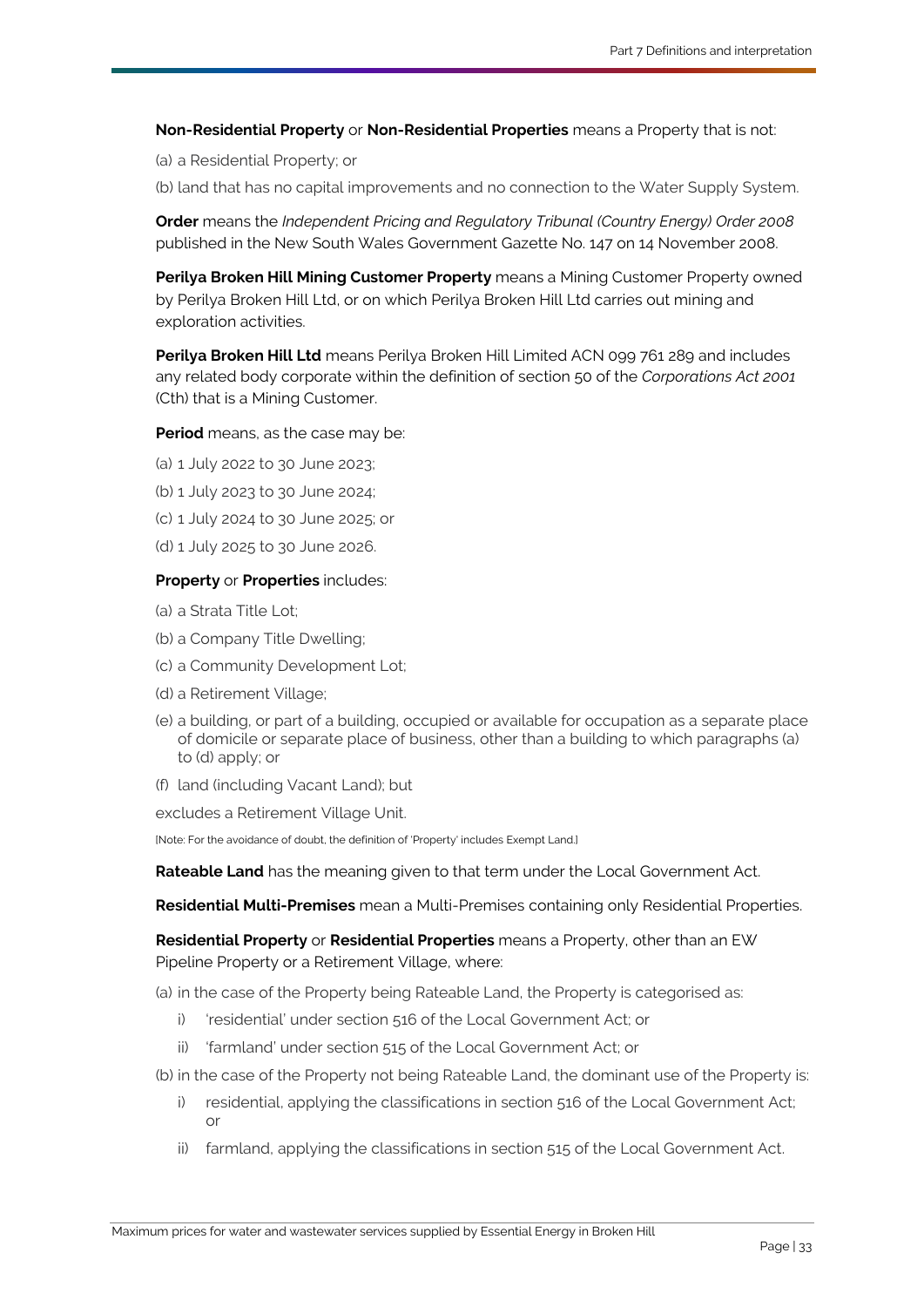<span id="page-36-15"></span>**Retirement Village** has the meaning given to that term under the *Retirement Villages Act 1999* (NSW).

<span id="page-36-17"></span>**Retirement Village Unit** means a unit located in a [Retirement Village.](#page-36-15)

<span id="page-36-14"></span>**Strata Title Building** means a building that is subject to a strata scheme under the *Strata Schemes Development Act 2015* (NSW).

<span id="page-36-13"></span>**Strata Title Lot** means a 'lot' as defined under *Strata Schemes Development Act 2015* (NSW).

<span id="page-36-8"></span>**Trade Waste** means wastewater from customers with concentrations of pollutants that exceed a [Domestic Equivalent.](#page-33-12)

<span id="page-36-18"></span>**Trade Waste Discharge Factor** is the ratio of the [Volume of Liquid Trade Waste](#page-36-10) discharged into the [Wastewater System](#page-36-4) to the total water consumption expressed as a percentage.

<span id="page-36-9"></span>**Trade Waste Policy** means [Essential Water's](#page-33-13) policy titled *Water: Discharge of Liquid Trade Waste Policy* dated October 2016, as approved by the Minister and as amended or replaced from time to time.

<span id="page-36-2"></span>**Trade Waste Services** means the trade waste services referred to in clause 2(c) of the [Order.](#page-35-4)

<span id="page-36-6"></span>**Treated Water** means water that has been treated with a disinfection process and filtered to a standard that is primarily intended for human consumption.

<span id="page-36-11"></span>**Umberumberka Pipeline** means the water pipeline which runs from Broken Hill towards Umberumberka.

#### <span id="page-36-3"></span>**Unconnected Property** or **Unconnected Properties** means:

- (a) in the context of [Part 2,](#page-6-4) a [Property](#page-35-0) that is not connected, but is reasonably available for connection, to the [Water Supply System;](#page-37-0) and
- (b) in the context of [Part 3,](#page-12-3) a [Property](#page-35-0) that is not connected, but is reasonably available for connection, to the [Wastewater System.](#page-36-4)

<span id="page-36-5"></span>**Unmetered Property** means [a Residential Property](#page-35-2) or a [Non-Residential Property,](#page-35-3) which is not serviced by any [Meter.](#page-33-4)

<span id="page-36-7"></span>**Untreated Water** means water in its natural state, prior to any treatment process.

<span id="page-36-16"></span>**Vacant Land** means a[n Unconnected Property](#page-36-3) with no capital improvements.

<span id="page-36-10"></span>**Volume of Liquid Trade Waste** is the volume of water [\(Treated Water,](#page-36-6) [Chlorinated Water](#page-32-6) and [Untreated Water,](#page-36-7) as applicable) supplied (in [kL\)](#page-33-6) to the relevant [Non-Residential](#page-35-3)  [Property](#page-35-3) for the [Meter Reading Period,](#page-34-7) as calculated under Part 2 of this determination, multiplied by the [Trade Waste Discharge Factor.](#page-36-18)

<span id="page-36-1"></span>**Wastewater Services** means the sewerage services referred to in clause 2(b) of the [Order.](#page-35-4)

<span id="page-36-4"></span>**Wastewater System** means the wastewater system o[f Essential Energy.](#page-33-0)

<span id="page-36-12"></span>**Water Management Act** means the *Water Management Act 2000* (NSW).

<span id="page-36-0"></span>**Water Supply Services** means the water supply services referred to in clause 2(a) of the [Order.](#page-35-4)